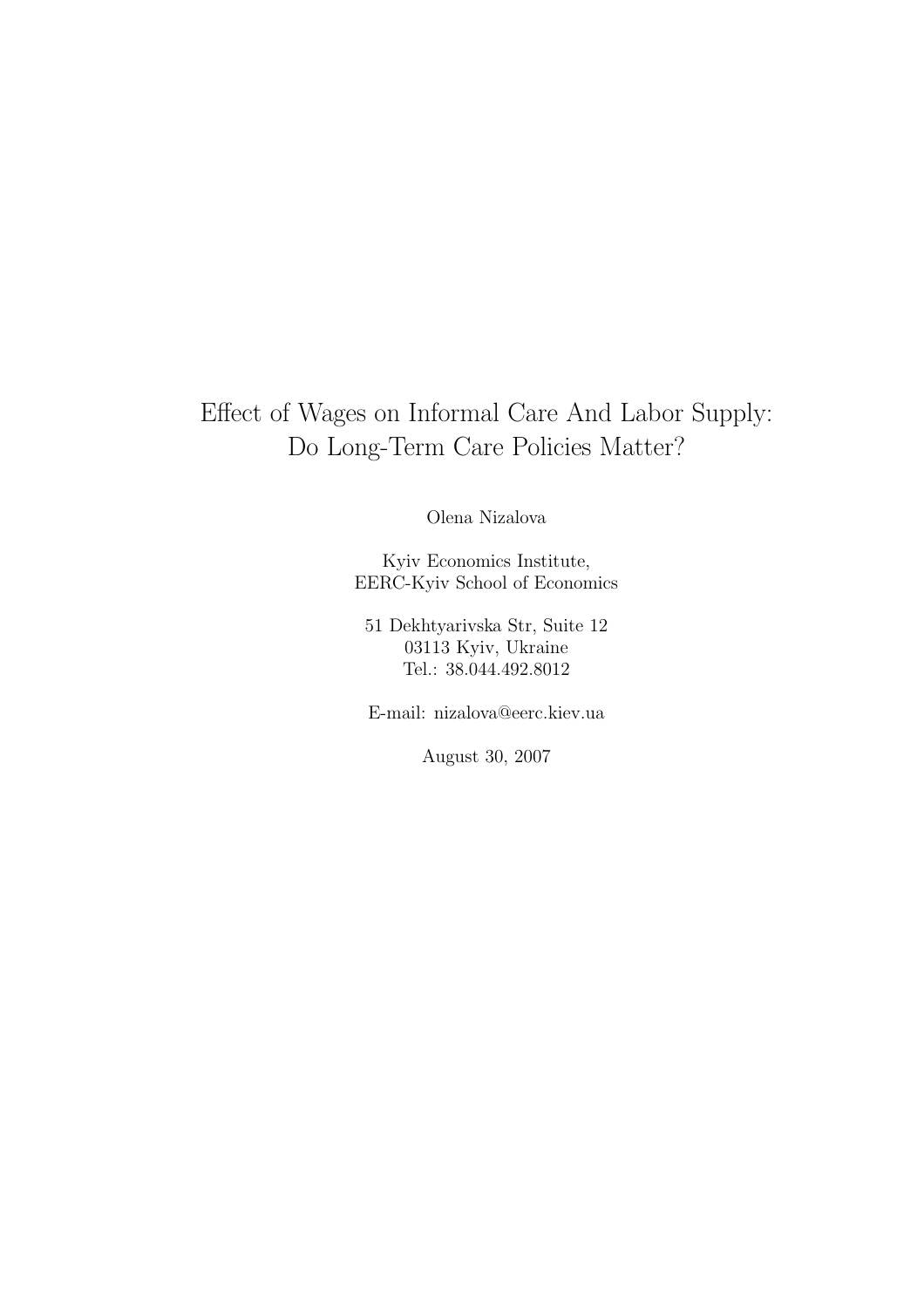## Abstract

This paper analyzes the two sets of policies aimed at sustaining old-age support systems in European countries. One set of policies aims at increasing labor supply of individuals around the retirement age, the other strives at promoting provision of informal care for the elderly by family members. Accounting for the countries' policies on long-term care provision, it has been found that the presence of universal long-term care coverage leads to larger negative wage effect on informal care provision by both males and females. General taxation as a means of financing formal long-term care system has virtually no effect on the wage response in informal caregiving, but has significant positive effect on the wage elasticity of male labor supply. With respect to policies that target informal long-term care, direct payments for caregiving have significant positive effect on the wage elasticity of both informal care supply and labor supply of males, while having no effect on those of females. Availability of family paid leaves significantly increases only the wage elasticity of female labor supply.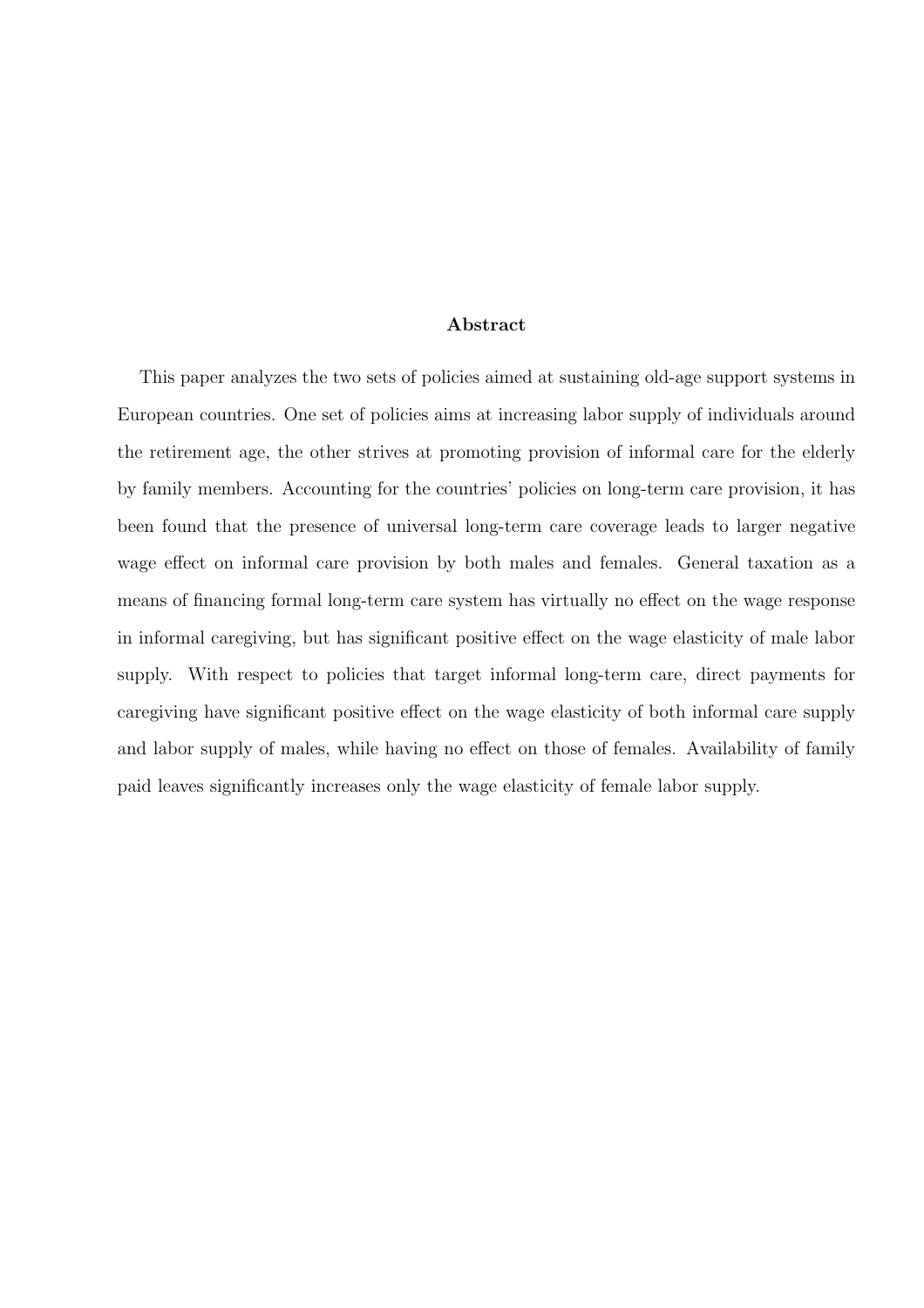# 1 Introduction

Governments of every developed nation are struggling to find the way of fulfilling their promises of support in old age. Declining birth rates, earlier retirement age and increases in the life expectancy are leaving countries with more pensioners and less workers to support them. The problem seems to be the most severe in Europe and Japan with the median age in Europe jumping from the current 39 to 48 years by the year 2050 compared to the projected median age of 39 for the US (US Census Projections). It is also projected that by the same year Europe will have 75 people of pension age for every 100 workers. Concerns about population aging are not limited to the pension costs. They include a vast array of issues with the long-term care. The dramatic surge in long-term care costs throughout the developed world over the last two decades has made this issue as important as the sustainability of the pension systems. Two solutions have been suggested in the policy debates. One is to increase working population by encouraging more female labor force participation and inducing people to retire later (CBO 2004; U.S. DHHS 1997; Apfel 2004). The second solution refers to the informal care provided by relatives and friends that would permit to "keep many individuals at home who would otherwise require expensive institutional care" (U.S. DHHS 1997, p.6). Unfortunately, these two suggestions are in conflict with each other. For example, the governments may induce higher labor supply by lowering taxes and thus increasing wages. But this will increase the opportunity costs of informal care and thus reduce the care supply. On the other hand, any policy stimulating informal care may lead to a decreased labor supply.

Related research is quite scarce focusing mostly on the labor supply and claiming behavior of the groups affected by the Social Security reforms in the United States (Haider and Loughran 2005; Baker and Benjamin 1999; Burtless and Moffitt 1984; Friedberg 2000; Gruber and Orszag 1999) with little attention paid to the potential interaction between incentives for paid employment and caregiving choices. This interaction may have adverse implications to the well-being of the oldest old, given that the prevalence of caregiving is the highest among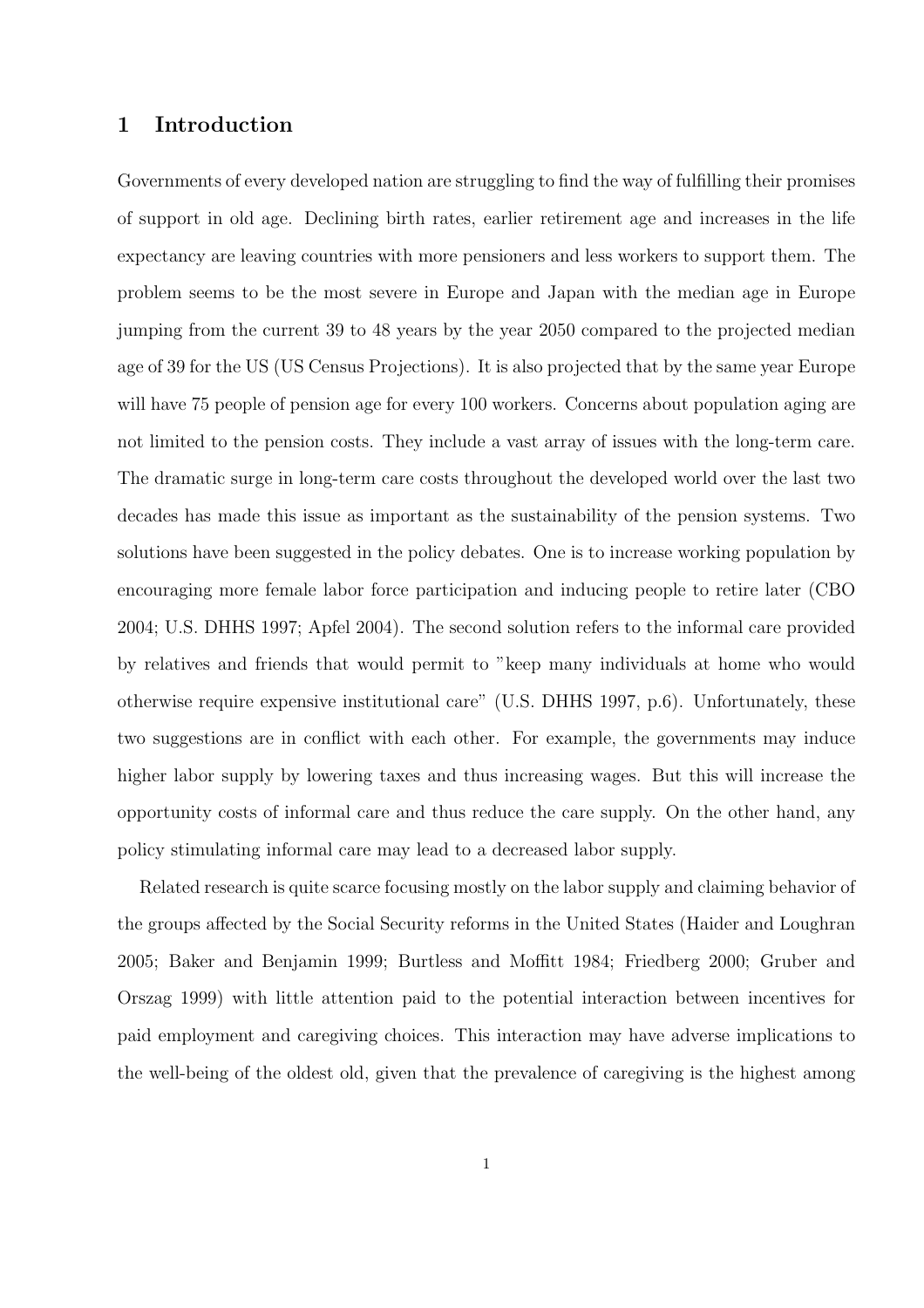individuals in their late mid-life.<sup>1</sup>

Contrary to few earlier studies that focus on the wage effects on informal care (Sloan et al. 2002; Zissimopoulos 2001; Ioannides and Kan 1999; Sloan et al. 1997; Couch et al. 1999), Nizalova (2006) finds that the wage elasticity of the informal care supply is negative and quite large in magnitude. In addition, Nizalova (2006) and Zissimopoulos (2001) show that the wage elasticity of informal care supply depends on the availability of the substitutes. Both studies find more negative estimates of the wage elasticity of informal care supply for the individuals with siblings. Nizalova (2006) also finds that the wage elasticity of help with personal needs is smaller in magnitude than the wage elasticity of time spent helping parents with chores, errands, transportation, etc., reflecting possible difficulty of finding a substitute care provider for the personal care.

Although the mentioned findings are suggestive they miss on one important issue - the effect of institutional setting. All of the studies on the wage elasticity of informal care supply have been limited in scope to the United States. And availability of the publicly provided in-home care services and affordable institutional care may be more important factors in the care supply decisions than the presence of siblings. The goal of this paper is to put together estimates of the wage effects on informal care supply and labor supply for the population of the near elderly in different institutional settings related to the long-term care. For that purpose an advantage is taken of the recent data initiative on the study of health and aging around the world and analyze the data from 12 European countries and Israel (Study of Health, Aging, and Retirement in Europe). These data set is similar in its design to the Health and Retirement Study for the US and provide a wide range of information on individuals older than 50. The choice of the countries is determined partly by the availability of data and partly by the variation in the long-term care policies and family traditions in these countries.

It is expected that in the countries like Germany, Sweden, and France where older individuals are offered a wide range of in-home and institutional services at a modest cost (OECD 2005)

 $1\text{McGarry (2003)}$  cites that according to the Commonwealth Fund's (1999) report, in the USA the fraction of women providing care is highest among the 45-64 age group (13 percent compared to 10 percent for women of 30-44 years old and 7 percent of women 65 years old or older).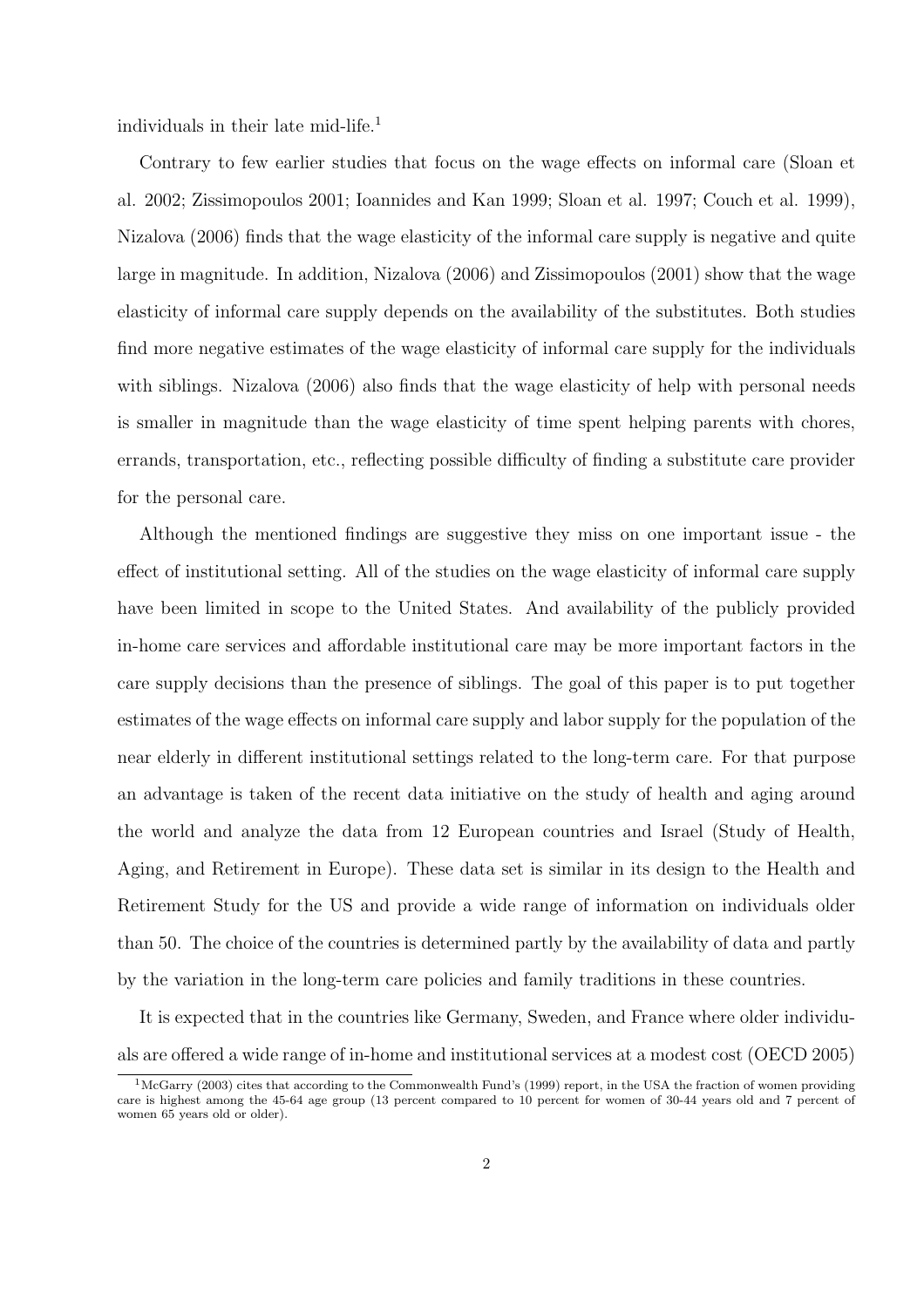the wage effect on informal care supply will be quite large in magnitude. While in countries with policies that encourage informal care giving, the wage effect will be less negative.

The paper proceeds as follows. Section 2 describes policies related to the formal and informal long-term care in Europe. Section three presents the estimation strategy followed by the data and descriptive analysis in Section 4. Empirical results are discussed in Section 5.

# 2 Informal and Formal Long-Term Care Policies in Europe

Long-term care is needed by individuals with lengthy physical or mental conditions that make them dependent on someone's assistance in performing activities of daily living. Most of the long-term care services is demanded by the elderly population. Their financing and provision raises greater concern as the population all over the world, and mostly in Europe, is aging. There is large variation in the public coverage of long-term care costs across the European countries (OECD 2005). This reflects variations in the way that both formal and informal long-term care are financed, provided, and supported. Table 1 summarizes long-term care related policies in both formal and informal domains in years 2003-2004. This table does not cover all of the European Union but only countries that participated in the Study of Health, Aging, and Retirement in Europe (SHARE) used in further analysis.

Information on the state of long-term care related policies has been collected from various sources (Wasner 2005; Lamura 2005; Montgomery and Feinberg 2003; Gibson, Gregory, and Panya 2003; Keefe, Fancey, and White 2005) with the major one being OECD (2005) report on the long-term care. As could be seen, most of the countries offer its dependent population universal coverage, with only Greece, Italy, Spain, and Switzerland relying on means testing. The provision of formal care services is financed either by general taxation (e.g. Austria, Denmark, and France) or through the social insurance mechanisms (e.g. Belgium, Netherlands, Switzerland). Germany is an exception in this list with both universal social insurance and general taxation financing for those most needy.

Informal care policies can be divided into three categories: (i) direct financial support,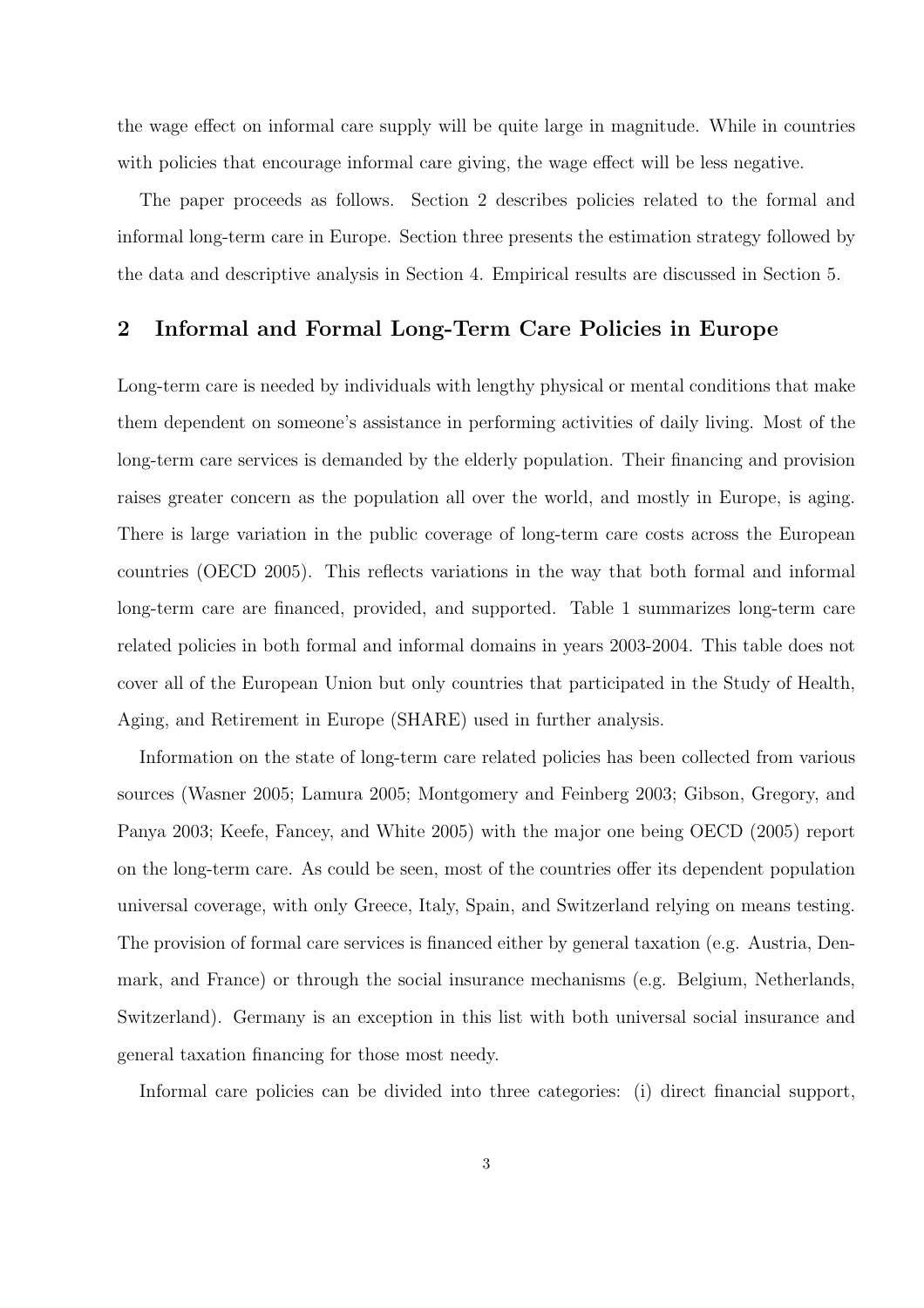(ii) policies that address long-term consequences of accepting care giver's status (tax relief and/or pension contributions), and (iii) labor market policies. The information on pension contributions for the informal care givers has not been available for most countries, and the information on tax relief is missing for Belgium and Denmark. Therefore, this study will focus only on direct financial support and paid leave policies. As could be seen from the last three columns of Table 1 most countries (with the exception of Greece, Spain, and Switzerland) offer direct payments either to informal care givers or to care recipients. At the same time very few countries offer paid family leave policies (Belgium, Netherlands, Israel, and Sweden).

Universal coverage and general taxation are associated with more generous long-term care policies. Therefore, it is expected that in such countries people would be more flexible in finding substitutes for own informal care involvement, and, thus, the wage elasticities of both labor supply and informal care supply would be larger in absolute values.

With respect to direct payments and family paid leaves, the a priori expectations are more controversial. On the one hand, similarly to universal coverage and general taxation, they both may imply an easier process of finding a substitute care giver implying more wage responsive care and labor supply. On the other hand, if family paid leave is given only to take care of own parents and direct payments are positively correlated with wages (which is most likely the case), then the opposite may be observed. In this case labor supply may be less responsive and the wage elasticity of informal care supply may take on large positive value. Therefore, it is an empirical question to find out which effect prevails.

Several studies have addressed the interdependence between formal long-term care and informal care provision in Europe and the United States. Most of the studies find that informal and formal care are substitutes when referring to the care for elderly (Bolin et al. 2007; Viitanen 2007). Viitanen (2007) uses variation in government formal long-term care expenditure to identify its effect on individual informal care provision and finds a 6 percentage points decrease in the probability of informal caregiving per a 1000 Euro increase in government expenditure. Van Houtven and Norton (2004) using as instruments the number of siblings and the gender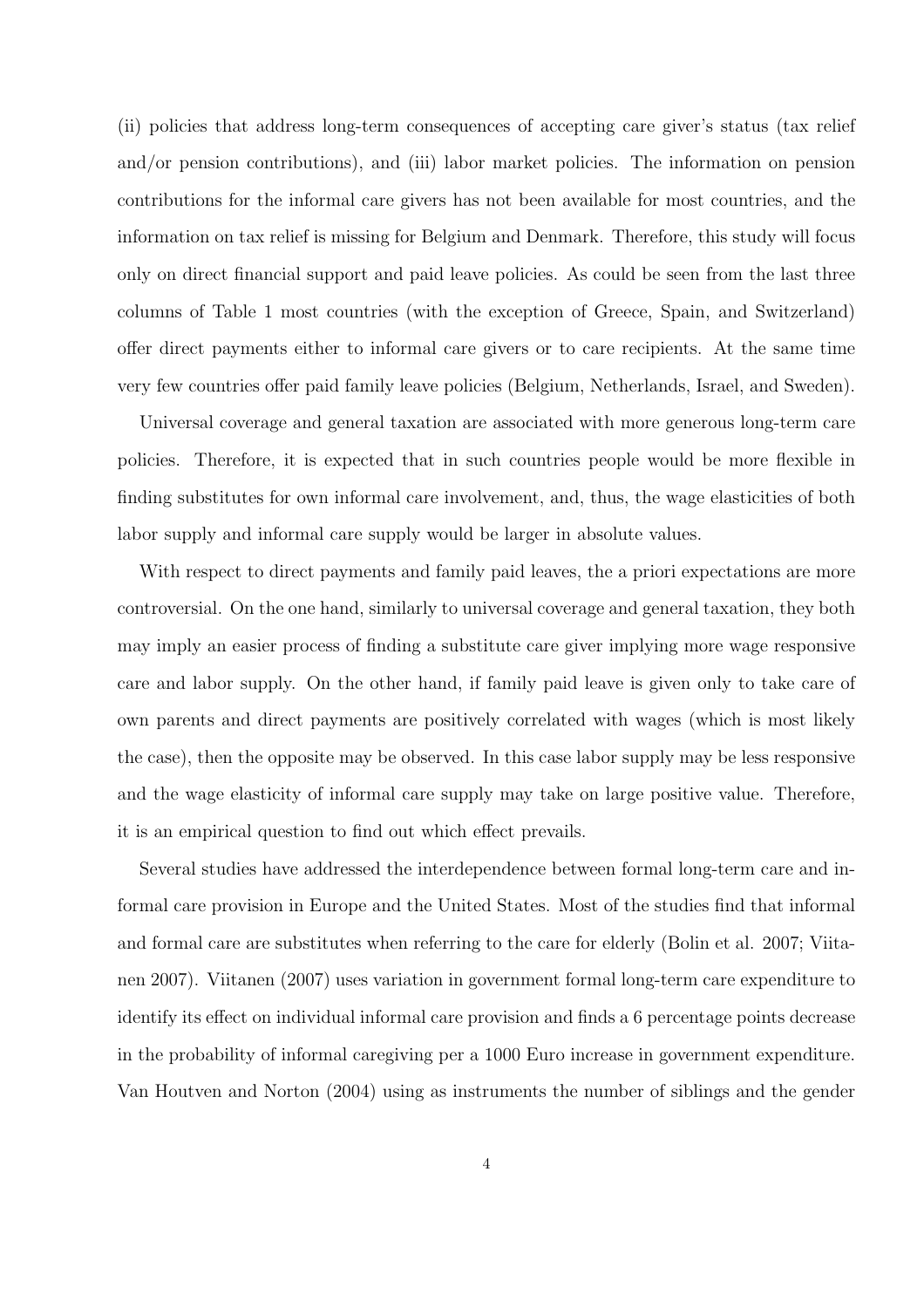of children and placement of daughters in the birth order (Carmichael and Charles 2003) to estimate the effect of informal care on elderly formal care use. They find that informal care reduces home health care use and delays nursing home entry. However, all these studies do not account for the effect of employment incentives, while earlier mentioned studies on wage effects on informal care supply do not take into consideration the influence of long-term care policies. Current study aims at filling this gap in research and investigate both effects and their possible interaction.

# 3 Estimation Strategy

Empirical analysis in this paper is based on the theoretical model outlined in Nizalova (2006) and augmented by the policy variables describing long-term care regime in Europe. Since the goal of this paper is to evaluate potentially interdependent effects of conflicting policies aimed at inducement of the labor supply and informal care to elderly parents from the near elderly, both labor supply and informal care decisions are being analyzed. Two equations are estimated:

$$
t_{gi}^* = \alpha_g \log w_i + Z_i \log w_i \delta_g + Z_i \gamma_g + X_i \beta_g + u_{gi}
$$
  
\n
$$
t_{gi} = \max(0, t_{gi}^*)
$$
  
\n
$$
t_{wi} = \alpha_w \log w_i + Z_i \log w_i \delta_w + Z_i \gamma_w + X_i \beta_w + u_{wi}
$$
\n(2)

where  $t_{gi}$  = annual hours of informal care for elderly parents,  $t_{wi}$  = annual working hours,  $w_i$  = individual's hourly wage rate,  $Z_i$  is a vector of policies dummies, and  $X_i$  is a vector of controls for individual i, discussed later. Interaction terms are included to test whether the effect of wages (that reflect policies aimed at inducing higher labor supply) will be different in environments that offer different conditions for formal and informal long-term care. It is hypothesized that in the presence of more generous long-term care policies, both informal care and labor supply will be more wage responsive, since in such regimes it is easier to substitute for own provision of informal care and devote more hours to market work.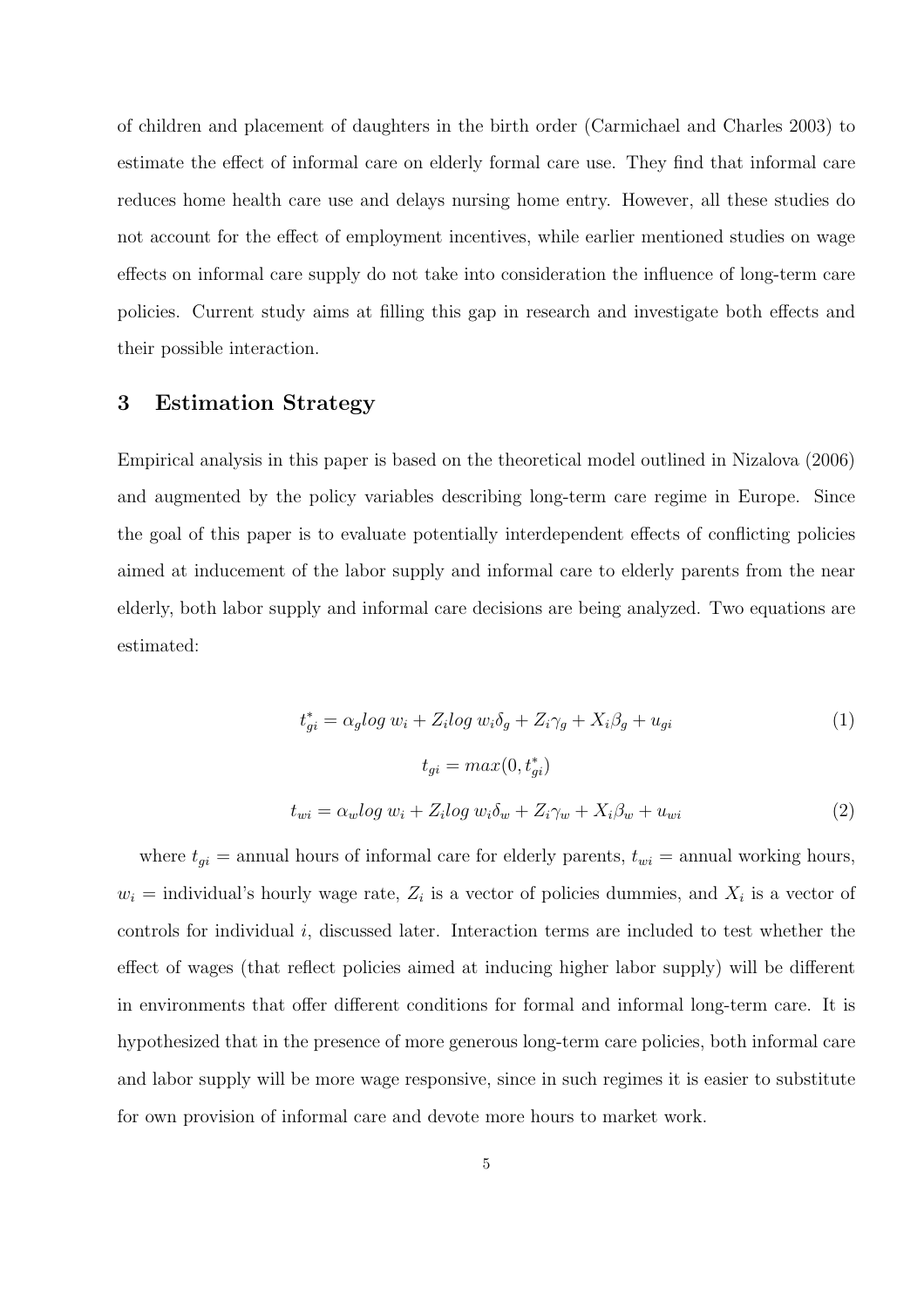The wage effect on informal care supply is estimated using Tobit procedure, as in most of the studies on informal care supply, to incorporate corner solutions into the estimation. A linear-log specification is chosen for the labor supply<sup>2</sup>. To analyze whether the effect of policies and wages occurs at the extensive or intensive margin, Cragg's (1971) model is used. This model is a two stage hurdle model that allows separate estimation of the effects on the decision to provide care from the decisions on how much care to provide conditional on positive care provision.

The above described empirical strategy is used for the analysis of informal care response and labor supply response to changes in wages and long-term care policies among working population with living parents. The main analysis is supplemented by the analysis of the policy effects and wage effects on the near elderly population who have no living parents or parents-in-law. The goal of this exercise is to check whether the long-term care policies have any effect on the mentioned group that is not related to their risk of becoming long-term caregivers to their elderly parents, but mostly to their own prospects when they become older. A linear-log OLS model for working individuals with no living parents is estimated for both males and females. In addition, a reduced form Probit model allows to investigate full effect of the policies on the labor supply decisions of near elderly and elderly population with no living parents. This model is compared to a similar reduced-form model for those who have at least one parent or parent-in-law alive.

## Econometric Issues with the Wage Effect Estimation

In the theoretical model of informal care provision, wage rates are assumed to be exogenous. However, this is unlikely to be true empirically. Many of the factors that enter the theoretical supply/demand functions are not available in the data: price of formal care, the parameters of the care production function, as well as unobserved personality traits (responsibility, respect for seniors, etc.) may not be available to researchers.

<sup>&</sup>lt;sup>2</sup>Mroz (1987) used a similar econometric model to test different specification issues and their effect on labor supply elasticity estimates.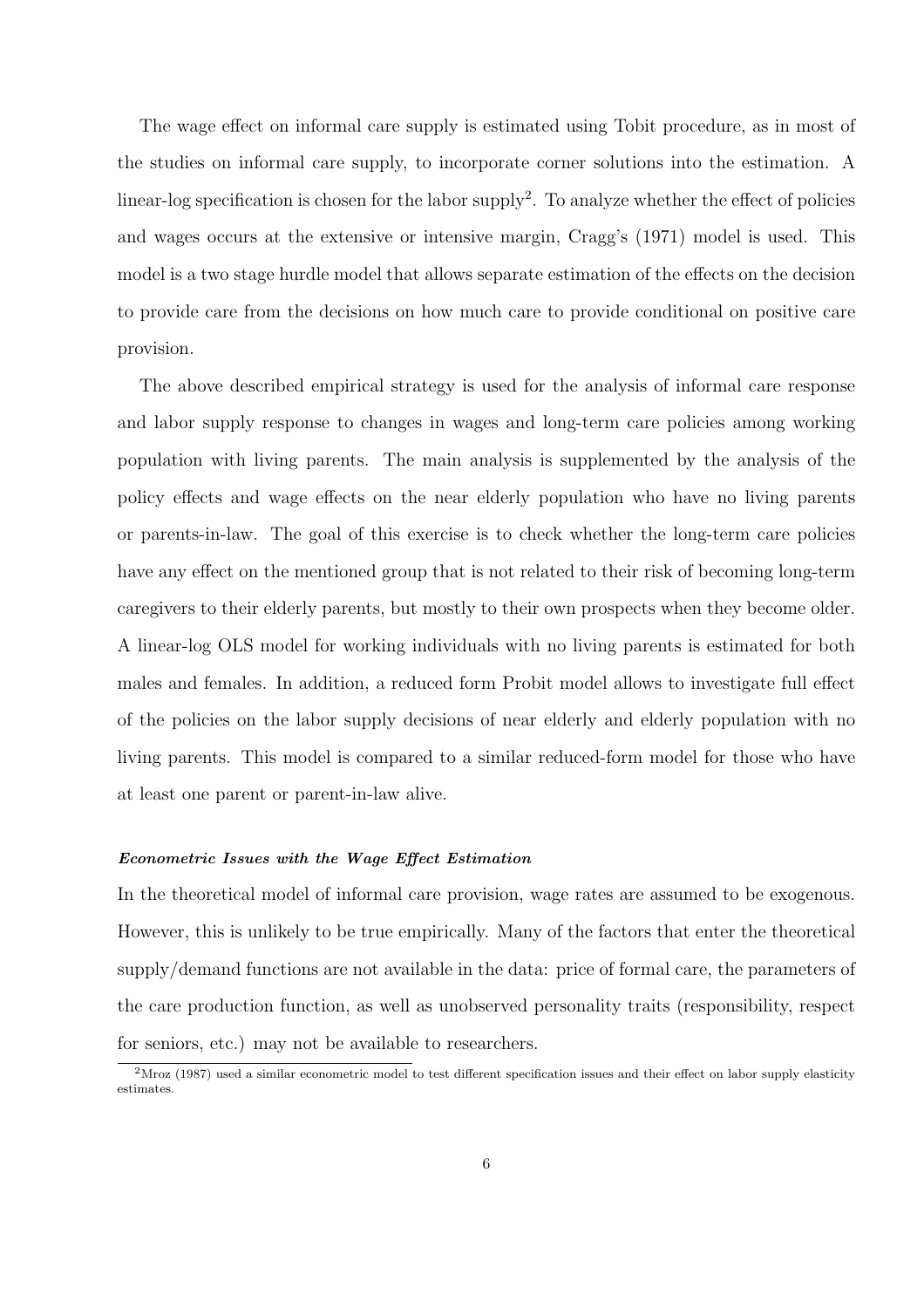Lack of the information on these factors is likely to lead to problems associated with omitted variables. The estimates of the wage elasticity of informal care supply would not be biased if the assumption of zero correlation between wages and omitted variables were plausible. However, in the current setting this is a very restrictive assumption. For example, the price of formal care is likely to be higher for people living in high-wage areas. This positive correlation between formal care prices and wages would result in an upward biased estimate of the wage effect on informal caregiving time. Also, some personality traits of an individual may be positively correlated with both, productivity in caregiving and productivity on the job. So, omitting these controls would also result in an upward bias.

Another important factor is the productivity of the care giver in caregiving activities. Failure to control for productivity in caregiving may have ambiguous implications for the estimates. On the one hand, the productivity in caregiving may be positively correlated with the productivity on the job leading to an upward bias in the wage effect estimates. On the other hand, if specialization takes place, the productivity in caregiving may be negatively correlated with the productivity on the job, leading to a downward bias in the wage effect estimates. In practice, it is likely that some individuals are more productive in everything or their job requires similar characteristics as caregiving tasks do, and some individuals are highly specialized being productive either on the job or at home, but not both. Thus, it is difficult to infer the average effect in the population.

Nizalova (2006) offers several sets of instruments with the most preferred one being an interaction of the state industry structure (trade-impacted concentrated industries, competitive industries, other durables industries, government, and services) with the individual educational attainment. She finds that after the instrumenting the wage elasticity of both informal care supply and labor supply are much larger in magnitude than without instrumenting. Nizalova's (2006) findings show that previous estimates of the wage elasticity of informal care supply are upward biased. Unfortunately, such a technique requires access to geographical identifying information, which is not currently available within the SHARE countries.<sup>3</sup> Due

<sup>3</sup>An attempt has been made to use instrumental variables suggested by Nizalova (2006) at the country level. Although these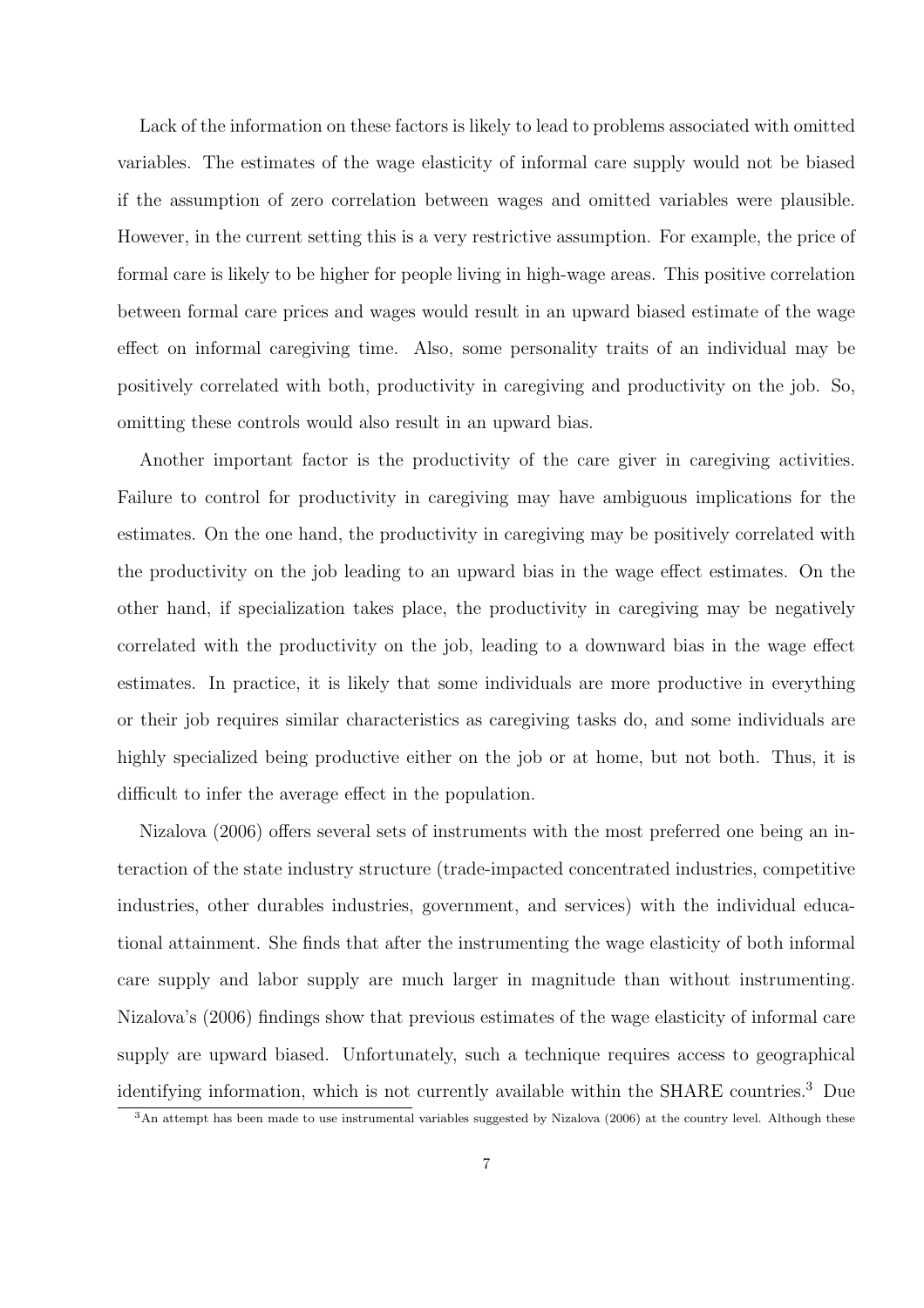to this drawback, the current study does not aim at estimating the exact magnitudes of the wage elasticity of informal care supply to elderly parents, but rather compare the magnitudes between countries with different long-term care policies. It is expected that in the countries with generous policies the wage elasticity of informal care supply will be higher, and in the countries with more stringent requirements it will be lower. Of course, the underlying assumption here would be that the degree of the wage endogeneity does not depend on the long-term care policies features and that the direction of the bias in the interaction term coefficient is the same as in the main wage effect estimates.

## 4 Data and Descriptive Analysis

The analysis in the paper is based on the data from the Survey of Health, Aging, and Retirement in Europe (SHARE). It is a cross-national database that contains information on 31,115 individuals over the age of 50 years old and their spouses from 11 European countries and Israel. However, Israel is not included into empirical estimation of the wage effect since in the current release of the data no information on wages and informal care for this country is available.

For the purpose of the current analysis the data is restricted only to individuals beyond 50 years of age but not older than 80 years since SHARE respondents are treated as potential caregivers to their elderly parents.<sup>4</sup> The main analysis focuses on working individuals  $<sup>5</sup>$  who</sup> can potentially provide time to their parents or parents-in-law (both are referred to as "parents" throughout the paper). In the present study parents (including in-laws) are treated as a group, similar to Ioannides and Kan (2000) and Nizalova (2006).

Focusing on working individuals only may raise the issue of selectivity bias, especially in the labor supply context. However, Mroz (1987) shows that even for the sample of married women, the population for which the selectivity issue has always been considered most important,

IVs performed quite well in terms of the first stage statistics, they do not pass the test for overidentifying restrictions leading to invalid estimates of the wage effects. The results from the exercise are available upon request.

<sup>&</sup>lt;sup>4</sup>There are several observations on individuals older than 80 years who work and also have living parents. However, they seem to be outliers most likely due to the reporting error. This issue can be reconsidered once the next wave of SHARE becomes available.

<sup>5</sup>Workers include those who report positive working hours but are not self-employed in the year 2003.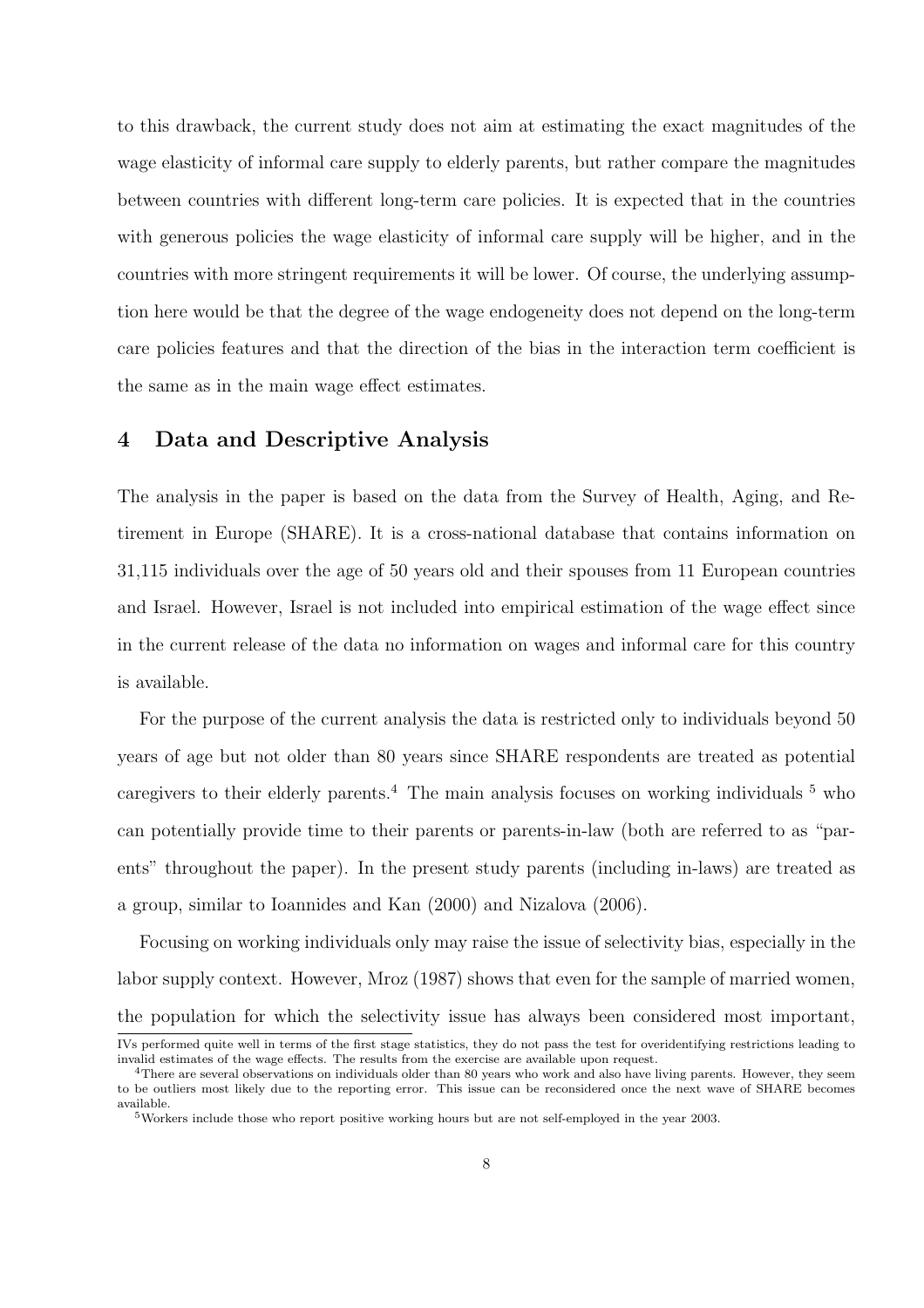selection does not have a significant impact on the estimates of the wage elasticity of labor supply as long as labor market experience is not treated as an exogenous determinant of wages (i.e., as an instrument).

#### Dependent Variables

The dependent variables used in the main analysis are annual working hours and annual hours spent helping parents with personal care, household tasks, and paperwork. Annual working time is the product of usual weekly hours of work and number of weeks worked across all jobs. In addition, binary variables indicating provision of informal care or employment status are studied.

#### Explanatory Variables

The hourly wage rate is constructed by dividing earnings from the main job over a year by the standardized annual working hours to avoid the negative division bias<sup>6</sup>. This variable used as a proxy for policies that aim at inducing labor supply. Most often such policies use fiscal measures which usually traslate into changes in wages.

The set of individual controls in full specifications include the following: age, age squared, education, current non-wage income defined as capital income, marital status (sample size does not allow for a separate treatment of married versus single individuals), immigrant status, number of young children (0-6 years old), number of 6-18 year-old children (Mroz, 1987), number of siblings, $^7$  and region dummies (Blundell, 1999).

In addition to the individual characteristics, all of the specifications in the main analysis on the sample of potential caregivers include characteristics of living parents. These characteristics refer to the set of all living parents and include the number of surviving parents (maximum four), the ratio of the number of mothers to the number of living parents, the age of the oldest parent, and an indicator if at least one of the parents is in poor health.<sup>8</sup> It is

 $6$ Annual working hours are calculated as weeks worked last year multiplied by 40 if the individual reported usual weekly hours being greater than 25 and by 20 if the reported usual weekly hours are less than or equal to 25 (Kimmel and Kniesner, 1998). <sup>7</sup>For married individuals this includes both siblings and siblings-in-law.

<sup>8</sup>HRS sample contains a richer set of parental characteristics, e.g. the indicators if at least one of the parents (i) is single,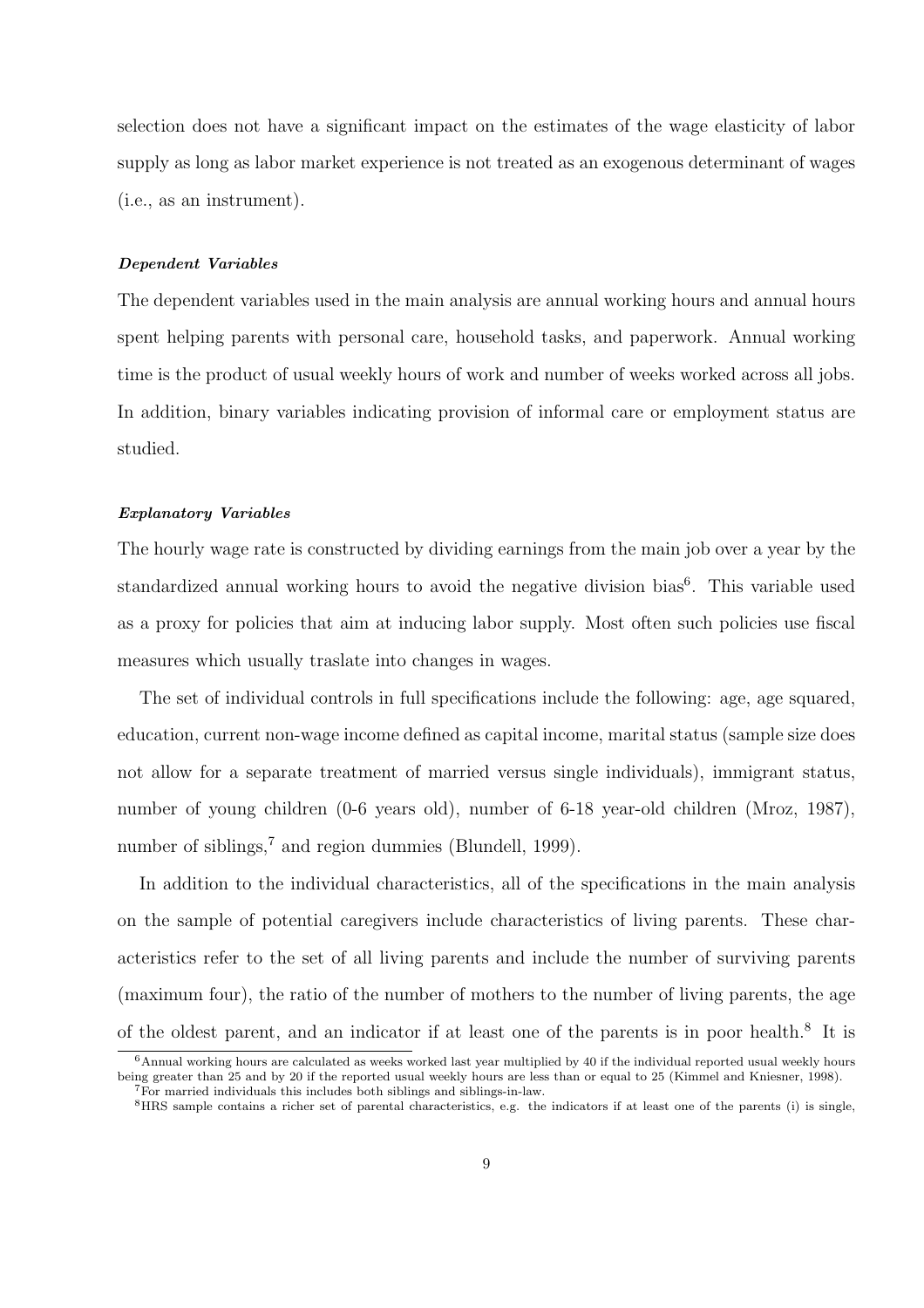expected that all of these variables have positive effects on caregiving hours and negative on labor supply as they reflect higher caregiving needs of the parents.

#### Sample Description

The main sample is limited to working, not self-employed<sup>9</sup>, age-eligible individuals who have at least one parent or parent-in-law alive in year 2004. The resulting SHARE sample consists of 1,739 males and 1,527 females who have complete data on all of the variables of interest (See Column (1) in Tables 3-4 for the summary statistics). Additional samples are used for the complimentary analysis of the policy effects on the labor supply of individuals with and without living parents. These samples include: all individuals with living parents (Column (2) in Tables 3-4), working individuals with no living parents (Column (3)), and all individuals with no living parents (Column  $(4)$ ).

As could be seen from the mentioned Tables, the prevalence of care giving is quite high: 29 percent of working males and 37 percent of working females provide care to their elderly parents. However, the amount of care provided is almost two times larger among females than it is among males. An interesting point is also that the difference between care hours in the general population of individuals with living parents and those who are working is quite large for females, but is not very different for males. Average annual hours of care provided by working females is almost 30 percent lower that that for the general population. This supports the argument that the effect of the family reasons on the labor supply decisions of females is greater than that of males.

Working individuals with living parents have the highest levels of education, more children, and more living parents among both males and females. This may be reflective of the fact that they are also on average younger than the other groups considered. Average number of living parents is 1.74 for males and 1.56 for females in the sample of working individuals. This may be related to the fact that males are 10 percent more likely to be married. As males

<sup>(</sup>ii) has memory related disease, and (iii) is identified by the respondent as being financially worse off or better off than the respondent. However, for the sake of comparability, the same set of controls is used for all countries.

<sup>9</sup>Self-employed are excluded to follow the labor supply literature and thus allow for the comparison of the estimated labor supply elasticities to the earlier estimates.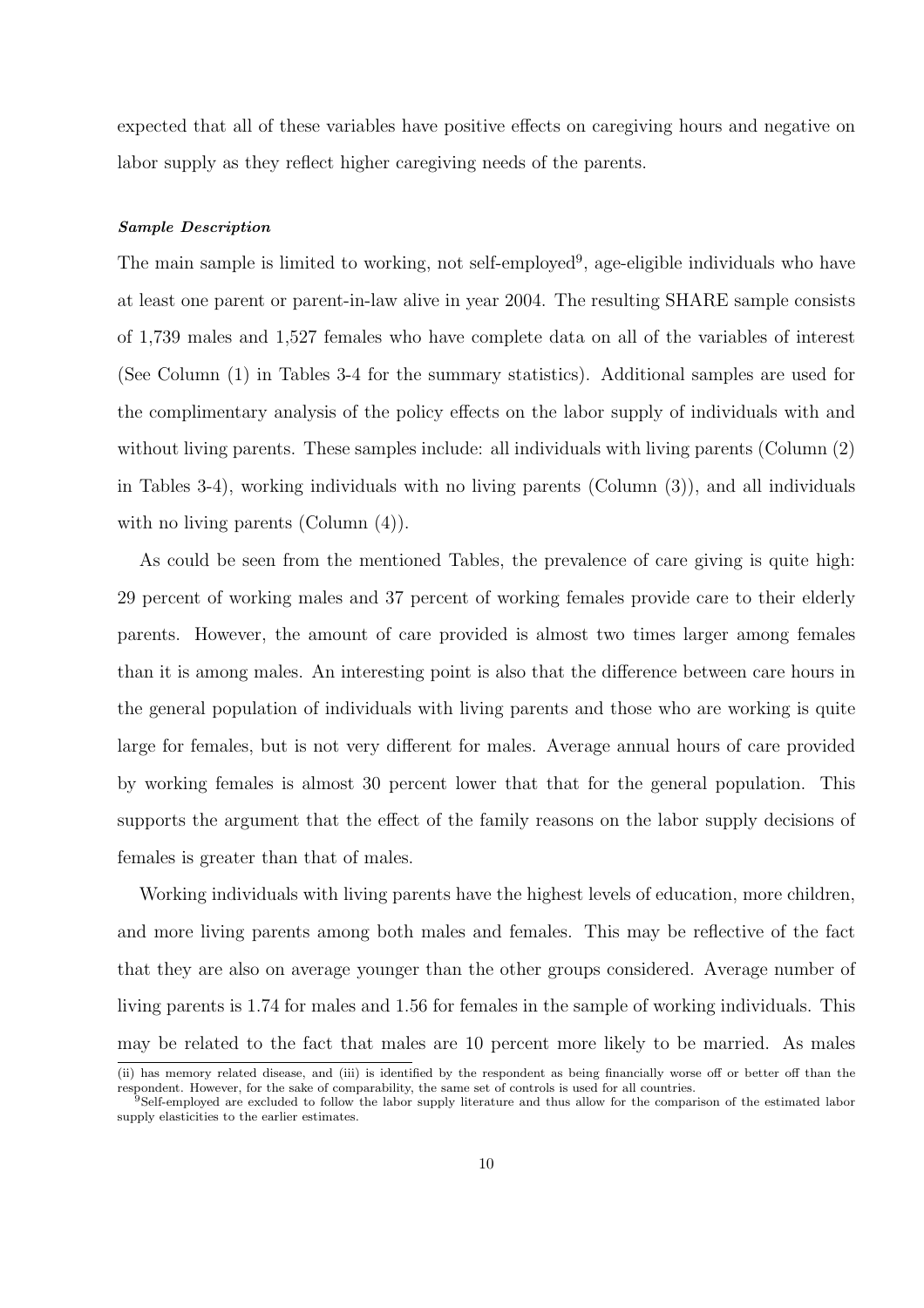are more likely to have younger spouses, their parents-in-law are more likely to be younger. The prevalence of having at least one parent in poor health is comparable among males and females and is around 30 percent, being slightly smaller for the working individuals.

The main variables of interest are hourly wages and their interactions with the indicator variables reflecting long-term care policies in the country of respondent's residence. PPP adjusted hourly wages are measured in Euros. Policy indicators include four variables that take the value of one if a country has (i) the universal formal long-term care coverage (UC) compared to the means-tested coverage or no coverage at all, (ii) the formal long-term care system that is financed by general taxation (GT) or by both general taxation and social insurance (like in Germany, for example) compared to systems financed entirely by social insurance or no system, (iii) informal care legislation that implies direct payments (DP) either to care-givers or care-recipients<sup>10</sup>, (iv) family leave entitlements  $(LP)$  with no distinction for the duration of the allowed leave.

Men earn per hour on average 4-5 Euros more than women, with the difference being smaller for the people with no living parents. This may stem from the fact that individuals with no living parents are on average 2-3 years older. In the main sample of working individuals with living parents, 79 percent of males and 85 percent of females live in countries that provide universal coverage for the formal long-term care. 63 percent of males and 70 percent of females live in the countries that finance the formal long-term care through the general taxation. With respect to the informal care policies, direct payment either to care recipients or to care givers affects 84 percent of males and 88 percent of females. The labor policies that offer workers family leaves are less spread and in the main sample are observed for the 41 percent of the male population and for the 44 percent of the female population.

With respect to the labor supply, the percentage of employed individuals is much higher among individuals with living parents (53 percent versus 17 percent for males with no living parents and 44 percent versus 13 percent for females). Similarly among working individuals,

 $10$ An attempt has been made to separate this variable to distinguish the effect depending on who gets the payments. However, the estimation results show virtually no difference between the effect of this policy if the payment is made to the care giver or the care recipient. Both the significance and the magnitude of the estimated coefficients have very slight differences.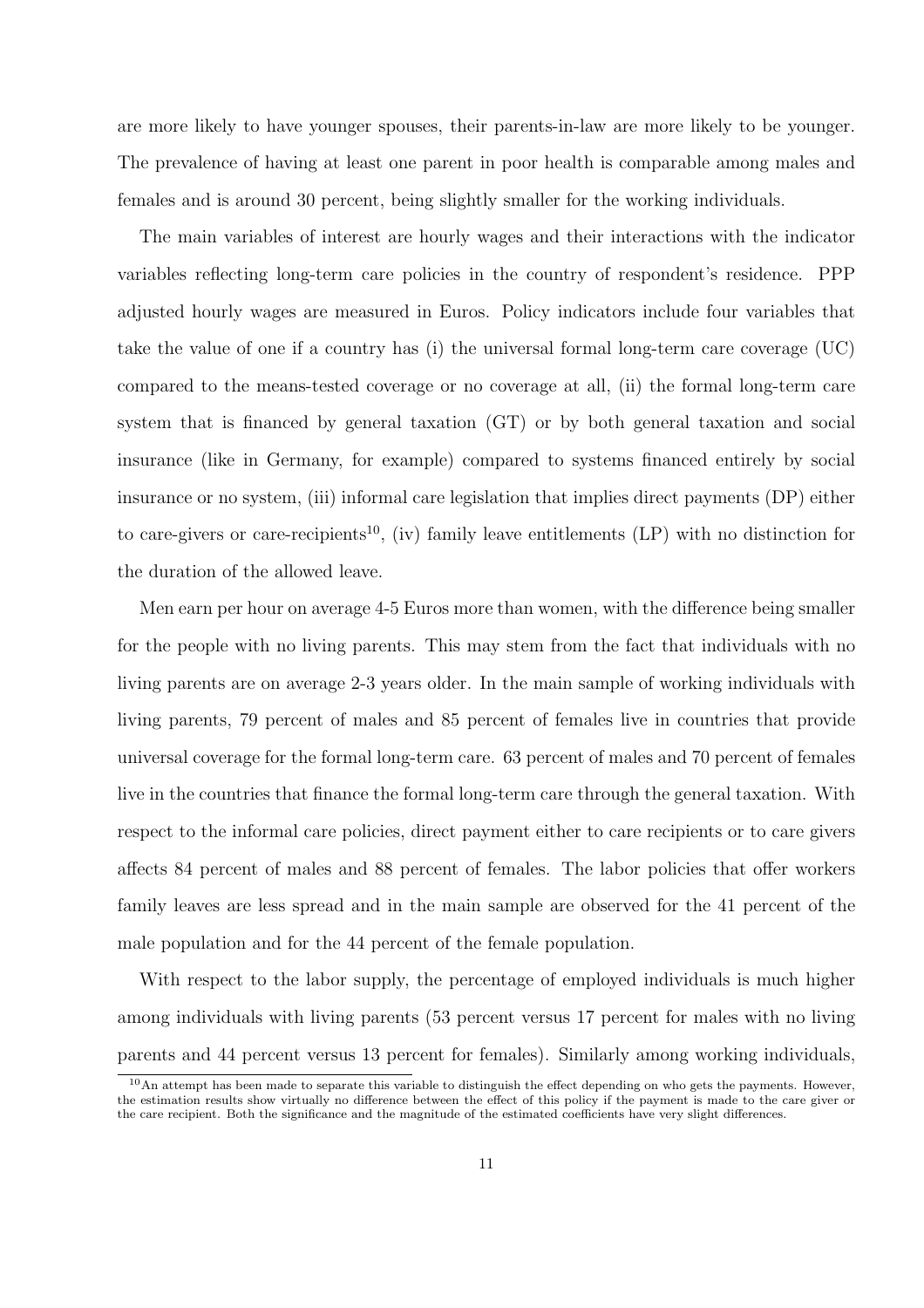those who have living parents work longer hours than those who do not (about 100 hours more for males and 110 hours more for females).

# 5 Empirical Results

Figures 1 and 2 show the two-way relationship between wages and annual working time and annual time devoted to informal care using a locally weighted regression (LOWESS). It shows that for the majority of men and women the labor supply is upward sloping with the female labor supply being more elastic than the males' one. There is no obvious relationship between wages and informal care supply that is virtually flat for males and shows both upward sloping and downward sloping segments for females. This may stem from the fact that the sample includes individuals from various European countries and the method used estimates a simple two-way relationship without accounting for other influential factors. Examining Table 2 reveals significant variation in the informal care prevalence and supply of hours from country to country. In terms of prevalence both among males and females Sweden, Netherlands, Denmark, and Belgium are leading the list. But Southern countries, Spain and Italy, have the highest supply of care hours conditional on the provision of informal care to elderly parents, while the earlier mentioned countries have lowest supply of hours of informal care once it is conditioned on positive care provision. This section will present results from the multivariate analysis, first focusing on care supply, then on labor supply, and will conclude with the overall interpretation of the estimated policy effects.

## Care Supply

Tables 5-6 show the results from the estimation of the informal care equation for males and females respectively. As could be seen from the Tobit estimates in Column (1) the effect of wages on female and male informal care supply to their elderly parents is very small in magnitude and not statistically significant. However, after controlling for the policy effects and the interaction terms with the wages (Columns  $(2)$ ), the results show statistically significant positive effect of wages on informal care supply of women and larger positive but not statisti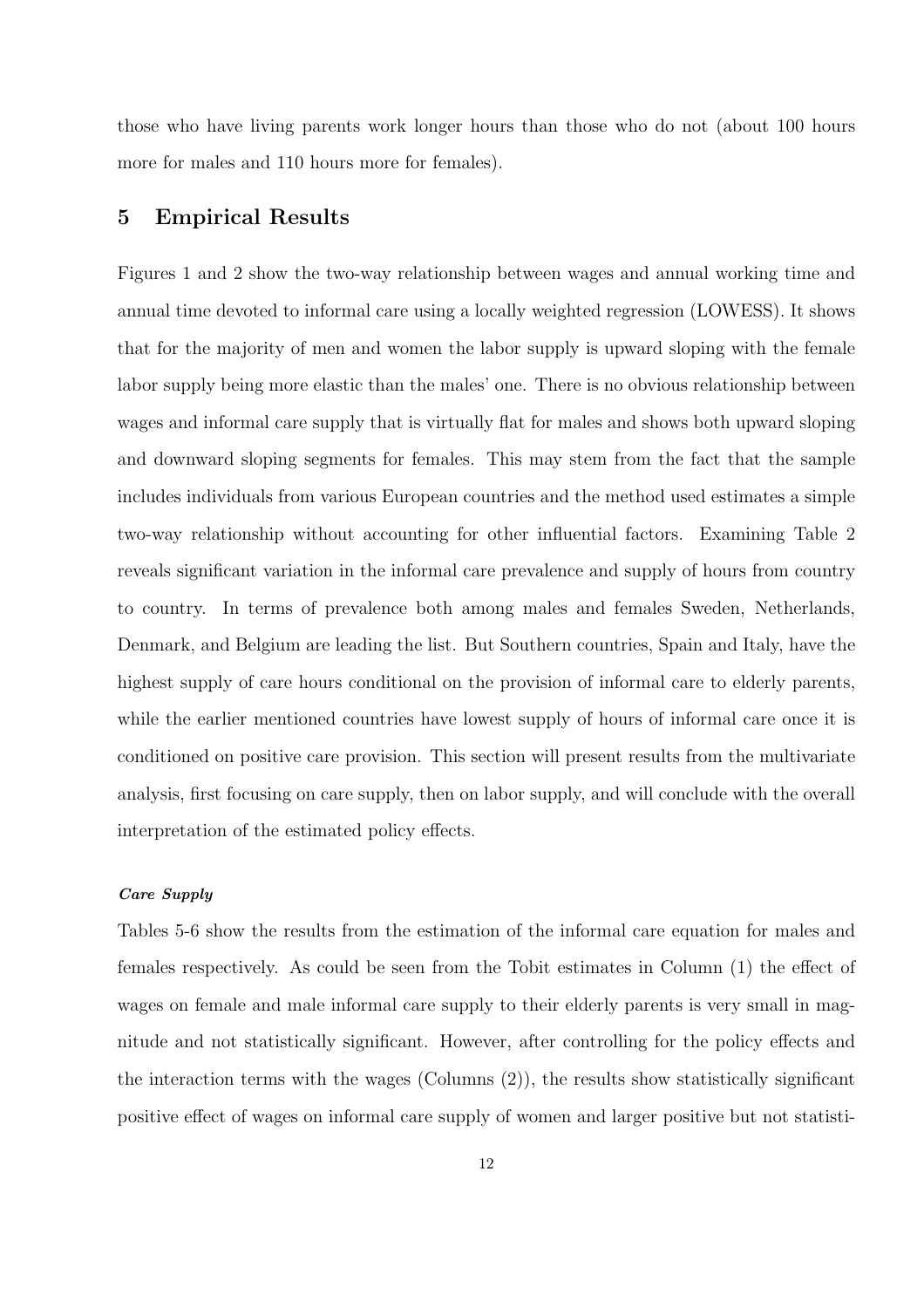cally significant effect of wages on male informal care supply. Various features that describe the long-term care policies make the wage response estimates differ. For example, for males the wage response in countries with universal long-term care coverage is negative and quite large in magnitude. This goes in line with the hypothesis that in the circumstances, when it is easier to substitute for own involvement into care for elderly parents, adult children's response to higher wages will be greater and they will reduce informal care supply. The result is similar for females. Financing long-term care system through general taxation and availability of paid family leaves does not have any significant effect on the informal care response to wages. At the same time, in the presence of the direct payment for care giving the wage effect is more positive. Surprisingly, compared to men, this effect is almost two times smaller for women and is not statistically significant.

The Cragg's model allows distinguishing between extensive and intensive margins. Results in Columns (3) and (4) show that there is virtually no policy effect on the wage response when deciding on whether to provide care. The only exception is the wage response of female's decision to provide care when the universal coverage is present. In such an environment, a 10% increase in wages make women 3.7% less likely to help their elderly parents. The situation differs when looking at the intensive margin. Among those who do provide care to their parents, there is no effect of policies on the wage response for females, but virtually all of the effect of policies on males' informal care response to wages comes from the intensive margin. In the presence of universal coverage males with higher wageswho do provide care provide significantly less hours per year. And the presence of the direct payments increases the care hours' response to wages almost by the same amount.<sup>11</sup>

Studying the reduced-form effects on all (working and non-working) individuals with parents (Columns (5)) shows no significant effect of universal coverage on the probability of being

 $11$ Another intersting feature revealed by the Cragg's model is that parental characteristics are much more influential in the decision to provide care and much less so in the decision on how many hours to provide. Also, individuals living in Norther Europe are significantly more likely to provide care, but if they do so, they provide much less hours than those in Western Europe, with the effect being more pronounced for males. This is reversed for Southern Europe. There, controlling for other factors, both males and females are as likely to provide care to their parents as people in Western Europe, but if they do become care givers females in Southren Europe provide significantly more hours of care than in other countries. Tables with all the results are presented in the Appendix.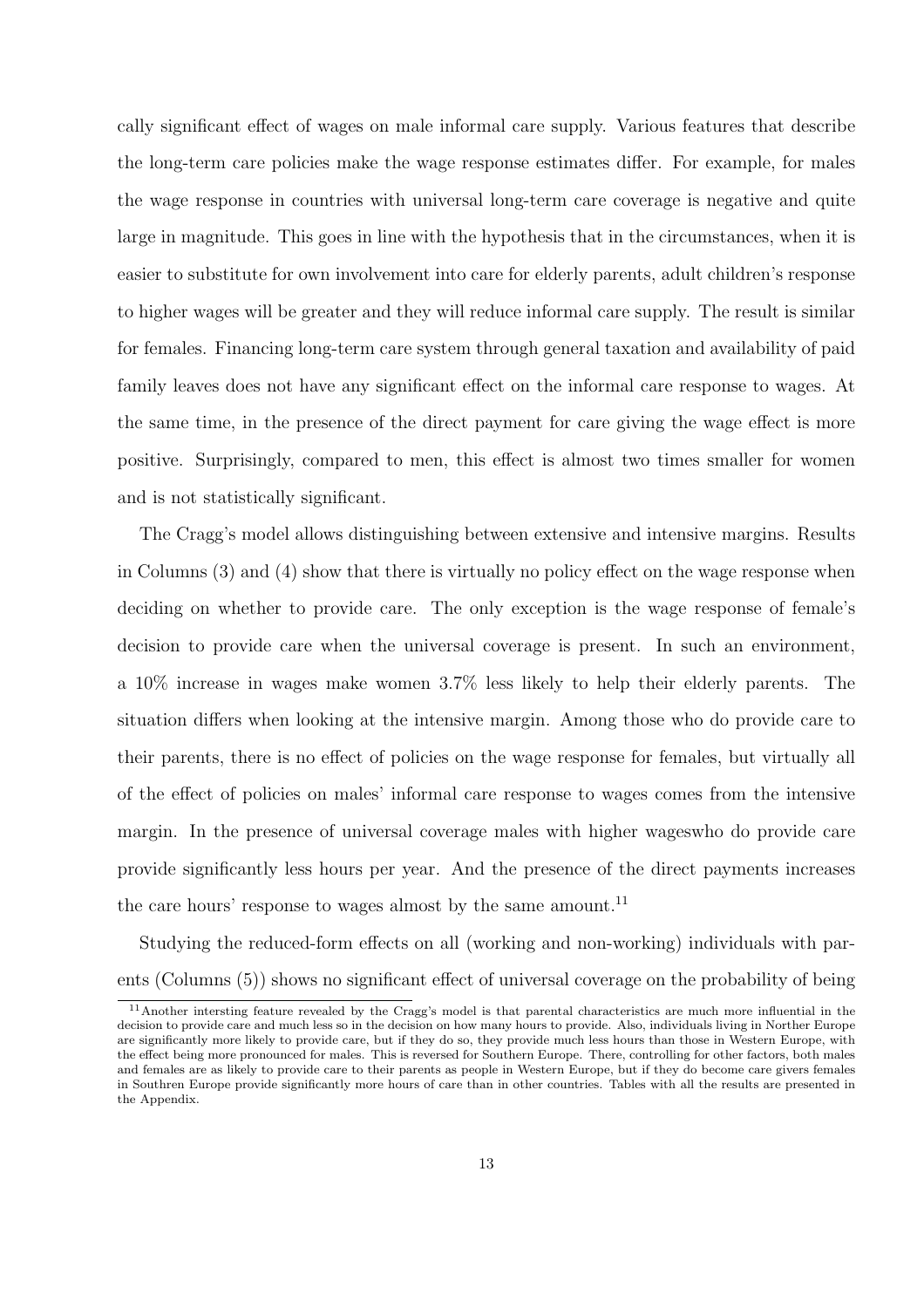a caregiver. General taxation makes both males and females significantly less likely to accept the caregiver roles, while the effect of direct payment and paid family leave is positive.

## Labor Supply

Tables 7-8 show the results from the estimation of the labor supply equations for the samples of individuals with and without living parents. Comparing the wage response of these groups of individuals (Columns (1) and (4)), it could be seen that both males and females without living parents have more elastic labor supply at the intensive margin. After controlling for the policy effects for individuals with living parents, it has been found that almost all of the policies make male's labor supply more elastic, with the only exception of paid leave policy which effect is positive but not statistically significant. For females the effects of universal coverage and direct payment for caregiving on wage response are not statistically significant, while the effect of the paid family leave policy and general taxation is positive and statistically significant.

Comparing columns (3) and (6) shows that the policy effect on the labor supply at the extensive margin is much smaller in magnitude for both males and females without living parents, but the direction of the effect is the same. Universal long-term care coverage makes individuals less likely to participate in the labor market, and this effect is similar in magnitude for those with and without living parents (it ranges from 11% to 15%). Direct payment for caregiving has also negative effect on employment, while the effect of paid family leave and general taxation is positive.

#### Interpreting the Estimates of Wage Effects

Table 9 summarizes the results of current analysis by presenting the wage elasticities of informal care supply and labor supply under different long-term care policy regimes. Besides, this table shows some sensitivity analysis by presenting estimates for different groups of population: excluding individuals with wages higher than 50 Euros and excluding individuals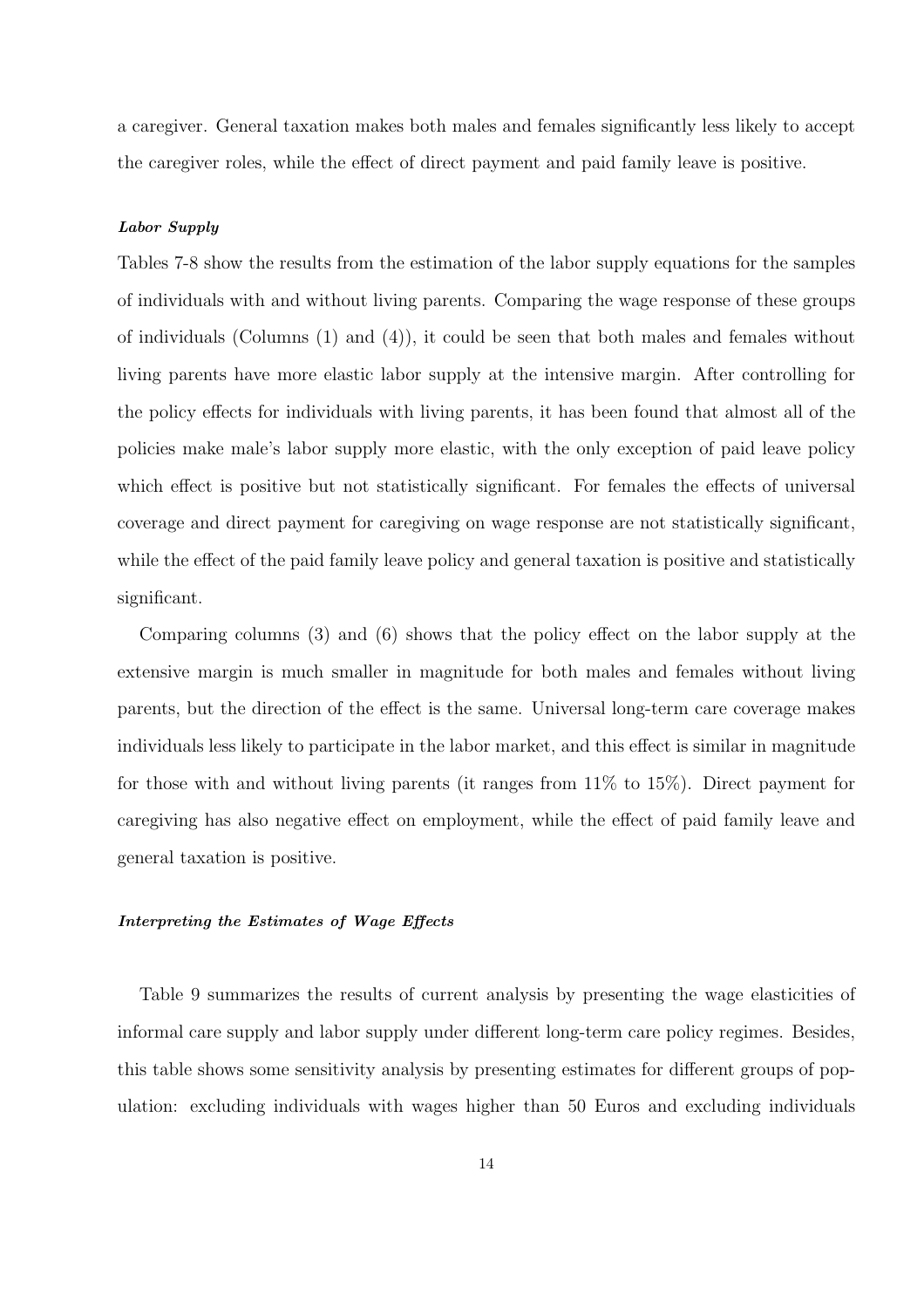with no siblings. The first row shows the wage elasticity estimates in the environment with neither formal nor informal long-term care policies. This elasticity is rather small and not always statistically significant. However, compared to the estimates from earlier studies from the United States,<sup>12</sup> they are more positive. As can be seen, the most robust result is the wage elasticity of informal care supply when the universal coverage for formal long-term care is available. In this case, as expected, the availability of substitutes allows individuals greater flexibility in their time allocation. It should be remembered that the estimates presented in the table are the upper bound for the informal care supply and the lower bound for the labor supply (Nizalova 2006). So, the true estimates of the wage elasticity of informal care supply under the universal coverage should be expected to be even more negative. There is no change in the wage elasticity estimates of labor supply for females under the UC regime, but they become more positive for males, which, taking into account the downward bias present in the estimate, shows that the universal coverage makes male labor supply slightly more elastic.

General taxation does not alter the wage elasticity of informal care supply neither for males nor for females, but its presence makes both males' and females' labor supply more responsive to wages. Direct payments for caregiving make the wage elasticity of both labor supply and informal care supply more positive. However, the estimates are not robust across the specifications. Paid family leave policy has virtually no effect on the wage elasticity of informal care supply, but it has a significant impact on the wage elasticity of females' labor supply.

# 6 Conclusion

Following recent debates over the future sustainability of old age support systems in developed countries, this paper analyzes possible interactions between two policy suggestions. One policy aims at encouraging higher labor supply, especially among women and near elderly. The other aims at stimulating informal care provided to the elderly by family members. This paper

 $12$ Nizalova (2006) shows the estimates from earlier studies in Table 1. They range from -0.78 to 0.18, while her own estimates before instrumenting are found to be around -0.16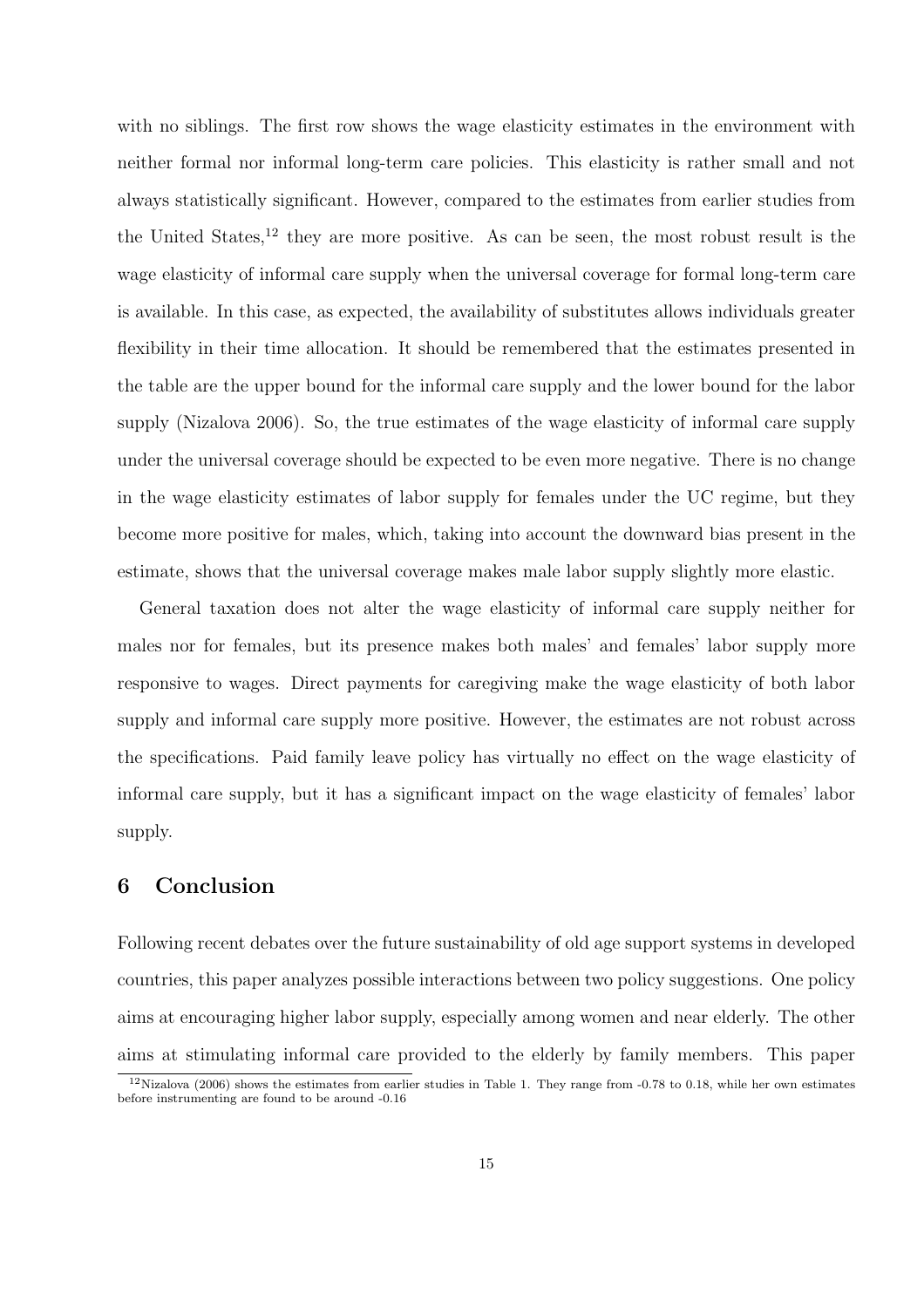specifically targets near elderly males' and females' labor supply decisions and their decisions about taking care of their elderly parents to disentangle the effect of earlier mentioned policies on these decisions.

Four policy features related to the long-term care are considered. First two reflect the way of provision and financing of formal long-term care: universal coverage versus means-tested coverage, and financing through general taxation versus through social insurance. The last two refer to the informal care: direct payments for care giving paid either to the care recipient or to the care giver, and availability of paid family leaves to take care of elderly parents.

The main finding is that the universal coverage for formal long-term care makes individual informal care supply more elastic. This result is robust for both males and females through different specifications. The most preferred estimates show that a 10 percent increase in wages under the universal coverage regime will lead to about 24 percent decline in care provided by males and about 13 percent decline in care provided by females. The only other policy feature among those considered that significantly alters the wage response, but only for males, is the presence of direct payments for care giving. In such circumstances higher wages lead to significantly larger provision of informal care.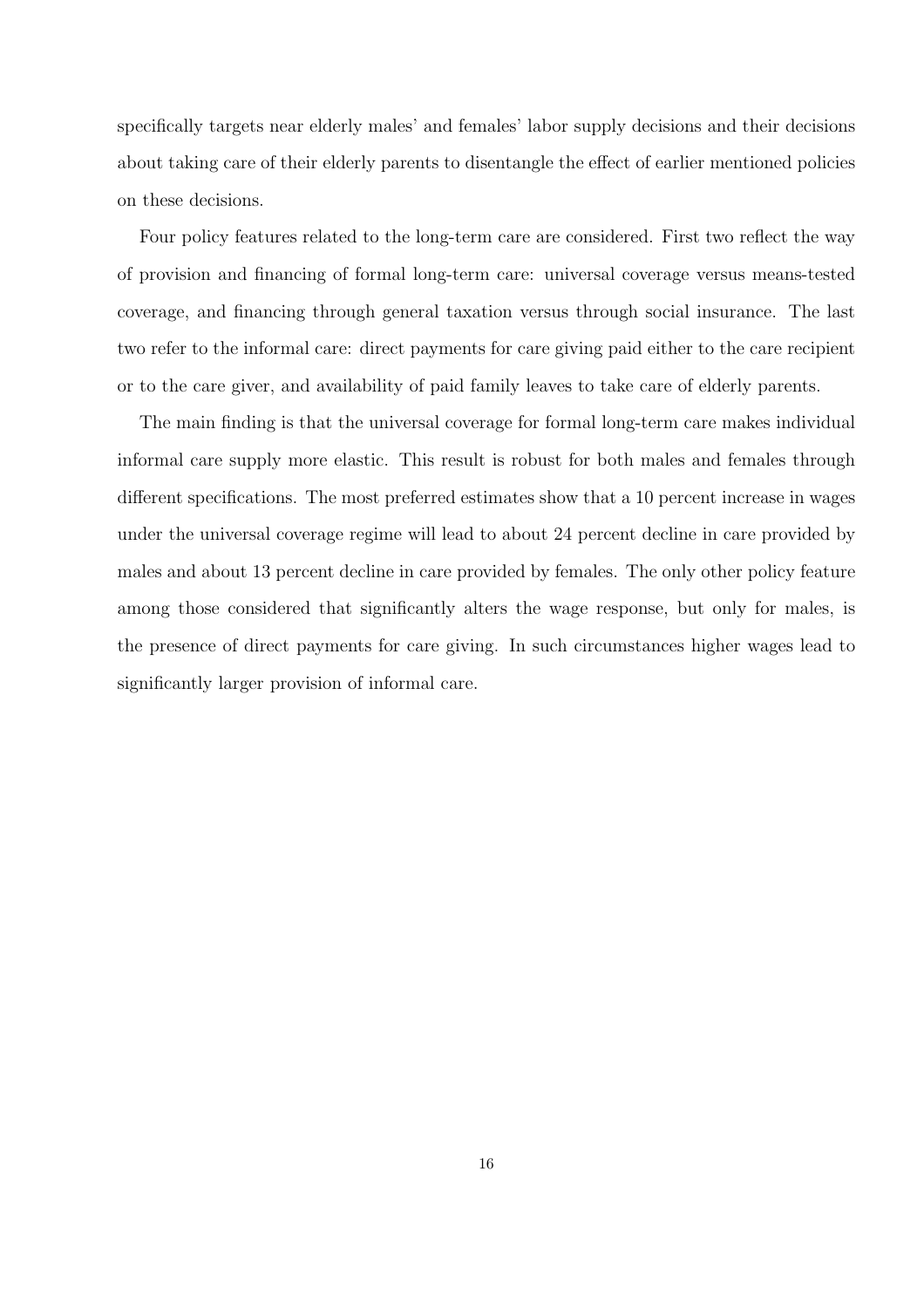## References

Apfel, Kenneth. 2004. US Aging Policy at a Crossroads: Major Choices Ahead. Paper Prepared for The International Symposium on the Challenges of the New Societies: Implications for Current Social Policies; Valencia, Spain. Accessed at http://www.utexas.edu/lbj/faculty/apfel/valencia.pdf on 11/8/2004

Baker, Michael and Dwayne Benjamin. 1999. How Do Retirement Tests Affect the Labour Supply of Older Men? Journal of Public Economics 71(1): 27-52

Blundell, Richard and MaCurdy, Thomas. 1999. Labor Supply: A Review of Alternative Approaches. Handbook of Labor Economics Volume 3, Edited by O. Ashenfelter and D.Card

Bolin, K., B. Lindgren, and P. Lundborg. 2007. Informal and Formal CVre Among Single-Living Elderly In Europe. Tinbergen Institute Discussion Paper TI 2007-031/3

Burtless, Gary and Robert A. Moffitt. 1984. The Effect of Social Security Benefits on the Labor Supply of the Aged in Retirement and Economic Behavior, Edited by H. Aaron and G. Burtless. Washington: The Brookings Institution.

Carmichael, Fiona and Susan Charles. 2003. The opportunity costs of informal care: does gender matter? Journal of Health Economics 22(5): 781-803.

CBO (Congressional Budget Office). 2004. Retirement Age and the Need for Saving. May, 12. Accessed at http://www.cbo.gov/showdoc.cfm?index=5419&sequence=0 on 11/8/2004

Couch, Kenneth, Mary Daly, and Douglas Wolf. 1999. Time? Money? Both? The Allocation of Resources to Older Parents. Demography 36(3): 219-232

Cragg, J. 1971. Some Statistical Models for Limited Dependent Variables with Application to the Demand for Durable Goods. Econometrica 39: 829-44

Friedberg, Leora. 2000. The Labor Supply Effects of the Social Security Earnings Test. The Review of Economics and Statistics 82(1): 46-63

Gibson, Mary Jo, Steven R. Gregory, and Sheel M. Pandya. 2003. Long-Term Care in Developed Nations: A Brief Overview. AARP Public Policy Institute.

Gruber, Jonathan and Peter Orszag. 1999. What to do About the Social Security Earnings Test. Center for Retirement Research, Boston College.

Haider, Steven and David Loughran. 2005. Do the Elderly Respond to Taxes on Earnings? Evidence from the Social Security Retirement Earnings Test. Unpublished manuscript. Accessed at http://www.msu.edu/ haider on 06/19/2005

Ioannides, Yannis and Kambon Kan. 1999. The Nature of Two-Directional Intergenerational Transfers of Money and Time: An Empirical Analysis. Tufts University Discussion Paper 99-17

Keefe, Janice, Pamela Fancey and Sheri White. 2005. Consultation on Financial Compensation Initiatives for Family Caregivers of Dependent Adults.

Accesses at http://www.msvu.ca/mdcaging/PDFs/Consultation%20Final%20Report%20English.pdf on July 27, 2007 Killingsworth, Mark and James Heckman. 1986. Female Labor Supply: A Survey. Handbook of Labor Economics Volume 1: 103-204, Edited by O. Ashenfelter and R. Layard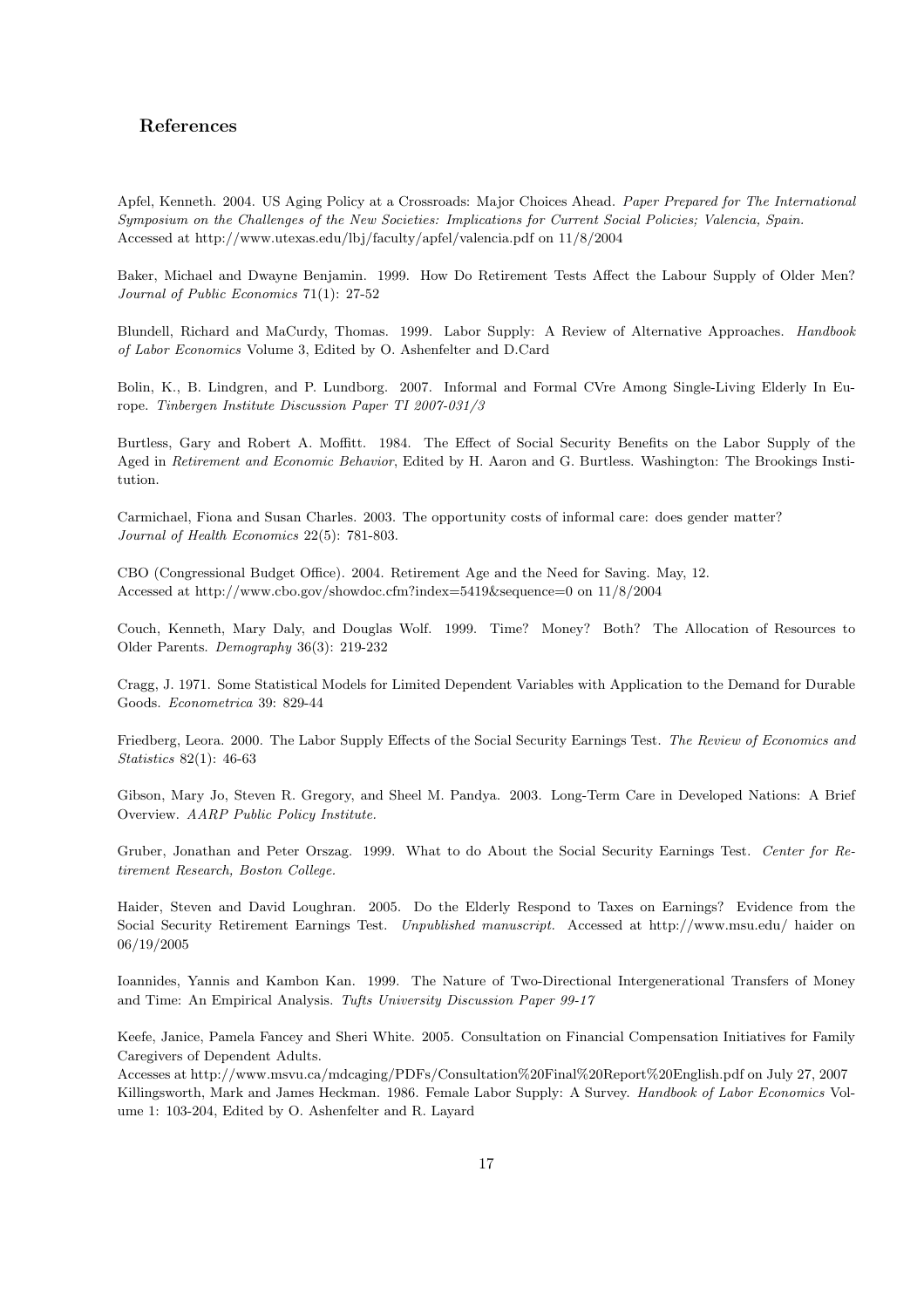Lamura, Giovanni. 2005. Supporting Carers of Older People in Europe: A Comparative Report on Six European Countries. 11th European Social Services conference Venice, 2nd-4th July 2003 Accessed at http://www.socialeurope.com/pdfs/Venice/presentations/lamura1.pdf on July 27, 2007.

McGarry, Kathleen. 2003. Does Caregiving Affect Work? Evidence based on Prior Labor Force Experience. Paper prepared for JCER-NBER Conference in Nikko, Japan

Montgomery, Anne and Lynn Friss Feinberg. 2003. The Road to Recognition: International Review of Public Policies to Support Family and Informal Caregiving. Family Caregiver Alliance: National Center on Caregiving.

Mroz, Thomas. 1987. The Sensitivity of an Empirical Model of Married Women's Hours of Work to Economic and Statistical Assumptions. Econometrica 55(4): 765-99

Nizalova, Olena. 2006. The Wage Elasticity of Informal Care Supply: Evidence from the Health and Retirement Study. Mimeo

OECD. 2005. Long-Term Care for Older People. Handbook of Labor Economics Volume 1: 3-102, Edited by O. Ashenfelter and R. Layard

Sloan Frank A., Gabriel Picone, and Thomas J. Hoerger. 1997. The Supply of Children's Time to Disabled Elderly Parents. Economic Inquiry v.XXXV: 295-308

Sloan, Frank, Harold Zhang, and Jingshu Wang. 2002. Upstream Intergenerational Transfers. Southern Economic Journal 69(2): 363-80

U.S.DHHS (U.S. Department of Health and Human Services). 1997. Active Aging: A Shift in the Paradigm. May. Accessed at http://aspe.hhs.gov/daltcp/reports/actaging.htm on 11/8/2004

U.S. Census Projections.

Accessed at http://www.census.gov/population/www/projections/popproj.html

Van Houtven, Courtney and Edward C. Norton. 2003. Informal care and health care use of older adults. Journal of Health Economics 23(6): 1159-1180.

Wasner, Barbara. 2005. Accessibility, quality and the financing of health care for older people: the influence of the European Union. 11th European Social Services conference Venice, 2nd-4th July 2003. Accessed at http://www.socialeurope.com/pdfs/Venice/presentations/wasner.pdf on July 27, 2007.

Zissimopoulos, Julie. 2001. Resource Transfers to the Elderly: Do Adult Children Substitute Financial Transfers for Time Transfers? RAND Working Paper 01-05.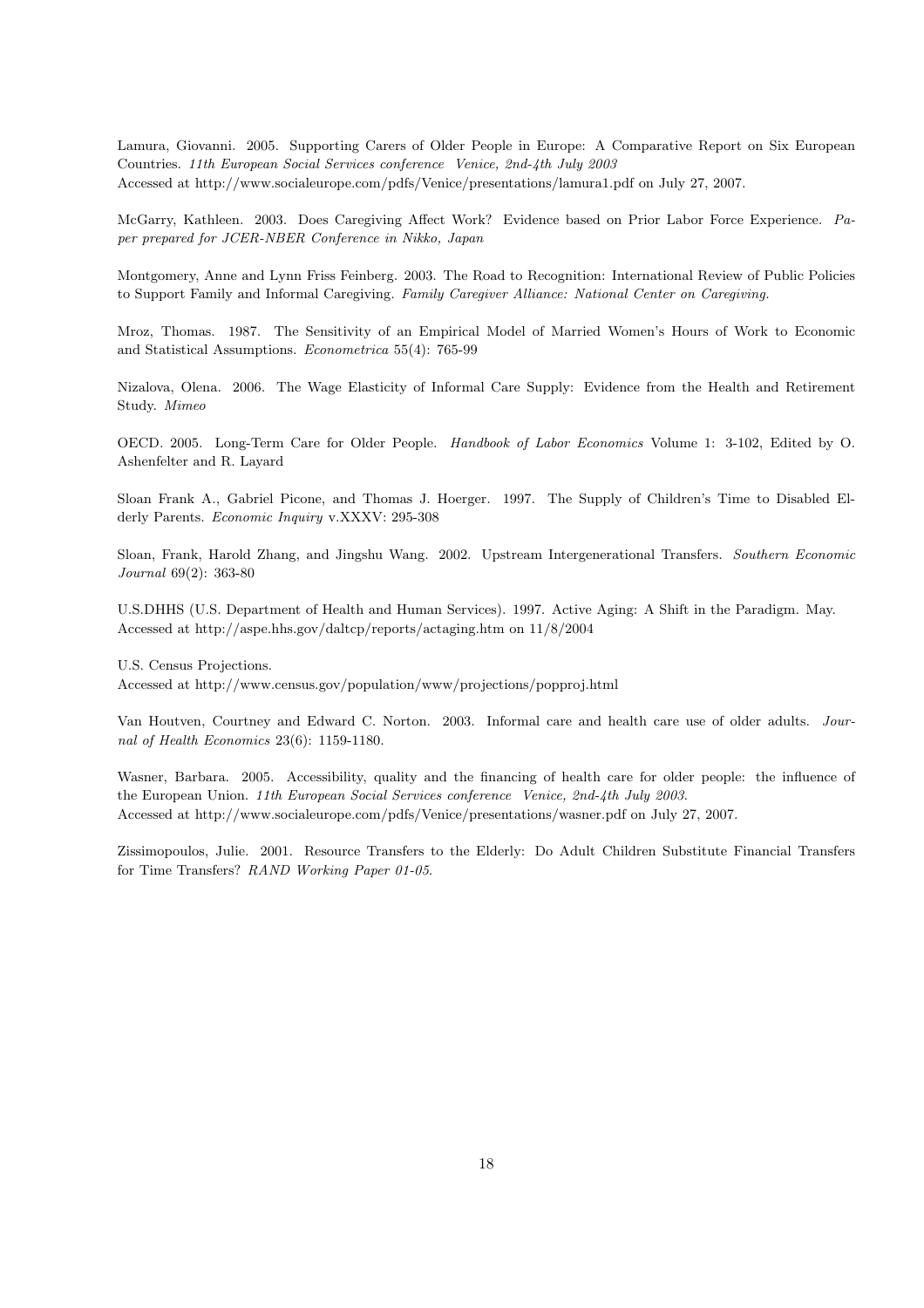

Figure 1: Informal Care Supply By Wage and By Gender



Figure 2: Informal Care Supply When Universal Long-Term Care Coverage is Guaranteed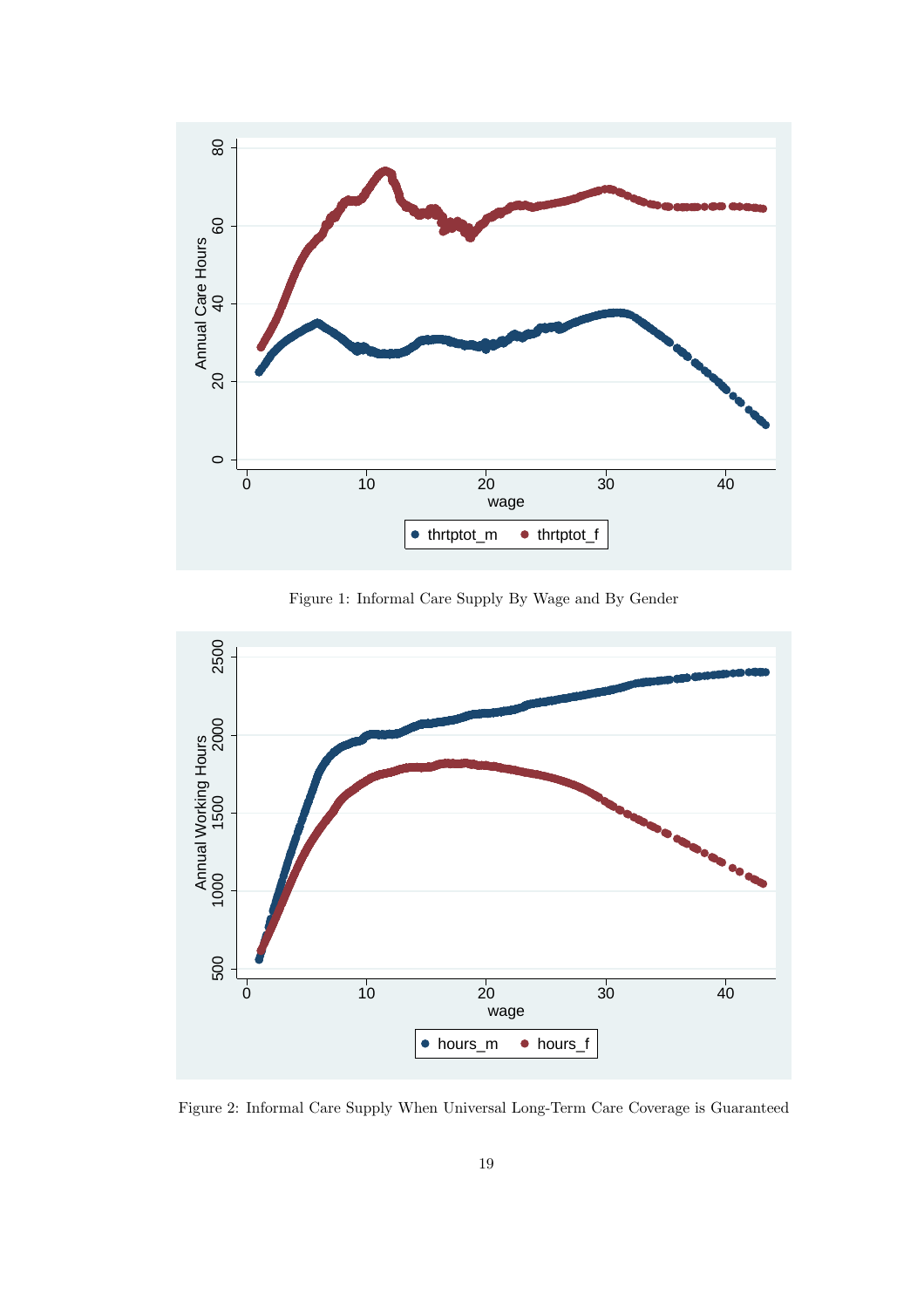| Country     |                 | Formal Care | Informal Care |          |           |       |
|-------------|-----------------|-------------|---------------|----------|-----------|-------|
|             | Universal       | General     | Social        | Direct   | Tax       | Paid  |
|             | Coverage        | Taxation    | Insurance     | Payments | Relief    | Leave |
|             | $\overline{UC}$ | GT          | SI            | DP       | <b>TX</b> | LP    |
| Austria     | Y               | Y           | N             | Υ        | Y         | N     |
| Belgium     | Y               | N           | Y             | Y        |           | Y     |
| Denmark     | Y               | Y           | N             | Y        |           | N     |
| France      | Y               | Y           | N             | Y        | Y         | N     |
| Germany     | Y               | Y           | Y             | Y        | Y         | N     |
| Greece      | N               | N           | Y             | N        | Y         | N     |
| Israel      | Y               | N           | Y             | Y        | Y         | Y     |
| Italy       | N               | Y           | N             | Y        | N         | N     |
| Netherlands | Y               | N           | Y             | Y        | Y         | Y     |
| Spain       | N               | Y           | N             | N        | Y         | N     |
| Sweden      | Y               | Y           | N             | Y        | Y         | Y     |
| Switzerland | N               | N           | Y             | N        | N         | N     |

Table 1: Long-Term Care and Informal Care Policies in Europe

Table 2: Descriptive Statistics on Informal Care By Country

|              |          | Males      |               |          | Females    |               |
|--------------|----------|------------|---------------|----------|------------|---------------|
| Country      | Annual   | Prevalence | Care          | Informal | Prevalence | Care          |
|              | Care     | of Care    | Hours         | Care     | of Care    | Hours         |
|              | Hours    |            | If $Care > 0$ | Hours    |            | If $Care > 0$ |
|              | (1)      | (2)        | (3)           | (4)      | (5)        | (6)           |
| Austria      | 73.97    | 0.23       | 319.00        | 103.06   | 0.26       | 395.06        |
|              | (231.80) |            | (400.27)      | (274.16) |            | (422.52)      |
| Belgium      | 60.50    | 0.37       | 165.57        | 161.95   | 0.44       | 364.96        |
|              | (122.15) |            | (153.47)      | (404.37) |            | (544.31)      |
| Denmark      | 23.58    | 0.36       | 65.35         | 63.66    | 0.40       | 157.23        |
|              | (59.64)  |            | (84.81)       | (237.29) |            | (354.11)      |
| France       | 33.82    | 0.24       | 141.21        | 41.46    | 0.26       | 158.69        |
|              | (178.78) |            | (346.17)      | (116.61) |            | (183.82)      |
| Germany      | 47.71    | 0.29       | 162.22        | 85.65    | 0.38       | 226.65        |
|              | (138.41) |            | (217.06)      | (209.42) |            | (291.07)      |
| Greece       | 31.54    | 0.18       | 174.08        | 104.30   | 0.34       | 303.41        |
|              | (98.72)  |            | (172.56)      | (250.24) |            | (352.96)      |
| Italy        | 103.79   | 0.18       | 570.86        | 95.13    | 0.19       | 494.70        |
|              | (384.21) |            | (758.86)      | (350.45) |            | (690.16)      |
| Netherlands  | 26.73    | 0.32       | 82.43         | 101.48   | 0.46       | 218.25        |
|              | (79.80)  |            | (123.16)      | (268.88) |            | (361.66)      |
| Spain        | 22.30    | 0.05       | 446.00        | 100.00   | 0.15       | 671.43        |
|              | (132.64) |            | (459.74)      | (398.25) |            | (876.55)      |
| Sweden       | 31.58    | 0.35       | 91.01         | 69.51    | 0.45       | 154.61        |
|              | (84.64)  |            | (123.79)      | (240.76) |            | (340.81)      |
| Switzerland  | 11.61    | 0.22       | 53.82         | 54.94    | 0.34       | 162.19        |
|              | (41.31)  |            | (77.67)       | (198.69) |            | (319.59)      |
| Total sample | 39.72    | 0.28       | 140.40        | 83.90    | 0.37       | 224.19        |
|              | (146.75) |            | (249.15)      | (261.67) |            | (389.43)      |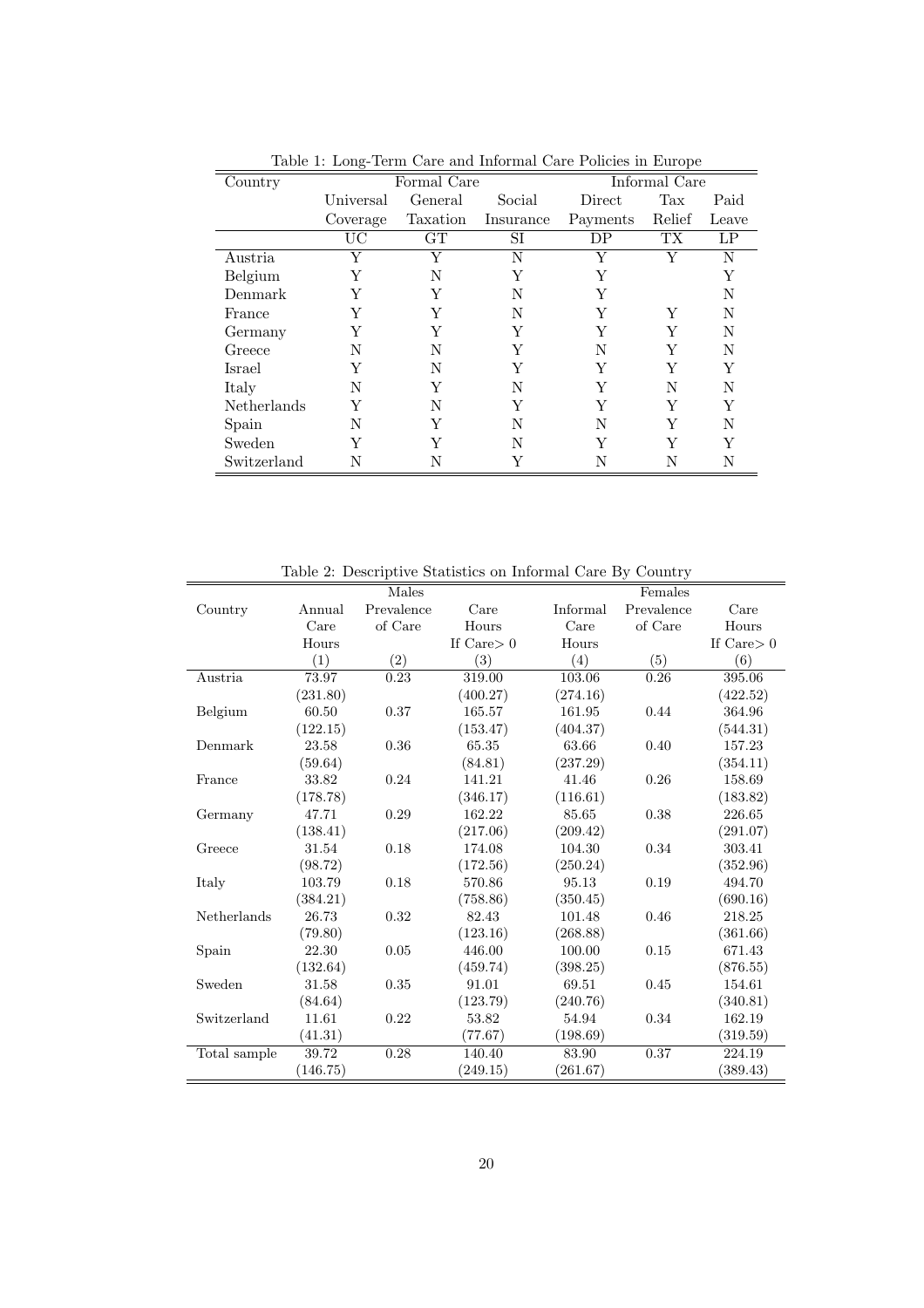| rable 5: Descriptive Statistics:<br>males |                |          |                   |         |  |  |  |
|-------------------------------------------|----------------|----------|-------------------|---------|--|--|--|
|                                           | Living parents |          | No living parents |         |  |  |  |
|                                           | Working        | Total    | Working           | Total   |  |  |  |
|                                           | (1)            | (2)      | (3)               | (4)     |  |  |  |
| Sample Size                               | 1739           | 3966     | 892               | 6257    |  |  |  |
| A. Dependent Variables                    |                |          |                   |         |  |  |  |
| Annual informal                           | 41.31          | 47.09    | 11.79             | 4.36    |  |  |  |
| care hours                                | (168.49)       | (199.08) | (95.63)           | (67.74) |  |  |  |
| Prevalence of care                        | 0.29           | 0.23     | 0.04              | 0.01    |  |  |  |
| Annual                                    | 2085.35        |          | 1984.03           |         |  |  |  |
| working hours                             | (604.35)       |          | (730.60)          |         |  |  |  |
| Employed                                  | 1.00           | 0.53     | 1.00              | 0.17    |  |  |  |
| <b>B.</b> Variables of Interest           |                |          |                   |         |  |  |  |
| Hourly Wage                               | 18.08          |          | 16.17             |         |  |  |  |
|                                           | (9.96)         |          | (9.51)            |         |  |  |  |
| <b>UC</b>                                 | 0.79           | 0.74     | 0.76              | 0.70    |  |  |  |
| <b>GT</b>                                 | 0.63           | 0.61     | 0.66              | 0.64    |  |  |  |
| DP                                        | 0.84           | 0.81     | 0.82              | 0.80    |  |  |  |
| LP                                        | 0.41           | 0.37     | 0.42              | 0.36    |  |  |  |
| <b>C.</b> Control Variables               |                |          |                   |         |  |  |  |
| Non-labor                                 | 7.25           | 7.14     | 6.34              | $5.5\,$ |  |  |  |
| income                                    | (19.13)        | (19.45)  | (17.22)           | (18.51) |  |  |  |
| Age                                       | 54.68          | 57.8     | 58.33             | 67.14   |  |  |  |
|                                           | (3.68)         | (5.89)   | (5.57)            | (7.61)  |  |  |  |
| Education                                 | 12.24          | 11.4     | 11.64             | 9.99    |  |  |  |
|                                           | (3.73)         | (4.17)   | (4.10)            | (4.65)  |  |  |  |
| If immigrant                              | 0.07           | 0.08     | 0.08              | 0.08    |  |  |  |
| If married                                | 0.87           | 0.88     | 0.76              | 0.79    |  |  |  |
| Children less                             | 0.01           | 0.01     | 0.01              | 0.003   |  |  |  |
| than 6                                    | (0.13)         | (0.11)   | (0.10)            | (0.06)  |  |  |  |
| Children 6-18                             | 0.25           | 0.17     | 0.16              | 0.04    |  |  |  |
|                                           | (0.61)         | (0.51)   | (0.56)            | (0.27)  |  |  |  |
| Number                                    | 4.30           | 4.30     | 3.80              | 3.68    |  |  |  |
| of siblings                               | (3.42)         | (3.40)   | (3.37)            | (3.27)  |  |  |  |
| Number                                    | 1.74           | 1.57     |                   |         |  |  |  |
| of parents                                | (0.86)         | (0.79)   |                   |         |  |  |  |
| Ratio of mothers                          | 0.73           | 0.76     |                   |         |  |  |  |
| to number of parents                      | (0.32)         | (0.32)   |                   |         |  |  |  |
| Oldest parent's age                       | 82.24          | 83.67    |                   |         |  |  |  |
|                                           | (5.63)         | (6.23)   |                   |         |  |  |  |
| If parent sick                            | 0.30           | 0.31     |                   |         |  |  |  |
| Northern Europe                           | 0.25           | 0.17     | 0.28              | 0.16    |  |  |  |
| Southern Europe                           | 0.18           | 0.23     | 0.18              | 0.27    |  |  |  |

Table 3: Descriptive Statistics: Males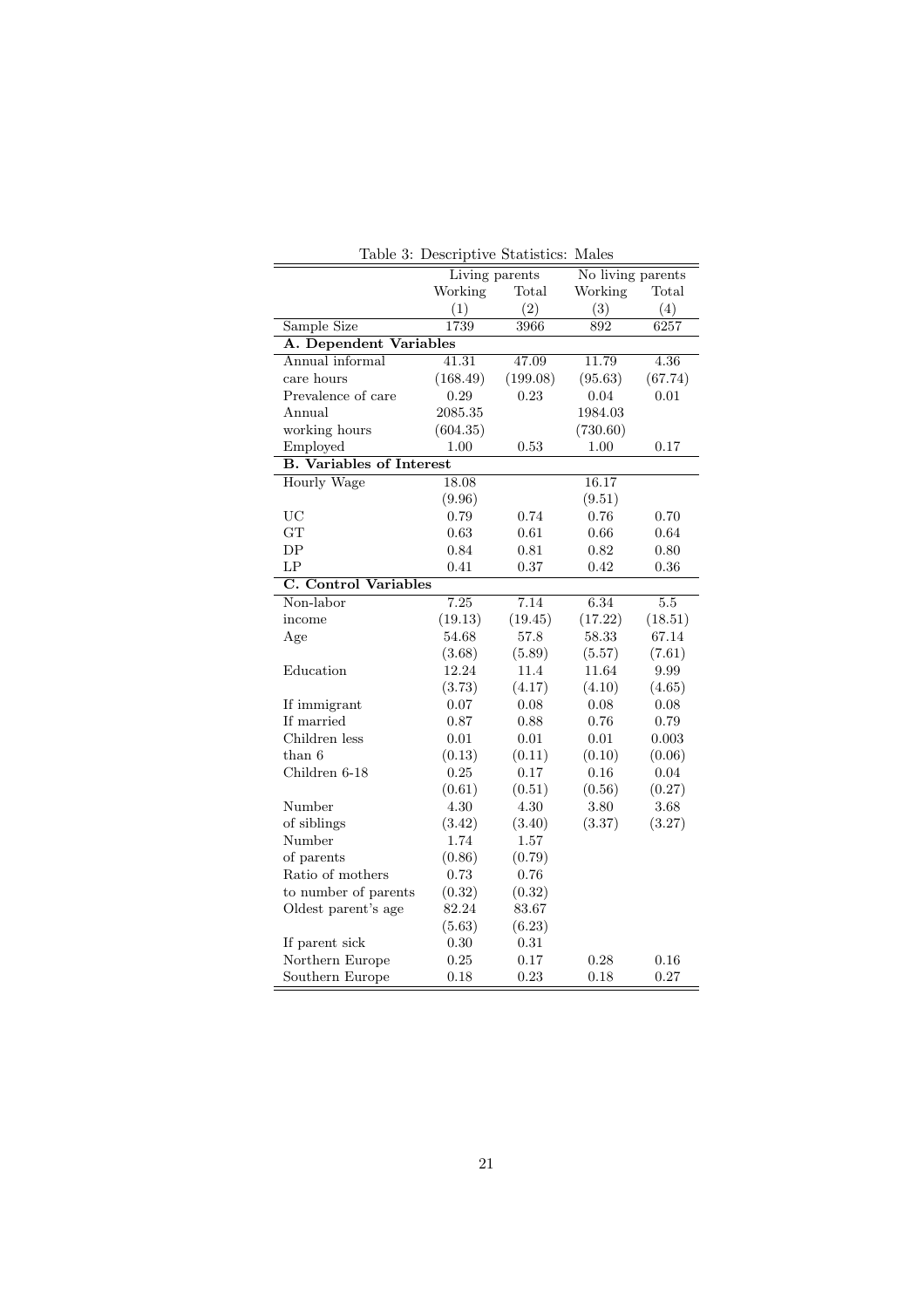| Table 4: Descriptive Statistics: Females |                |          |                   |          |
|------------------------------------------|----------------|----------|-------------------|----------|
|                                          | Living parents |          | No living parents |          |
|                                          | Working        | Total    | Working           | Total    |
|                                          | (1)            | (2)      | (3)               | (4)      |
| Sample Size                              | 1527           | 4165     | 892               | 8452     |
| A. Dependent Variables                   |                |          |                   |          |
| Annual informal                          | 86.02          | 128.57   | 24.41             | 13.89    |
| care hours                               | (271.21)       | (392.72) | (235.44)          | (180.53) |
| Prevalence of care                       | 0.37           | 0.32     | 0.05              | 0.02     |
| Annual                                   | 1677.00        |          | 1589.63           |          |
| working hours                            | (614.23)       |          | (711.24)          |          |
| Employed                                 | 1.00           | 0.44     | $1.00\,$          | 0.13     |
| <b>B. Policy Variables of Interest</b>   |                |          |                   |          |
| <b>Hourly Wage</b>                       | 13.39          |          | 12.24             |          |
|                                          | (7.42)         |          | (7.27)            |          |
| <b>UC</b>                                | 0.85           | 0.73     | 0.80              | 0.67     |
| GT                                       | 0.70           | 0.63     | 0.72              | 0.64     |
| DP                                       | 0.88           | 0.81     | 0.85              | 0.78     |
| LP                                       | 0.44           | 0.38     | 0.41              | 0.33     |
| <b>C.</b> Control Variables              |                |          |                   |          |
| Non-labor                                | 7.43           | 7.05     | 4.55              | 6.28     |
| Income                                   | (20.88)        | (21.32)  | (15.87)           | (18.41)  |
| Age                                      | 54.29          | 56.33    | 57.29             | 66.48    |
|                                          | (3.47)         | (5.10)   | (4.84)            | (7.85)   |
| Education                                | 12.21          | 10.84    | 11.63             | 8.92     |
|                                          | (3.67)         | (4.09)   | (3.93)            | (4.45)   |
| If immigrant                             | 0.09           | 0.09     | 0.1               | 0.08     |
| If married                               | 0.78           | 0.81     | 0.66              | 0.61     |
| Children less                            | 0.003          | 0.001    |                   |          |
| $than\ 6$                                | (0.05)         | (0.04)   |                   |          |
| Children 6-18                            | 0.11           | 0.08     | 0.06              | 0.02     |
|                                          | (0.40)         | (0.34)   | (0.29)            | (0.15)   |
| Number                                   | 3.86           | 3.99     | 3.60              | 3.35     |
| of siblings                              | (3.08)         | (3.22)   | (3.15)            | (3.09)   |
| Number                                   | 1.56           | 1.45     |                   |          |
| of parents                               | (0.75)         | (0.68)   |                   |          |
| Ratio of mothers                         | 0.75           | 0.78     |                   |          |
| to number of parents                     | (0.32)         | (0.32)   |                   |          |
| Oldest parent's age                      | 82.6           | 84.06    |                   |          |
|                                          | (5.49)         | (5.93)   |                   |          |
| If parent sick                           | 0.27           | 0.30     |                   |          |
| Northern Europe                          | 0.33           | 0.19     | 0.34              | 0.15     |
| Southern Europe                          | 0.11           | 0.24     | 0.15              | 0.30     |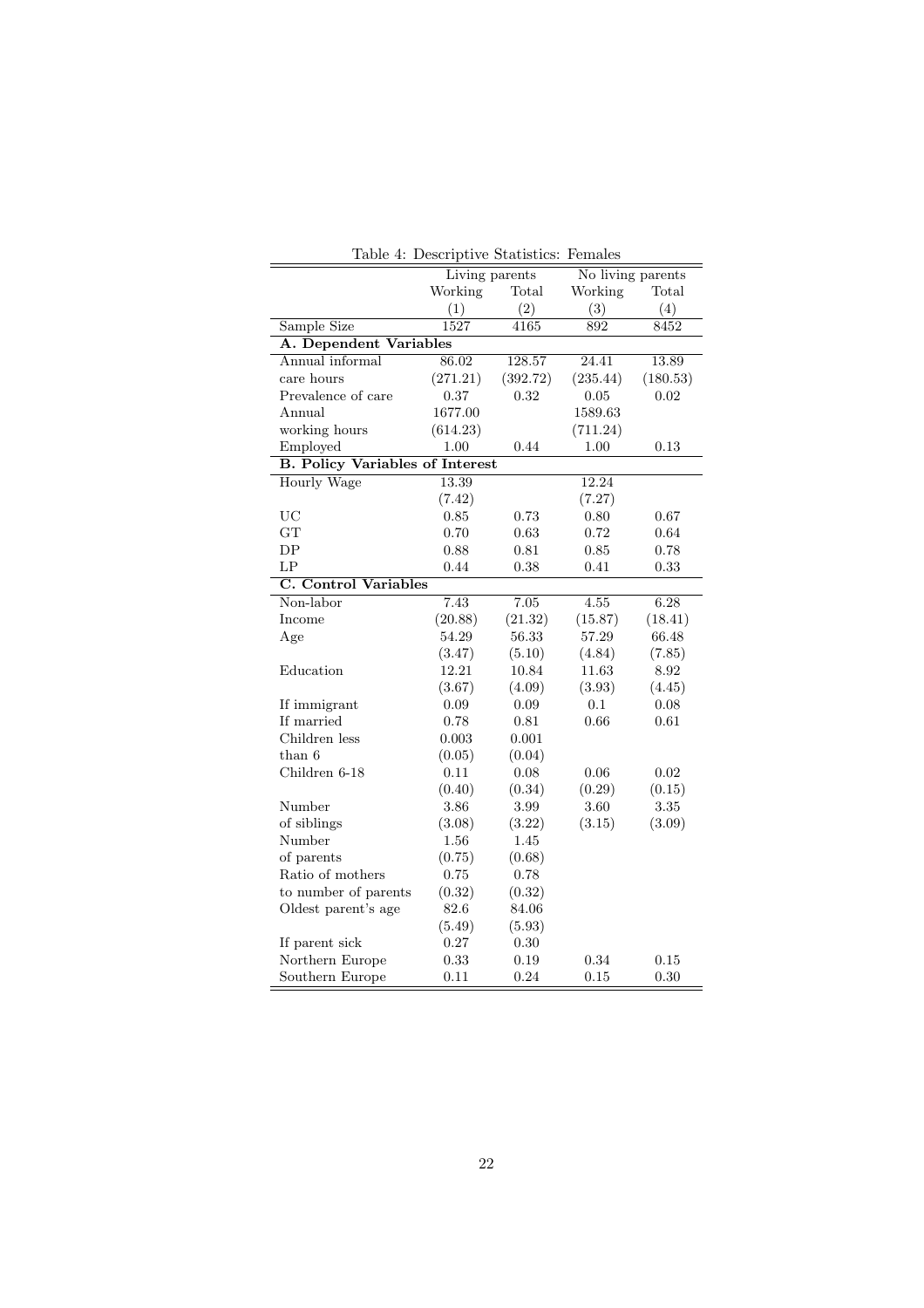|                    | Tobit     | Tobit        | Probit   | <b>OLS</b>     | Probit    |
|--------------------|-----------|--------------|----------|----------------|-----------|
| Annual Care Hours  | (1)       | (2)          | (3)      | (4)            | (5)       |
| Hourly Wage        | 17.525    | 81.228       | $0.109+$ | $-58.057$      |           |
|                    | (23.885)  | (59.148)     | (0.057)  | (64.329)       |           |
| UC                 |           | 1,156.945**  | 0.143    | 3,338.376**    | $-0.041$  |
|                    |           | (294.624)    | (0.235)  | (360.208)      | (0.057)   |
| GT                 |           | 41.505       | 0.016    | 295.340        | $-0.062*$ |
|                    |           | (186.260)    | (0.184)  | (207.971)      | (0.029)   |
| DP                 |           | $-746.514*$  | 0.210    | $-3,647.785**$ | $0.093**$ |
|                    |           | (337.077)    | (0.207)  | (430.720)      | (0.031)   |
| LP                 |           | $-4.356$     | $-0.007$ | 128.297        | 0.029     |
|                    |           | (187.159)    | (0.185)  | (185.862)      | (0.027)   |
| UC-wage            |           | $-484.091**$ | $-0.045$ | $-1,425.209**$ |           |
|                    |           | (102.670)    | (0.107)  | (128.781)      |           |
| GT-wage            |           | $-45.267$    | $-0.048$ | $-85.075$      |           |
|                    |           | (66.547)     | (0.066)  | (71.286)       |           |
| $DP$ -wage         |           | $405.753**$  | $-0.040$ | 1,548.771**    |           |
|                    |           | (124.614)    | (0.128)  | (155.919)      |           |
| $LP$ -wage         |           | 0.071        | 0.000    | $-46.379$      |           |
|                    |           | (66.522)     | (0.066)  | (65.229)       |           |
| Observations       | 1739      | 1739         | 1739     | 498            | 3966      |
| Uncensored         | 498       | 498          |          |                |           |
| $Chi/R$ -squared   | 115.20    | 167.42       | 183.03   | 0.37           | 362.08    |
| sigma:Constant     | 365.624** | $351.762**$  |          |                |           |
|                    | (12.631)  | (12.128)     |          |                |           |
| Observed $P(y>0)$  |           |              | 0.2864   |                | 0.2312    |
| Pred. $P(y > 0 x)$ |           |              | 0.2621   |                | 0.2076    |

Table 5: Impact of Wages and Long-Term Care Policies on Informal Care Hours: Males

Notes: 1.Additional covariates include (i) individual characteristics (number of children less than 6 years old and number of children 6-18 years old, age, age squared, non-labor income, education, number of siblings, and indicators if an individual is an immigrant, if is married, and regional dummies) and (ii) parental characteristics (number of living parents, ratio of mothers to total number of living parents, oldest parent's age, and an indicator if at least one parent is in poor health). Full set of estimates see in Appendix. 2. Coefficient estimates are reported for the Tobit model. 3. Marginal effects are reported for the Probit model.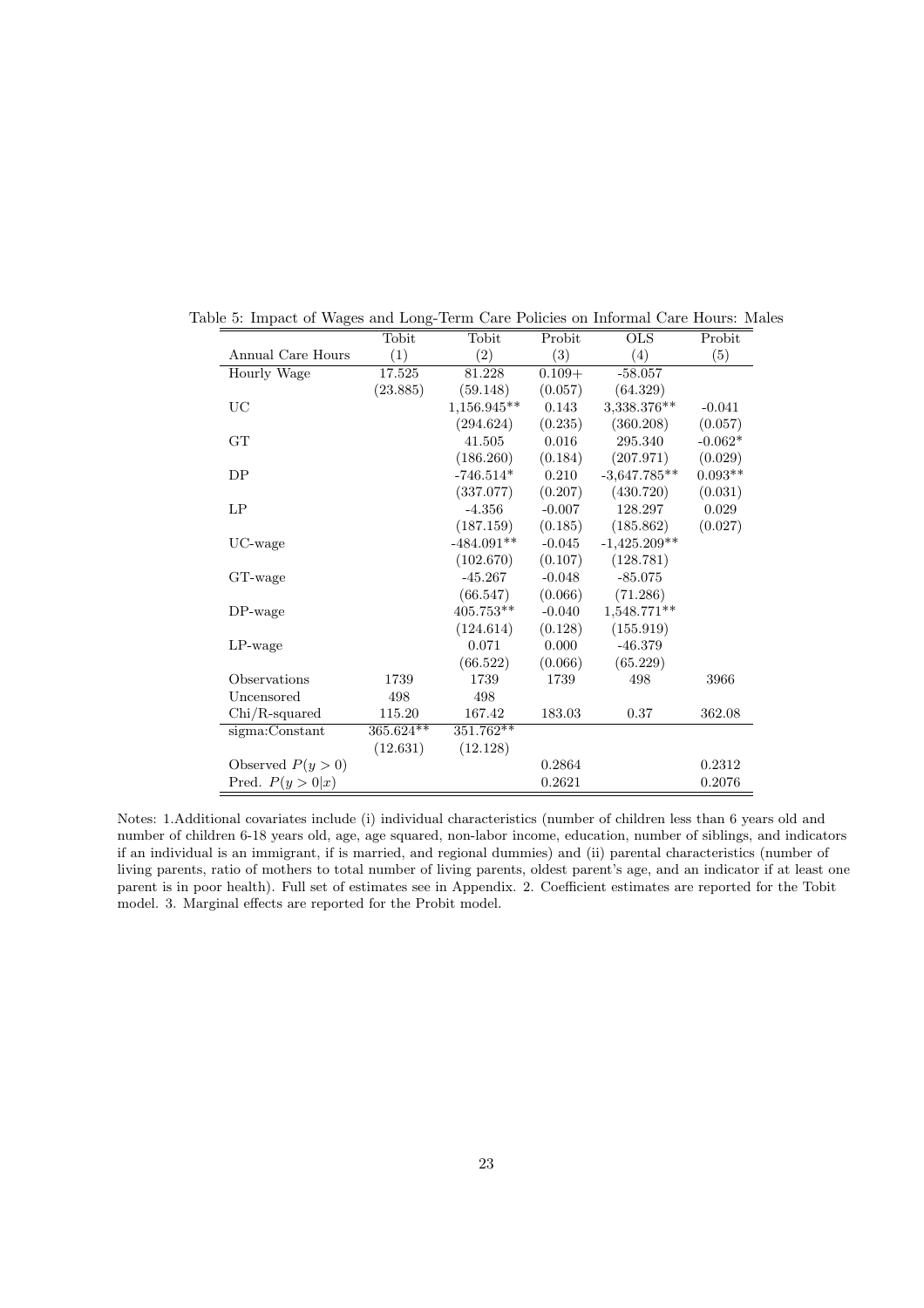|                    | Tobit       | Tobit       | Probit     | <b>OLS</b> | Probit    |
|--------------------|-------------|-------------|------------|------------|-----------|
| Annual Care Hours  | (1)         | (2)         | (3)        | (4)        | (5)       |
| Hourly Wage        | 4.161       | 166.257*    | 0.095      | 106.513    |           |
|                    | (31.382)    | (73.410)    | (0.059)    | (84.121)   |           |
| UC                 |             | 1,355.375*  | $0.533**$  | $-616.984$ | $-0.044$  |
|                    |             | (582.957)   | (0.088)    | (926.190)  | (0.056)   |
| GT                 |             | $-250.439$  | $-0.148$   | $-173.995$ | $-0.074*$ |
|                    |             | (210.626)   | (0.179)    | (229.528)  | (0.030)   |
| DP                 |             | $-668.017$  | $-0.657**$ | 1201.968   | $0.077*$  |
|                    |             | (608.101)   | (0.223)    | (953.071)  | (0.034)   |
| LP                 |             | 226.909     | 0.238      | 11.713     | $0.056+$  |
|                    |             | (207.647)   | (0.169)    | (213.179)  | (0.029)   |
| UC-wage            |             | $-430.533+$ | $-0.378*$  | 303.215    |           |
|                    |             | (221.835)   | (0.191)    | (338.732)  |           |
| GT-wage            |             | 27.586      | 0.002      | 51.477     |           |
|                    |             | (82.886)    | (0.069)    | (89.416)   |           |
| $DP$ -wage         |             | 226.732     | 0.285      | $-479.378$ |           |
|                    |             | (238.319)   | (0.204)    | (354.531)  |           |
| $LP$ -wage         |             | $-79.427$   | $-0.085$   | 3.874      |           |
|                    |             | (80.914)    | (0.067)    | (82.295)   |           |
| Observations       | 1527        | 1527        | 1527       | 572        | 4165      |
| Uncensored         | 572         | 572         |            |            |           |
| Chi/R-squared      | 76.08       | 118.69      | 152.81     | 0.09       | 315.23    |
| sigma:Constant     | $509.859**$ | $501.634**$ |            |            |           |
|                    | (16.344)    | (16.025)    |            |            |           |
| Observed $P(y>0)$  |             |             | 0.3746     |            | 0.3241    |
| Pred. $P(y > 0 x)$ |             |             | 0.3587     |            | 0.3112    |

Table 6: Impact of Wages and Long-Term Care Policies on Informal Care Hours: Females

See Notes to Table 5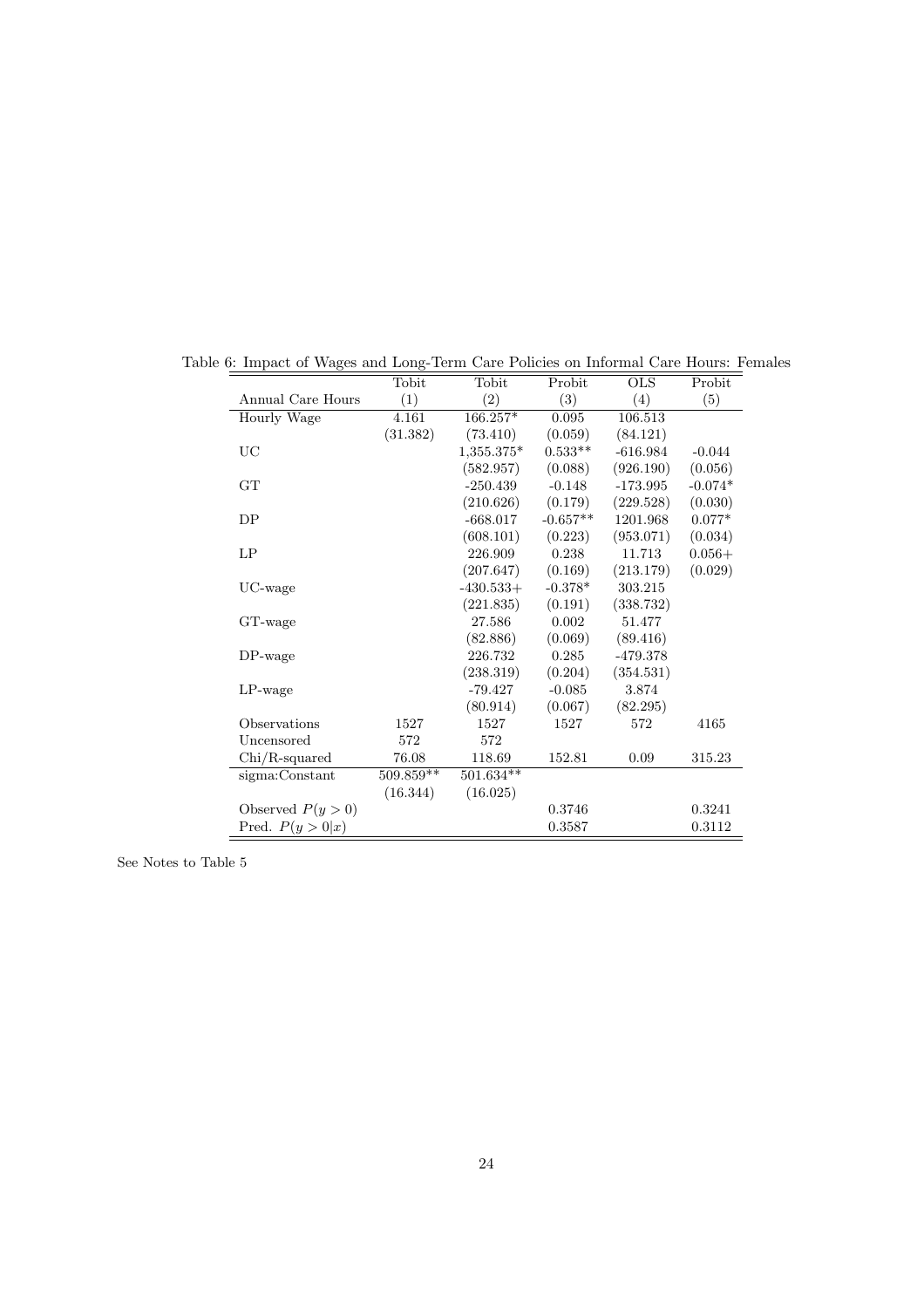|                    |                        | Living Parents    |            |             | No Living Parents |            |
|--------------------|------------------------|-------------------|------------|-------------|-------------------|------------|
|                    | <b>OLS</b>             | <b>OLS</b>        | Probit     | <b>OLS</b>  | <b>OLS</b>        | Probit     |
| Annual Work Hours  | (1)                    | $\left( 2\right)$ | (3)        | (4)         | (5)               | (6)        |
| Hourly Wage        | $166.\overline{570**}$ | $-468.914**$      |            | $446.982**$ | $-127.608$        |            |
|                    | (29.509)               | (63.966)          |            | (40.068)    | (104.306)         |            |
| $_{\rm UC}$        |                        | $-1,272.594**$    | $-0.154*$  |             | $-2,763.579**$    | $-0.141**$ |
|                    |                        | (340.244)         | (0.071)    |             | (456.104)         | (0.038)    |
| GT                 |                        | $-501.602*$       | $0.160**$  |             | $-552.525*$       | $0.049**$  |
|                    |                        | (207.527)         | (0.036)    |             | (261.755)         | (0.013)    |
| DP                 |                        | $-792.799*$       | $-0.182**$ |             | 1,108.890*        | $-0.065**$ |
|                    |                        | (366.953)         | (0.045)    |             | (469.770)         | (0.023)    |
| LP                 |                        | $-164.568$        | $0.171**$  |             | $-410.664$        | $0.047**$  |
|                    |                        | (227.102)         | (0.036)    |             | (269.751)         | (0.016)    |
| $UC$ -wage         |                        | 311.337*          |            |             | 925.658**         |            |
|                    |                        | (126.111)         |            |             | (177.067)         |            |
| GT-wage            |                        | 271.018**         |            |             | 314.113**         |            |
|                    |                        | (76.878)          |            |             | (98.956)          |            |
| $DP$ -wage         |                        | $253.339+$        |            |             | $-571.841**$      |            |
|                    |                        | (143.889)         |            |             | (195.779)         |            |
| $LP$ -wage         |                        | 103.931           |            |             | 202.999*          |            |
|                    |                        | (81.678)          |            |             | (100.713)         |            |
| Observations       | 1739                   | 1739              | 3966       | 864         | 864               | 6257       |
| $Chi/R$ -squared   | 0.06                   | 0.14              | 1657.52    | 0.19        | 0.26              | 2076.2     |
| Observed $P(y>0)$  |                        |                   | 0.5308     |             |                   | 0.1736     |
| Pred. $P(y > 0 x)$ |                        |                   | 0.4965     |             |                   | 0.0918     |

Table 7: Impact of Wages and Long-Term Care Policies on Labor Supply: Males

See Notes to Table 5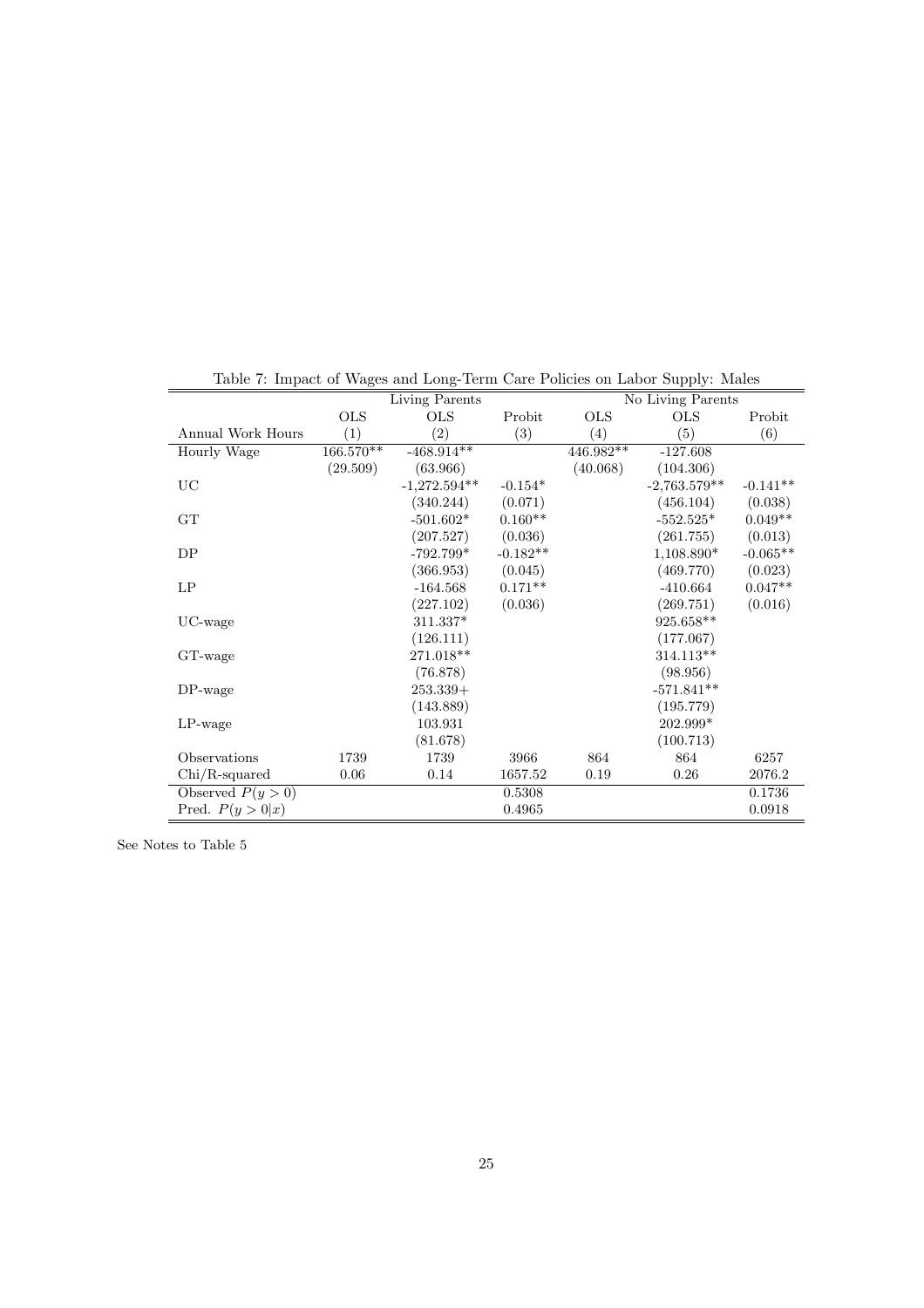| Lable 0. Impact of Wages and Doug Term Care I oncles on Labor Supply. I chiates |                |              |            |             | No Living Parents |            |
|---------------------------------------------------------------------------------|----------------|--------------|------------|-------------|-------------------|------------|
|                                                                                 | Living Parents |              |            |             |                   |            |
|                                                                                 | <b>OLS</b>     | <b>OLS</b>   | Probit     | <b>OLS</b>  | <b>OLS</b>        | Probit     |
| Annual Work Hours                                                               | (1)            | (2)          | (3)        | (4)         | (5)               | (6)        |
| Hourly Wage                                                                     | 256.880**      | $-100.204$   |            | $307.861**$ | 57.917            |            |
|                                                                                 | (29.535)       | (65.399)     |            | (39.521)    | (83.574)          |            |
| UC                                                                              |                | $-575.753$   | $-0.141*$  |             | $-1,270.572**$    | $-0.118**$ |
|                                                                                 |                | (377.574)    | (0.064)    |             | (396.630)         | (0.026)    |
| GT                                                                              |                | $-321.478+$  | $0.220**$  |             | $-359.445$        | $0.045**$  |
|                                                                                 |                | (191.360)    | (0.031)    |             | (252.577)         | (0.007)    |
| DP                                                                              |                | $-103.678$   | $-0.146**$ |             | $690.412+$        | $-0.023+$  |
|                                                                                 |                | (402.177)    | (0.045)    |             | (418.705)         | (0.012)    |
| LP                                                                              |                | $-634.357**$ | $0.128**$  |             | 26.851            | $0.033**$  |
|                                                                                 |                | (193.191)    | (0.033)    |             | (263.023)         | (0.009)    |
| UC-wage                                                                         |                | 217.835      |            |             | 480.686**         |            |
|                                                                                 |                | (151.889)    |            |             | (164.152)         |            |
| GT-wage                                                                         |                | 254.190**    |            |             | 280.746**         |            |
|                                                                                 |                | (76.139)     |            |             | (104.276)         |            |
| $DP$ -wage                                                                      |                | $-72.113$    |            |             | $-354.554+$       |            |
|                                                                                 |                | (169.573)    |            |             | (189.027)         |            |
| $LP$ -wage                                                                      |                | 289.302**    |            |             | 19.839            |            |
|                                                                                 |                | (75.662)     |            |             | (104.875)         |            |
| Observations                                                                    | 1527           | 1527         | 4165       | 892         | 892               | 8452       |
| $Chi/R$ -squared                                                                | 0.14           | 0.18         | 1324.83    | 0.15        | 0.19              | 2386.71    |
| Observed $P(y>0)$                                                               |                |              | 0.4418     |             |                   | 0.1305     |
| Pred. $P(y>0 x)$                                                                |                |              | 0.3972     |             |                   | 0.0435     |

Table 8: Impact of Wages and Long-Term Care Policies on Labor Supply: Females

See Notes to Table 5

| Table 9. Wage Elasticity of HiloHillar Care Supply Ally Labor Supply |                           |                   |                   |            |                  |              |
|----------------------------------------------------------------------|---------------------------|-------------------|-------------------|------------|------------------|--------------|
|                                                                      |                           | Males             |                   |            | Females          |              |
|                                                                      | Main                      | Wage < 50         | At least one      | Main       | Wage < 50        | At least one |
|                                                                      | Sample                    |                   | sibling           | Sample     |                  | sibling      |
|                                                                      | (1)                       | $\left( 2\right)$ | $\left( 3\right)$ | (4)        | $\left(5\right)$ | (6)          |
| Sample Size                                                          | 1739                      | 1717              | 1553              | 1527       | 1522             | 1355         |
| Informal Care Supply                                                 |                           |                   |                   |            |                  |              |
| No LTC policies                                                      | 0.3979                    | $0.5473+$         | 0.2527            | $0.5163*$  | $0.5375*$        | $0.5024*$    |
| Universal coverage                                                   | $-2.3712**$               | $-0.5820$         | $-2.8735**$       | $-1.3370*$ | $-1.3675*$       | $-1.6061**$  |
| General taxation                                                     | $-0.2217$                 | $-0.3296$         | 0.1084            | 0.0857     | 0.1064           | 0.0349       |
| Direct Payments                                                      | $1.9875**$                | 0.1924            | $2.2130**$        | 0.7041     | 0.6491           | 0.9917       |
| Paid Leave                                                           | 0.0003                    | $-0.1411$         | 0.5068            | $-0.2467$  | $-0.2151$        | $-0.1856$    |
| Labor Supply                                                         |                           |                   |                   |            |                  |              |
| No LTC policies                                                      | $-0.22\overline{49^{**}}$ | $-0.1762**$       | $-0.2364$         | $-0.0598$  | $-0.0448$        | $-0.0634$    |
| Universal coverage                                                   | $0.1493*$                 | $0.1833**$        | $0.1769**$        | 0.1299     | 0.1312           | 0.1162       |
| General taxation                                                     | $0.1300**$                | $0.0959*$         | $0.1326**$        | $0.1516**$ | $0.1474**$       | $0.1400**$   |
| Direct Payments                                                      | $0.1215+$                 | 0.0751            | $0.1222**$        | $-0.0430$  | $-0.0535$        | $-0.0117$    |
| Paid Leave                                                           | 0.0498                    | 0.0453            | 0.0534            | $0.1725**$ | $0.1685**$       | $0.1670**$   |

Table 9: Wage Elasticity of Informal Care Supply And Labor Supply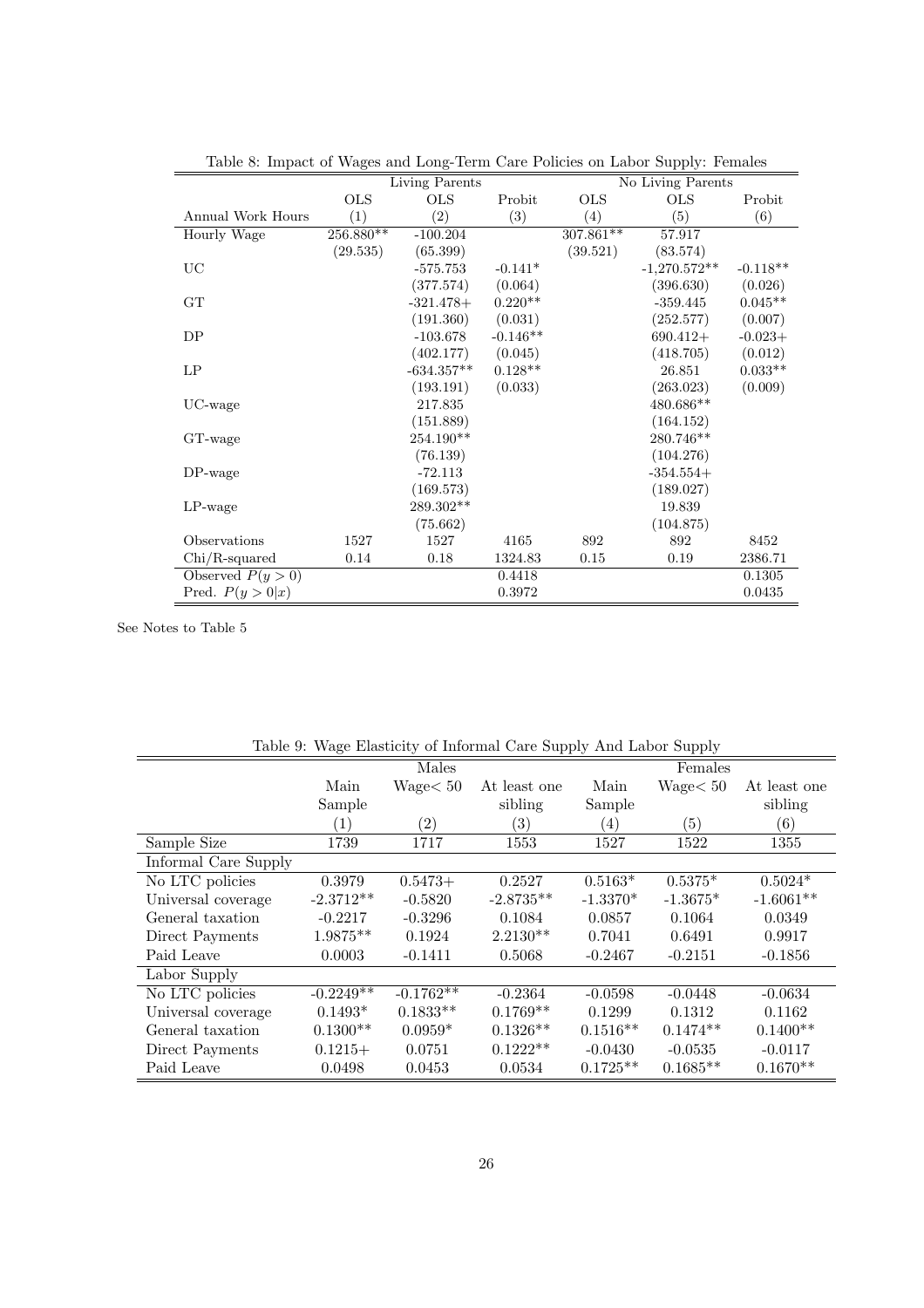#### APPENDIX ¯

| (2)<br>(3)<br>(5)<br>(1)<br>(4)<br>Annual Care Hours<br>Hourly Wage<br>17.525<br>81.228<br>$0.109 +$<br>$-58.057$<br>(23.885)<br>(64.329)<br>(59.148)<br>(0.057)<br><b>UC</b><br>1,156.945**<br>0.143<br>3,338.376**<br>$-0.041$<br>(0.235)<br>(360.208)<br>(294.624)<br>0.016<br>GT<br>41.505<br>295.340<br>(186.260)<br>(0.184)<br>(207.971)<br>0.210<br>${\rm DP}$<br>$-746.514*$<br>$-3,647.785**$<br>(0.207)<br>(337.077)<br>(430.720)<br>$\mathrm{LP}$<br>$-4.356$<br>$-0.007$<br>128.297<br>0.029<br>(187.159)<br>(0.185)<br>(185.862)<br>$-484.091**$<br>$-1,425.209**$<br>UC-wage<br>$-0.045$<br>(102.670)<br>(0.107)<br>(128.781)<br>$-85.075$<br>$-45.267$<br>$-0.048$<br>GT-wage<br>(66.547)<br>(71.286)<br>(0.066)<br>$405.753^{**}\,$<br>1,548.771**<br>DP-wage<br>$-0.040$<br>(124.614)<br>(0.128)<br>(155.919)<br>$-46.379$<br>$LP$ -wage<br>0.071<br>0.000<br>(66.522)<br>(0.066)<br>(65.229)<br>$1.491**$<br>Non-labor Income<br>$1.248*$<br>$0.001\,$<br>0.432<br>$0.001\,$<br>(0.561)<br>(0.001)<br>(0.573)<br>(0.552)<br>$-70.616$<br>$-74.827$<br>$-0.077$<br>$-23.563$<br>Age<br>(69.613)<br>(67.264)<br>(0.066)<br>(68.344)<br>0.549<br>0.001<br>0.207<br>Age squared<br>$0.503\,$<br>(0.616)<br>(0.595)<br>(0.001)<br>(0.607)<br>$0.009*$<br>Education<br>$7.290*$<br>$-9.074*$<br>$6.802+$<br>(3.861)<br>(3.629)<br>(3.686)<br>(0.004)<br>$-183.516**$<br>$-0.154**$<br>$-209.191**$<br>$-41.441$<br>If immigrant<br>(56.555)<br>(55.232)<br>(0.034)<br>(63.611)<br>If married<br>7.212<br>$-38.246$<br>$-37.966$<br>$-0.035$<br>(0.035)<br>(33.159)<br>(34.989)<br>(34.113) |                      | Tobit     | Tobit     | Probit   | <b>OLS</b> | Probit     |
|--------------------------------------------------------------------------------------------------------------------------------------------------------------------------------------------------------------------------------------------------------------------------------------------------------------------------------------------------------------------------------------------------------------------------------------------------------------------------------------------------------------------------------------------------------------------------------------------------------------------------------------------------------------------------------------------------------------------------------------------------------------------------------------------------------------------------------------------------------------------------------------------------------------------------------------------------------------------------------------------------------------------------------------------------------------------------------------------------------------------------------------------------------------------------------------------------------------------------------------------------------------------------------------------------------------------------------------------------------------------------------------------------------------------------------------------------------------------------------------------------------------------------------------------------------------------------------------------------------|----------------------|-----------|-----------|----------|------------|------------|
|                                                                                                                                                                                                                                                                                                                                                                                                                                                                                                                                                                                                                                                                                                                                                                                                                                                                                                                                                                                                                                                                                                                                                                                                                                                                                                                                                                                                                                                                                                                                                                                                        |                      |           |           |          |            |            |
|                                                                                                                                                                                                                                                                                                                                                                                                                                                                                                                                                                                                                                                                                                                                                                                                                                                                                                                                                                                                                                                                                                                                                                                                                                                                                                                                                                                                                                                                                                                                                                                                        |                      |           |           |          |            |            |
|                                                                                                                                                                                                                                                                                                                                                                                                                                                                                                                                                                                                                                                                                                                                                                                                                                                                                                                                                                                                                                                                                                                                                                                                                                                                                                                                                                                                                                                                                                                                                                                                        |                      |           |           |          |            |            |
|                                                                                                                                                                                                                                                                                                                                                                                                                                                                                                                                                                                                                                                                                                                                                                                                                                                                                                                                                                                                                                                                                                                                                                                                                                                                                                                                                                                                                                                                                                                                                                                                        |                      |           |           |          |            |            |
|                                                                                                                                                                                                                                                                                                                                                                                                                                                                                                                                                                                                                                                                                                                                                                                                                                                                                                                                                                                                                                                                                                                                                                                                                                                                                                                                                                                                                                                                                                                                                                                                        |                      |           |           |          |            | (0.057)    |
|                                                                                                                                                                                                                                                                                                                                                                                                                                                                                                                                                                                                                                                                                                                                                                                                                                                                                                                                                                                                                                                                                                                                                                                                                                                                                                                                                                                                                                                                                                                                                                                                        |                      |           |           |          |            | $-0.062*$  |
|                                                                                                                                                                                                                                                                                                                                                                                                                                                                                                                                                                                                                                                                                                                                                                                                                                                                                                                                                                                                                                                                                                                                                                                                                                                                                                                                                                                                                                                                                                                                                                                                        |                      |           |           |          |            | (0.029)    |
|                                                                                                                                                                                                                                                                                                                                                                                                                                                                                                                                                                                                                                                                                                                                                                                                                                                                                                                                                                                                                                                                                                                                                                                                                                                                                                                                                                                                                                                                                                                                                                                                        |                      |           |           |          |            | $0.093**$  |
|                                                                                                                                                                                                                                                                                                                                                                                                                                                                                                                                                                                                                                                                                                                                                                                                                                                                                                                                                                                                                                                                                                                                                                                                                                                                                                                                                                                                                                                                                                                                                                                                        |                      |           |           |          |            | (0.031)    |
|                                                                                                                                                                                                                                                                                                                                                                                                                                                                                                                                                                                                                                                                                                                                                                                                                                                                                                                                                                                                                                                                                                                                                                                                                                                                                                                                                                                                                                                                                                                                                                                                        |                      |           |           |          |            |            |
|                                                                                                                                                                                                                                                                                                                                                                                                                                                                                                                                                                                                                                                                                                                                                                                                                                                                                                                                                                                                                                                                                                                                                                                                                                                                                                                                                                                                                                                                                                                                                                                                        |                      |           |           |          |            | (0.027)    |
|                                                                                                                                                                                                                                                                                                                                                                                                                                                                                                                                                                                                                                                                                                                                                                                                                                                                                                                                                                                                                                                                                                                                                                                                                                                                                                                                                                                                                                                                                                                                                                                                        |                      |           |           |          |            |            |
|                                                                                                                                                                                                                                                                                                                                                                                                                                                                                                                                                                                                                                                                                                                                                                                                                                                                                                                                                                                                                                                                                                                                                                                                                                                                                                                                                                                                                                                                                                                                                                                                        |                      |           |           |          |            |            |
|                                                                                                                                                                                                                                                                                                                                                                                                                                                                                                                                                                                                                                                                                                                                                                                                                                                                                                                                                                                                                                                                                                                                                                                                                                                                                                                                                                                                                                                                                                                                                                                                        |                      |           |           |          |            |            |
|                                                                                                                                                                                                                                                                                                                                                                                                                                                                                                                                                                                                                                                                                                                                                                                                                                                                                                                                                                                                                                                                                                                                                                                                                                                                                                                                                                                                                                                                                                                                                                                                        |                      |           |           |          |            |            |
|                                                                                                                                                                                                                                                                                                                                                                                                                                                                                                                                                                                                                                                                                                                                                                                                                                                                                                                                                                                                                                                                                                                                                                                                                                                                                                                                                                                                                                                                                                                                                                                                        |                      |           |           |          |            |            |
|                                                                                                                                                                                                                                                                                                                                                                                                                                                                                                                                                                                                                                                                                                                                                                                                                                                                                                                                                                                                                                                                                                                                                                                                                                                                                                                                                                                                                                                                                                                                                                                                        |                      |           |           |          |            |            |
|                                                                                                                                                                                                                                                                                                                                                                                                                                                                                                                                                                                                                                                                                                                                                                                                                                                                                                                                                                                                                                                                                                                                                                                                                                                                                                                                                                                                                                                                                                                                                                                                        |                      |           |           |          |            |            |
|                                                                                                                                                                                                                                                                                                                                                                                                                                                                                                                                                                                                                                                                                                                                                                                                                                                                                                                                                                                                                                                                                                                                                                                                                                                                                                                                                                                                                                                                                                                                                                                                        |                      |           |           |          |            |            |
|                                                                                                                                                                                                                                                                                                                                                                                                                                                                                                                                                                                                                                                                                                                                                                                                                                                                                                                                                                                                                                                                                                                                                                                                                                                                                                                                                                                                                                                                                                                                                                                                        |                      |           |           |          |            |            |
|                                                                                                                                                                                                                                                                                                                                                                                                                                                                                                                                                                                                                                                                                                                                                                                                                                                                                                                                                                                                                                                                                                                                                                                                                                                                                                                                                                                                                                                                                                                                                                                                        |                      |           |           |          |            | (0.0003)   |
|                                                                                                                                                                                                                                                                                                                                                                                                                                                                                                                                                                                                                                                                                                                                                                                                                                                                                                                                                                                                                                                                                                                                                                                                                                                                                                                                                                                                                                                                                                                                                                                                        |                      |           |           |          |            | $-0.041*$  |
|                                                                                                                                                                                                                                                                                                                                                                                                                                                                                                                                                                                                                                                                                                                                                                                                                                                                                                                                                                                                                                                                                                                                                                                                                                                                                                                                                                                                                                                                                                                                                                                                        |                      |           |           |          |            | (0.021)    |
|                                                                                                                                                                                                                                                                                                                                                                                                                                                                                                                                                                                                                                                                                                                                                                                                                                                                                                                                                                                                                                                                                                                                                                                                                                                                                                                                                                                                                                                                                                                                                                                                        |                      |           |           |          |            | 0.0003     |
|                                                                                                                                                                                                                                                                                                                                                                                                                                                                                                                                                                                                                                                                                                                                                                                                                                                                                                                                                                                                                                                                                                                                                                                                                                                                                                                                                                                                                                                                                                                                                                                                        |                      |           |           |          |            | (0.0002)   |
|                                                                                                                                                                                                                                                                                                                                                                                                                                                                                                                                                                                                                                                                                                                                                                                                                                                                                                                                                                                                                                                                                                                                                                                                                                                                                                                                                                                                                                                                                                                                                                                                        |                      |           |           |          |            | $0.010**$  |
|                                                                                                                                                                                                                                                                                                                                                                                                                                                                                                                                                                                                                                                                                                                                                                                                                                                                                                                                                                                                                                                                                                                                                                                                                                                                                                                                                                                                                                                                                                                                                                                                        |                      |           |           |          |            | (0.002)    |
|                                                                                                                                                                                                                                                                                                                                                                                                                                                                                                                                                                                                                                                                                                                                                                                                                                                                                                                                                                                                                                                                                                                                                                                                                                                                                                                                                                                                                                                                                                                                                                                                        |                      |           |           |          |            | $-0.111**$ |
|                                                                                                                                                                                                                                                                                                                                                                                                                                                                                                                                                                                                                                                                                                                                                                                                                                                                                                                                                                                                                                                                                                                                                                                                                                                                                                                                                                                                                                                                                                                                                                                                        |                      |           |           |          |            | (0.019)    |
|                                                                                                                                                                                                                                                                                                                                                                                                                                                                                                                                                                                                                                                                                                                                                                                                                                                                                                                                                                                                                                                                                                                                                                                                                                                                                                                                                                                                                                                                                                                                                                                                        |                      |           |           |          |            | $-0.002$   |
|                                                                                                                                                                                                                                                                                                                                                                                                                                                                                                                                                                                                                                                                                                                                                                                                                                                                                                                                                                                                                                                                                                                                                                                                                                                                                                                                                                                                                                                                                                                                                                                                        |                      |           |           |          |            | (0.021)    |
|                                                                                                                                                                                                                                                                                                                                                                                                                                                                                                                                                                                                                                                                                                                                                                                                                                                                                                                                                                                                                                                                                                                                                                                                                                                                                                                                                                                                                                                                                                                                                                                                        | Children less than 6 | $-22.830$ | $-27.697$ | $-0.097$ | 180.567    | $-0.033$   |
| (106.461)<br>(103.088)<br>(0.102)<br>(121.840)                                                                                                                                                                                                                                                                                                                                                                                                                                                                                                                                                                                                                                                                                                                                                                                                                                                                                                                                                                                                                                                                                                                                                                                                                                                                                                                                                                                                                                                                                                                                                         |                      |           |           |          |            | (0.069)    |
| 1.222<br>$-2.232$<br>Children 6-18<br>$-0.006$<br>9.014                                                                                                                                                                                                                                                                                                                                                                                                                                                                                                                                                                                                                                                                                                                                                                                                                                                                                                                                                                                                                                                                                                                                                                                                                                                                                                                                                                                                                                                                                                                                                |                      |           |           |          |            | $-0.009$   |
| (19.958)<br>(19.331)<br>(0.019)<br>(18.382)                                                                                                                                                                                                                                                                                                                                                                                                                                                                                                                                                                                                                                                                                                                                                                                                                                                                                                                                                                                                                                                                                                                                                                                                                                                                                                                                                                                                                                                                                                                                                            |                      |           |           |          |            | (0.014)    |
| $-12.040**$<br>$-13.457**$<br>$-0.011**$<br>$-7.813*$<br>Number of siblings                                                                                                                                                                                                                                                                                                                                                                                                                                                                                                                                                                                                                                                                                                                                                                                                                                                                                                                                                                                                                                                                                                                                                                                                                                                                                                                                                                                                                                                                                                                            |                      |           |           |          |            | $-0.011**$ |
| (3.862)<br>(3.807)<br>(0.004)<br>(3.958)                                                                                                                                                                                                                                                                                                                                                                                                                                                                                                                                                                                                                                                                                                                                                                                                                                                                                                                                                                                                                                                                                                                                                                                                                                                                                                                                                                                                                                                                                                                                                               |                      |           |           |          |            | (0.002)    |

Table A1. Impact of Wages and Long-Term Care Policies on Informal Care Hours: Males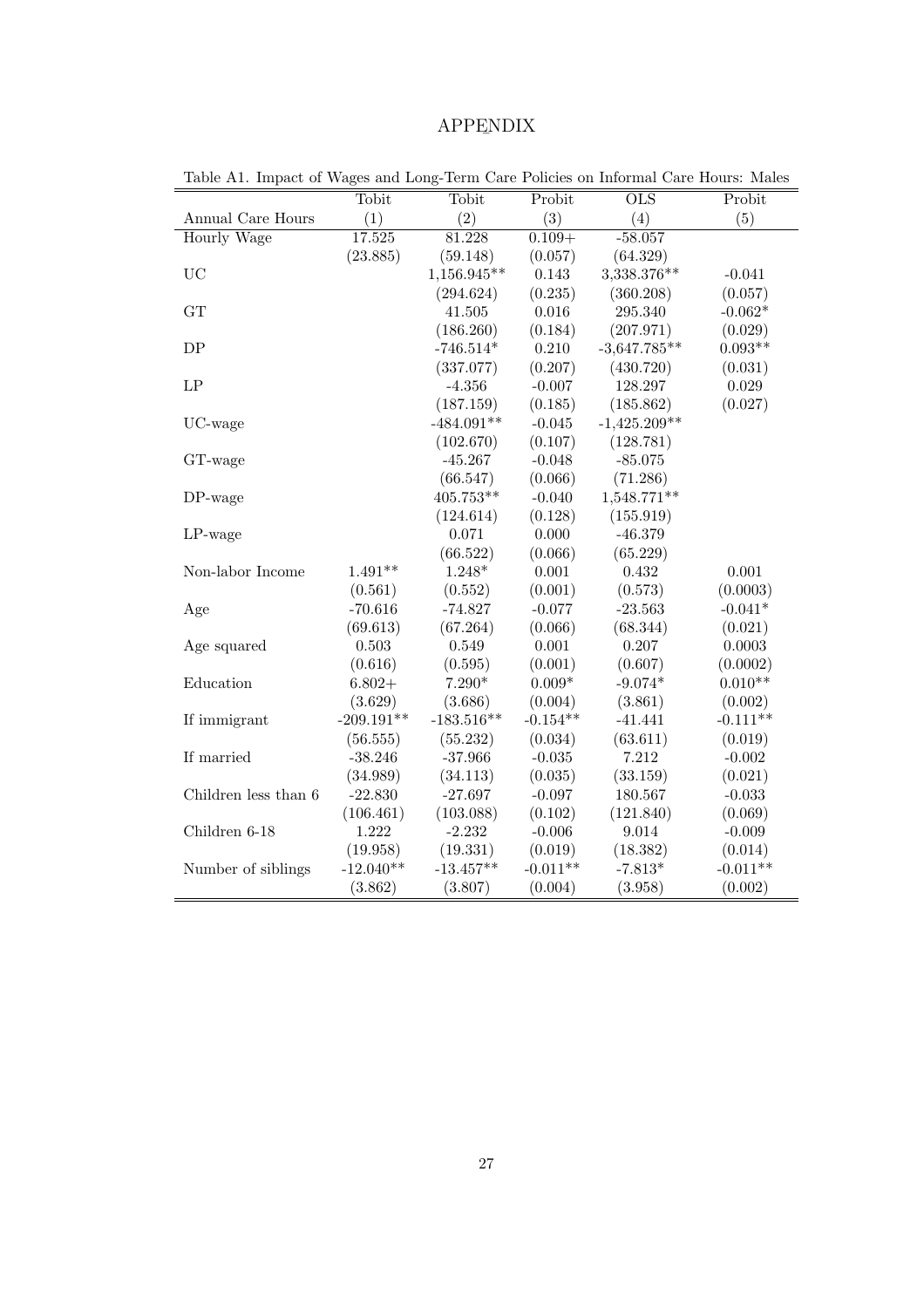|                           | Tobit            | Tobit             | Probit    | <b>OLS</b>        | Probit            |
|---------------------------|------------------|-------------------|-----------|-------------------|-------------------|
| Annual Care Hours         | $\left(1\right)$ | $\left( 2\right)$ | (3)       | $\left( 4\right)$ | $\left( 5\right)$ |
| Number of parents         | $26.823+$        | $28.992*$         | $0.050**$ | $-28.747*$        | $0.045**$         |
|                           | (14.940)         | (14.570)          | (0.014)   | (14.009)          | (0.009)           |
| Ratio of mothers to total | 108.271**        | 97.380*           | $0.115**$ | $-13.520$         | $0.063**$         |
| number of alive parents   | (40.774)         | (39.565)          | (0.039)   | (40.256)          | (0.023)           |
| Oldest parent's age       | $10.750**$       | $10.130**$        | $0.010**$ | $4.130+$          | $0.008**$         |
|                           | (2.266)          | (2.209)           | (0.002)   | (2.148)           | (0.001)           |
| If at least one parent is | 87.288**         | 86.622**          | $0.079**$ | $53.631*$         | $0.047**$         |
| in poor health            | (25.073)         | (24.354)          | (0.025)   | (23.242)          | (0.015)           |
| Northern Europe           | 4.510            | 40.360            | $0.107**$ | $-110.168**$      | $0.069**$         |
|                           | (27.201)         | (37.823)          | (0.040)   | (37.170)          | (0.026)           |
| Southern Europe           | $-77.209*$       | 25.158            | $-0.022$  | 116.544           | $-0.082*$         |
|                           | (35.504)         | (86.893)          | (0.080)   | (88.613)          | (0.039)           |
| Observations              | 1739             | 1739              | 1739      | 498               | 3966              |
| Uncensored observations   | 498              | 498               |           |                   |                   |
| $Chi-Square/R-squared$    | 115.20           | 167.42            | 183.03    | 0.37              | 362.08            |
| sigma:Constant            | $365.624**$      | 351.762**         |           |                   |                   |
|                           | (12.631)         | (12.128)          |           |                   |                   |
| Observed $P(y>0)$         |                  |                   | 0.2864    |                   | 0.2312            |
| Pred. $P(y > 0 x)$        |                  |                   | 0.2621    |                   | 0.2076            |

Table A1. Impact of Wages and Long-Term Care Policies on Informal Care Hours: Males (Cont.)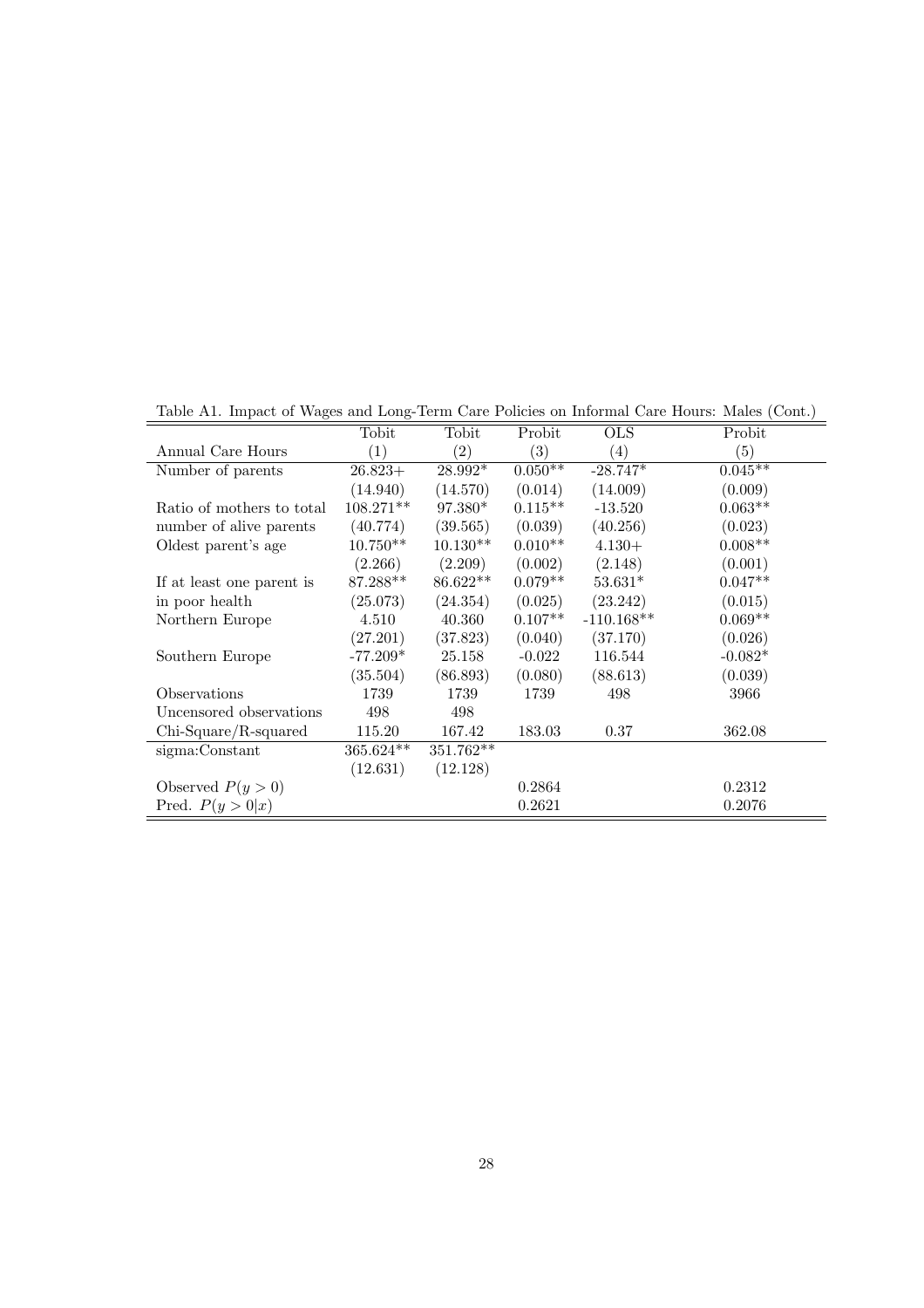|                      | Tobit        | Tobit        | Probit     | $\overline{\text{OLS}}$ | Probit     |
|----------------------|--------------|--------------|------------|-------------------------|------------|
| Annual Care Hours    | (1)          | (2)          | (3)        | (4)                     | (5)        |
| <b>Hourly Wage</b>   | 4.161        | 166.257*     | 0.095      | 106.513                 |            |
|                      | (31.382)     | (73.410)     | (0.059)    | (84.121)                |            |
| UC                   |              | 1,355.375*   | $0.533**$  | $-616.984$              | $-0.044$   |
|                      |              | (582.957)    | (0.088)    | (926.190)               | (0.056)    |
| GT                   |              | $-250.439$   | $-0.148$   | $-173.995$              | $-0.074*$  |
|                      |              | (210.626)    | (0.179)    | (229.528)               | (0.030)    |
| DP                   |              | $-668.017$   | $-0.657**$ | 1201.968                | $0.077*$   |
|                      |              | (608.101)    | (0.223)    | (953.071)               | (0.034)    |
| $\mathrm{LP}$        |              | 226.909      | 0.238      | 11.713                  | $0.056+$   |
|                      |              | (207.647)    | (0.169)    | (213.179)               | (0.029)    |
| UC-wage              |              | $-430.533+$  | $-0.378*$  | 303.215                 |            |
|                      |              | (221.835)    | (0.191)    | (338.732)               |            |
| GT-wage              |              | 27.586       | 0.002      | 51.477                  |            |
|                      |              | (82.886)     | (0.069)    | (89.416)                |            |
| $DP$ -wage           |              | 226.732      | 0.285      | $-479.378$              |            |
|                      |              | (238.319)    | (0.204)    | (354.531)               |            |
| $LP$ -wage           |              | $-79.427$    | $-0.085$   | 3.874                   |            |
|                      |              | (80.914)     | (0.067)    | (82.295)                |            |
| Non-labor Income     | $-0.116$     | 0.239        | 0.0003     | 0.238                   | $0.0002\,$ |
|                      | (0.742)      | (0.740)      | (0.0006)   | (0.733)                 | (0.0003)   |
| Age                  | 13.954       | 40.151       | $-0.021$   | 113.157                 | $-0.017$   |
|                      | (99.142)     | (99.032)     | (0.083)    | (97.463)                | (0.026)    |
| Age squared          | $-0.175$     | $-0.395$     | 0.0001     | $-0.913$                | 0.0001     |
|                      | (0.884)      | (0.883)      | (0.0007)   | (0.866)                 | (0.0002)   |
| Education            | 6.201        | 5.591        | 0.002      | 3.821                   | $0.009**$  |
|                      | (5.030)      | (5.199)      | (0.004)    | (5.887)                 | (0.002)    |
| If immigrant         | $-358.963**$ | $-331.129**$ | $-0.257**$ | 87.739                  | $-0.175**$ |
|                      | (71.031)     | (70.241)     | (0.033)    | (96.286)                | (0.021)    |
| If married           | 13.384       | 4.696        | 0.028      | $-51.814$               | $-0.003$   |
|                      | (41.801)     | (41.551)     | (0.033)    | (45.332)                | (0.020)    |
| Children less than 6 | 334.927      | 398.079      | 0.234      | 345.004                 | $0.374+$   |
|                      | (289.274)    | (284.332)    | (0.259)    | (285.098)               | (0.194)    |
| Children 6-18        | $-64.554$    | $-51.653$    | $-0.023$   | $-50.603$               | $-0.012$   |
|                      | (43.728)     | (43.443)     | (0.035)    | (46.366)                | (0.023)    |
| Number of siblings   | $-12.088*$   | $-15.863**$  | $-0.017**$ | 4.192                   | $-0.015**$ |
|                      | (5.678)      | (5.708)      | (0.005)    | (6.203)                 | (0.003)    |
|                      |              |              |            |                         |            |

Table A2. Impact of Wages and Long-Term Care Policies on Informal Care Hours: Females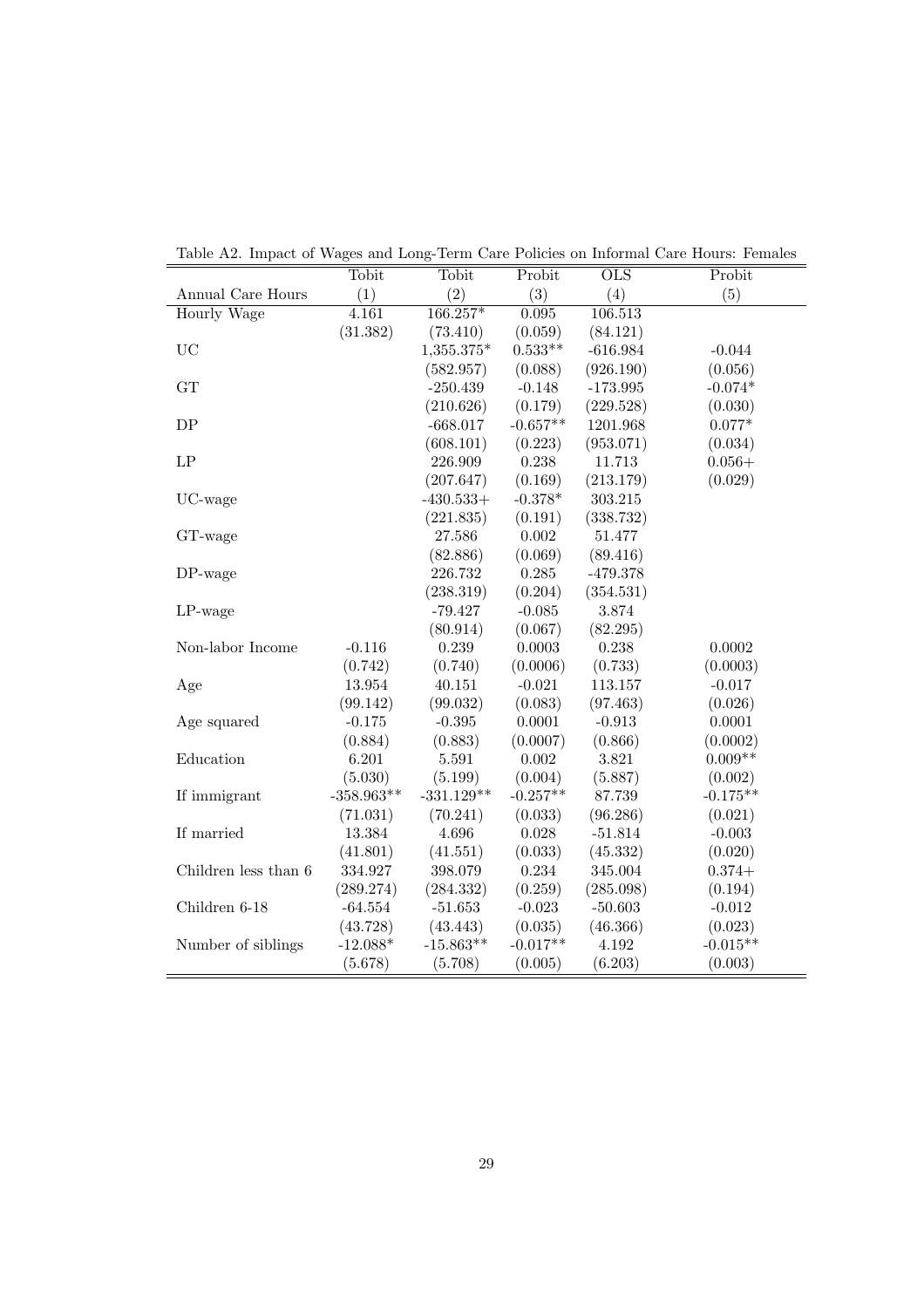|                           | Tobit       | Tobit       | Probit    | <b>OLS</b>       | Probit    |
|---------------------------|-------------|-------------|-----------|------------------|-----------|
| Annual Care Hours         | (1)         | (2)         | (3)       | $\left(4\right)$ | (5)       |
| Number of parents         | $-6.350$    | 3.330       | $-0.014$  | 23.411           | 0.006     |
|                           | (24.712)    | (24.576)    | (0.020)   | (27.151)         | (0.012)   |
| Ratio of mothers to total | 38.348      | 36.281      | $0.071+$  | $-61.488$        | $0.058*$  |
| number of alive parents   | (52.570)    | (52.263)    | (0.042)   | (57.122)         | (0.024)   |
| Oldest parent's age       | $12.504**$  | $12.261**$  | $0.012**$ | 1.251            | $0.008**$ |
|                           | (3.333)     | (3.312)     | (0.003)   | (3.646)          | (0.002)   |
| If at least one parent is | $140.363**$ | 145.571**   | $0.107**$ | $74.698+$        | $0.095**$ |
| in poor health            | (35.941)    | (35.795)    | (0.030)   | (38.161)         | (0.017)   |
| Northern Europe           | $-21.634$   | 42.314      | $0.086*$  | $-92.807$        | $0.082**$ |
|                           | (35.229)    | (52.924)    | (0.043)   | (57.938)         | (0.028)   |
| Southern Europe           | $-80.446$   | 172.535     | $-0.028$  | $425.623**$      | $-0.075+$ |
|                           | (56.309)    | (106.106)   | (0.083)   | (118.221)        | (0.045)   |
| Observations              | 1527        | 1527        | 1527      | 572              | 4165      |
| Uncensored observations   | 572         | 572         |           |                  |           |
| $Chi-Square/R-squared$    | 76.08       | 118.69      | 152.81    | 0.09             | 315.23    |
| sigma:Constant            | $509.859**$ | $501.634**$ |           |                  |           |
|                           | (16.344)    | (16.025)    |           |                  |           |
| Observed $P(y>0)$         |             |             | 0.3746    |                  | 0.3241    |
| Pred. $P(y > 0 x)$        |             |             | 0.3587    |                  | 0.3112    |

Table A2. Impact of Wages and Long-Term Care Policies on Informal Care Hours: Females (Cont.)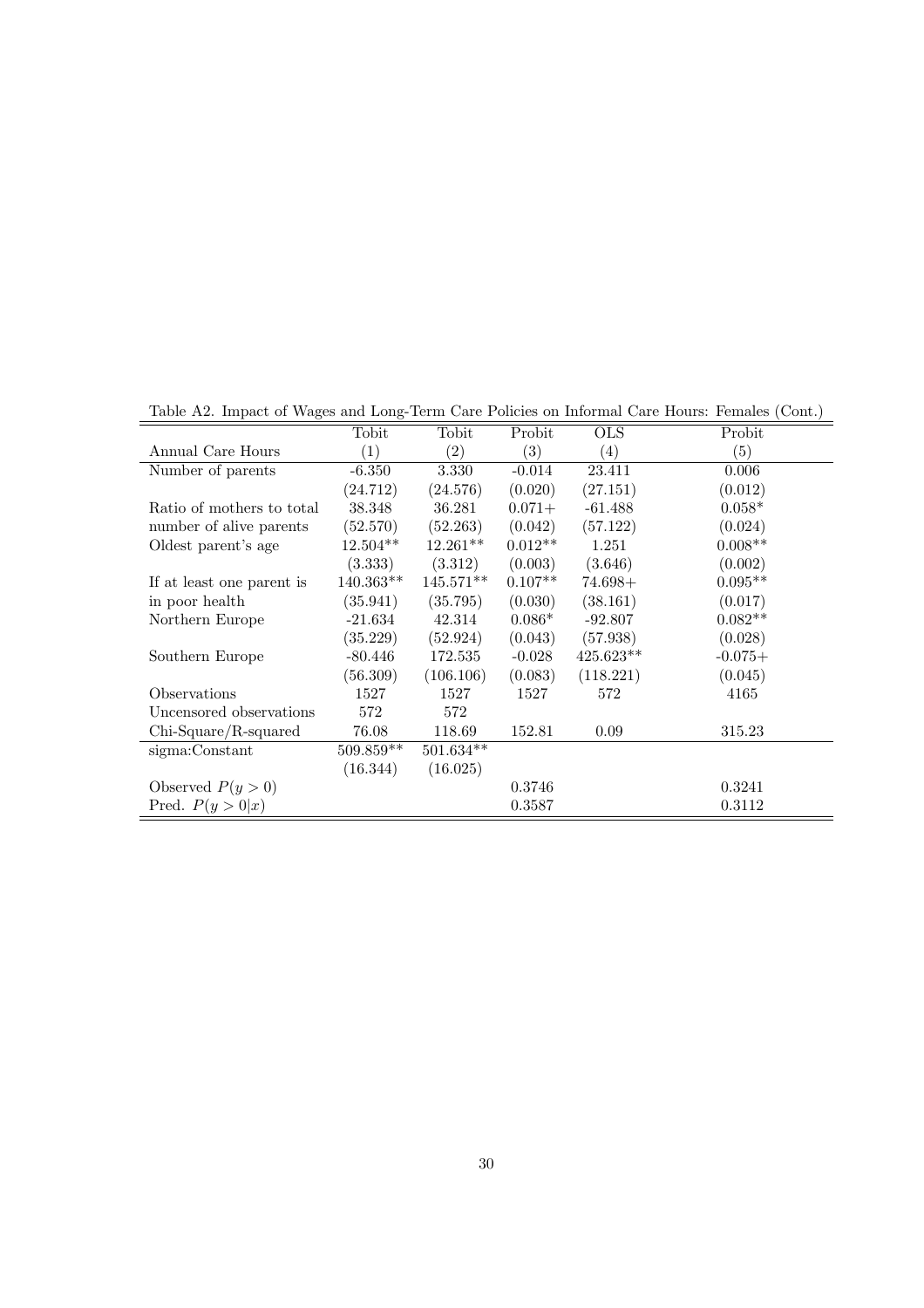|                      | $\overline{\text{OLS}}$ | $\overline{\text{OLS}}$ | Probit     | OLS         | $\overline{\text{OLS}}$ | Probit     |
|----------------------|-------------------------|-------------------------|------------|-------------|-------------------------|------------|
| Annual Work Hours    | (1)                     | (2)                     | (3)        | (4)         | (5)                     | (6)        |
| Hourly Wage          | $166.570**$             | $-468.914**$            |            | $446.982**$ | $-127.608$              |            |
|                      | (29.509)                | (63.966)                |            | (40.068)    | (104.306)               |            |
| <b>UC</b>            |                         | $-1,272.594**$          | $-0.154*$  |             | $-2,763.579**$          | $-0.141**$ |
|                      |                         | (340.244)               | (0.071)    |             | (456.104)               | (0.038)    |
| GT                   |                         | $-501.602*$             | $0.160**$  |             | $-552.525*$             | $0.049**$  |
|                      |                         | (207.527)               | (0.036)    |             | (261.755)               | (0.013)    |
| DP                   |                         | $-792.799*$             | $-0.182**$ |             | 1,108.890*              | $-0.065**$ |
|                      |                         | (366.953)               | (0.045)    |             | (469.770)               | (0.023)    |
| LP                   |                         | $-164.568$              | $0.171**$  |             | $-410.664$              | $0.047**$  |
|                      |                         | (227.102)               | (0.036)    |             | (269.751)               | (0.016)    |
| UC-wage              |                         | $311.337*$              |            |             | $925.658**$             |            |
|                      |                         | (126.111)               |            |             | (177.067)               |            |
| GT-wage              |                         | 271.018**               |            |             | $314.113**$             |            |
|                      |                         | (76.878)                |            |             | (98.956)                |            |
| DP-wage              |                         | $253.339+$              |            |             | $-571.841**$            |            |
|                      |                         | (143.889)               |            |             | (195.779)               |            |
| $LP$ -wage           |                         | 103.931                 |            |             | 202.999*                |            |
|                      |                         | (81.678)                |            |             | (100.713)               |            |
| Non-labor Income     | 0.138                   | $-0.037$                | 0.0002     | 0.740       | 0.678                   | 0.00001    |
|                      | (0.747)                 | (0.720)                 | (0.0005)   | (1.333)     | (1.290)                 | (0.0002)   |
| Age                  | 298.312**               | $291.969**$             | $0.098*$   | $-33.475$   | $-22.554$               | $-0.078**$ |
|                      | (85.057)                | (81.706)                | (0.044)    | (56.841)    | (54.932)                | (0.010)    |
| Age squared          | $-2.788**$              | $-2.735**$              | $-0.001**$ | 0.163       | 0.042                   | $0.0004**$ |
|                      | (0.751)                 | (0.721)                 | 0.000      | (0.461)     | (0.446)                 | (0.0001)   |
| Education            | 2.191                   | 4.116                   | $0.025**$  | $-13.101*$  | $-4.349$                | $0.008**$  |
|                      | (4.267)                 | (4.247)                 | (0.003)    | (6.179)     | (6.335)                 | (0.001)    |
| If immigrant         | $-57.518$               | $-90.986+$              | $-0.072*$  | $-187.851*$ | $-196.782*$             | $-0.027*$  |
|                      | (55.786)                | (54.355)                | (0.033)    | (87.366)    | (84.069)                | (0.012)    |
| If married           | 10.323                  | 14.037                  | $0.104**$  | 118.941*    | 109.980*                | $0.015+$   |
|                      | (44.587)                | (42.961)                | (0.028)    | (53.271)    | (51.612)                | (0.009)    |
| Children less than 6 | $-113.031$              | $-96.194$               | $-0.142+$  | 53.933      | 350.118                 | $-0.012$   |
|                      | (112.888)               | (108.458)               | (0.081)    | (222.190)   | (221.853)               | (0.053)    |
| Children 6-18        | $-25.808$               | $-27.894$               | 0.019      | 22.683      | 5.822                   | $0.024 +$  |
|                      | (24.849)                | (23.860)                | (0.020)    | (42.212)    | (40.606)                | (0.013)    |
| Number of siblings   | $-9.580*$               | $-6.728$                | 0.003      |             |                         |            |
|                      | (4.456)                 | (4.320)                 | (0.003)    |             |                         |            |
|                      |                         |                         |            |             |                         |            |

Table A3. Impact of Wages and Long-Term Care Policies on Labor Supply: Males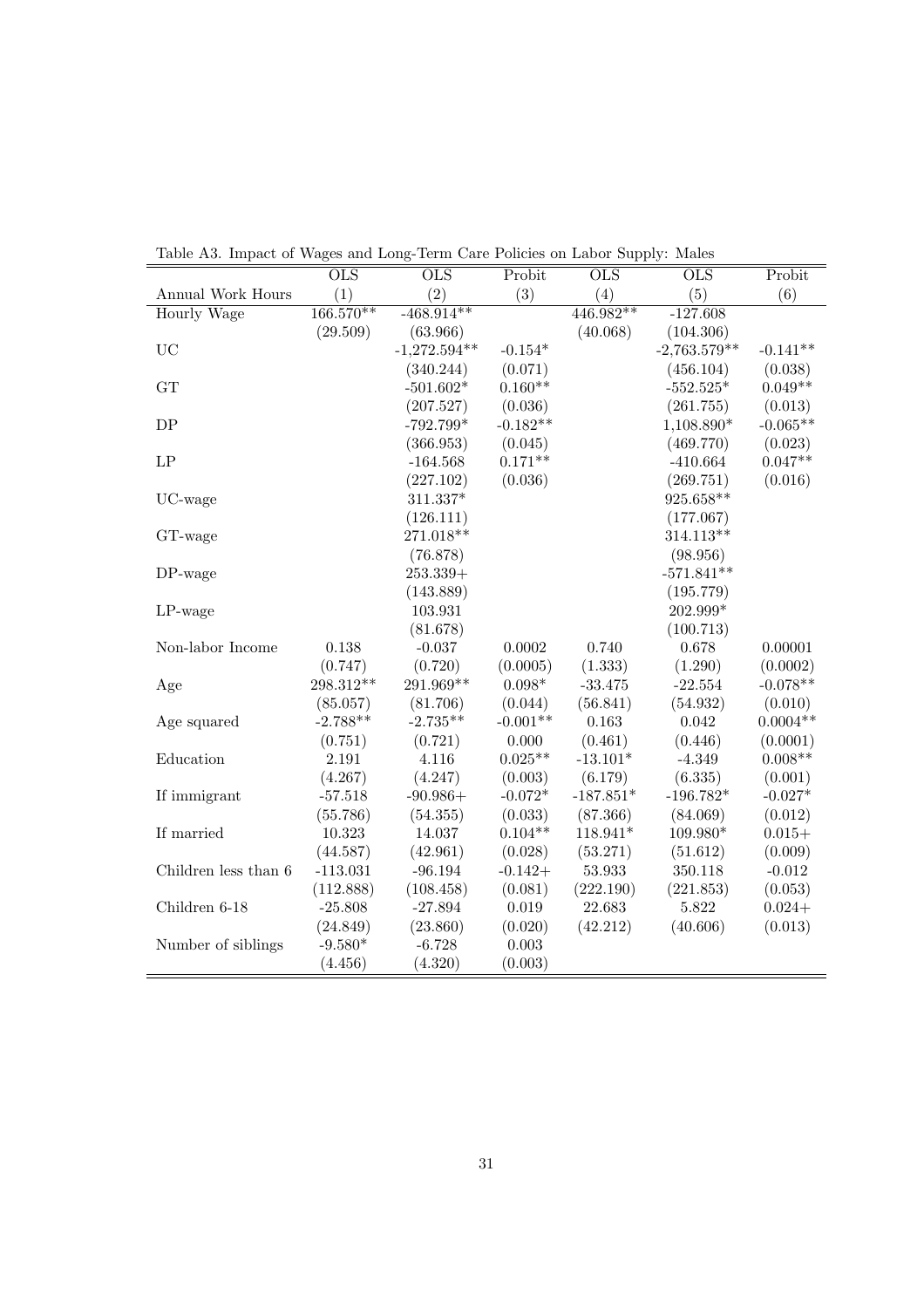Table A3. Impact of Wages and Long-Term Care Policies on Labor Supply: Males (Cont.)

|                           | OLS              | <b>OLS</b>        | Probit     | OLS               | <b>OLS</b>        | Probit            |
|---------------------------|------------------|-------------------|------------|-------------------|-------------------|-------------------|
| Annual Work Hours         | $\left(1\right)$ | $\left( 2\right)$ | (3)        | $\left( 4\right)$ | $\left( 5\right)$ | $\left( 6\right)$ |
| Number of parents         | 18.808           | 23.093            | 0.020      |                   |                   |                   |
|                           | (18.696)         | (18.049)          | (0.014)    |                   |                   |                   |
| Ratio of mothers to total | 59.840           | $87.825+$         | 0.011      |                   |                   |                   |
| number of alive parents   | (47.930)         | (46.161)          | (0.031)    |                   |                   |                   |
| Oldest parent's age       | $-3.440$         | $-3.559$          | 0.002      |                   |                   |                   |
|                           | (2.771)          | (2.677)           | (0.002)    |                   |                   |                   |
| If at least one parent is | 15.712           | 0.723             | $-0.024$   |                   |                   |                   |
| in poor health            | (31.844)         | (30.675)          | (0.021)    |                   |                   |                   |
| Northern Europe           | 26.340           | $-107.995*$       | $0.114**$  | $-80.563$         | $-194.260**$      | $0.086**$         |
|                           | (34.871)         | (46.479)          | (0.033)    | (54.095)          | (72.994)          | (0.019)           |
| Southern Europe           | 16.437           | $-535.050**$      | $-0.231**$ | 10.963            | $-671.247**$      | $-0.098**$        |
|                           | (40.851)         | (95.381)          | (0.058)    | (65.625)          | (137.823)         | (0.015)           |
| Observations              | 1739             | 1739              | 3966       | 864               | 864               | 6257              |
| $Chi-Square/R-squared$    | 0.06             | 0.14              | 1657.52    | 0.19              | 0.26              | 2076.2            |
| Observed $P(y>0)$         |                  |                   | 0.5308     |                   |                   | 0.1736            |
| Pred. $P(y > 0 x)$        |                  |                   | 0.4965     |                   |                   | 0.0918            |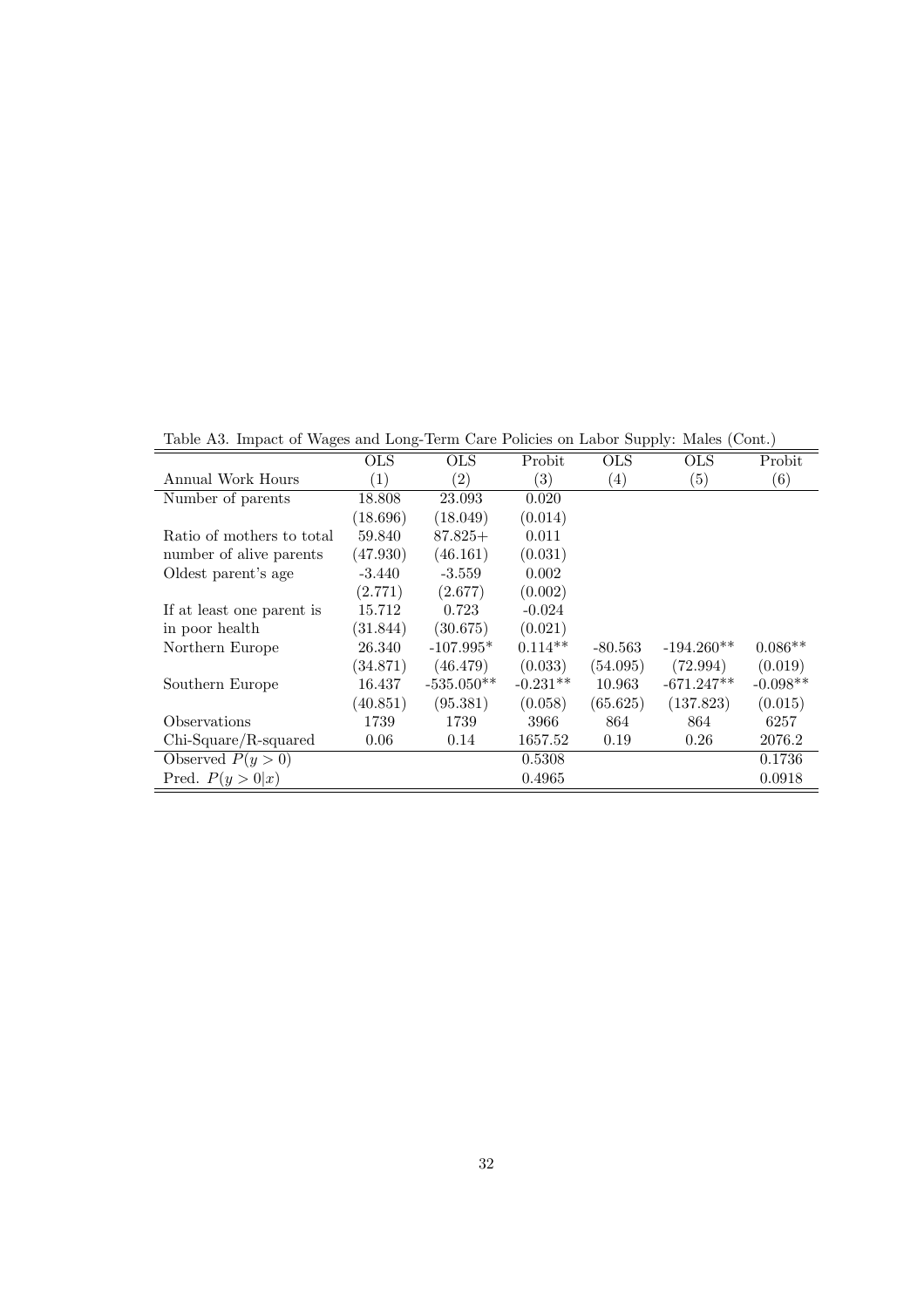|                      | OLS          | OLS          | Probit     | OLS         | $\overline{\text{OLS}}$ | Probit             |
|----------------------|--------------|--------------|------------|-------------|-------------------------|--------------------|
| Annual Work Hours    | (1)          | (2)          | (3)        | (4)         | (5)                     | (6)                |
| <b>Hourly Wage</b>   | $256.880**$  | $-100.204$   |            | $307.861**$ | 57.917                  |                    |
|                      | (29.535)     | (65.399)     |            | (39.521)    | (83.574)                |                    |
| <b>UC</b>            |              | $-575.753$   | $-0.141*$  |             | $-1,270.572**$          | $-0.118**$         |
|                      |              | (377.574)    | (0.064)    |             | (396.630)               | (0.026)            |
| ${\rm GT}$           |              | $-321.478+$  | $0.220**$  |             | $-359.445$              | $0.045**$          |
|                      |              | (191.360)    | (0.031)    |             | (252.577)               | (0.007)            |
| DP                   |              | $-103.678$   | $-0.146**$ |             | $690.412+$              | $-0.023+$          |
|                      |              | (402.177)    | (0.045)    |             | (418.705)               | (0.012)            |
| LP                   |              | $-634.357**$ | $0.128**$  |             | 26.851                  | $0.033**$          |
|                      |              | (193.191)    | (0.033)    |             | (263.023)               | (0.009)            |
| UC-wage              |              | 217.835      |            |             | 480.686**               |                    |
|                      |              | (151.889)    |            |             | (164.152)               |                    |
| GT-wage              |              | 254.190**    |            |             | 280.746**               |                    |
|                      |              | (76.139)     |            |             | (104.276)               |                    |
| DP-wage              |              | $-72.113$    |            |             | $-354.554+$             |                    |
|                      |              | (169.573)    |            |             | (189.027)               |                    |
| $LP$ -wage           |              | 289.302**    |            |             | 19.839                  |                    |
|                      |              | (75.662)     |            |             | (104.875)               |                    |
| Non-labor Income     | $-0.673$     | $-0.884$     | 0.0004     | $-1.420$    | $-0.970$                | 0.00001            |
|                      | (0.720)      | (0.707)      | (0.0004)   | (1.213)     | (1.200)                 | (0.0001)           |
| Age                  | 30.062       | 2.067        | $0.173**$  | $-140.504*$ | $-116.979+$             | $-0.029**$         |
|                      | (96.476)     | (94.474)     | (0.046)    | (71.557)    | (70.929)                | (0.006)            |
| Age squared          | $-0.432$     | $-0.204$     | $-0.002**$ | $1.060+$    | 0.854                   | $0.0001**$         |
|                      | (0.862)      | (0.844)      | (0.0004)   | (0.596)     | (0.592)                 | (0.00004)          |
| Education            | 2.740        | 5.441        | $0.028**$  | 4.674       | 7.176                   | $0.005^{\ast\ast}$ |
|                      | (4.547)      | (4.587)      | (0.002)    | (6.179)     | (6.230)                 | (0.001)            |
| If immigrant         | 61.323       | 39.816       | $-0.050+$  | $-11.730$   | $-53.073$               | $0.006\,$          |
|                      | (52.510)     | (51.391)     | (0.029)    | (74.773)    | (73.977)                | (0.008)            |
| If married           | $-152.730**$ | $-144.189**$ | $-0.098**$ | $-106.664*$ | $-117.170*$             | $-0.018**$         |
|                      | (38.550)     | (37.769)     | (0.023)    | (47.632)    | (47.701)                | (0.005)            |
| Children less than 6 | $-274.521$   | $-388.362$   | 0.056      | 0.000       | 0.000                   |                    |
|                      | (289.617)    | (282.598)    | (0.239)    | 0.000       | 0.000                   |                    |
| Children 6-18        | $-2.536$     | $-21.147$    | $-0.052*$  | $-28.965$   | $-28.517$               | $-0.013$           |
|                      | (38.473)     | (37.730)     | (0.025)    | (78.309)    | (77.499)                | (0.009)            |
| Number of siblings   | $-3.971$     | 1.705        | 0.003      |             |                         |                    |
|                      | (5.169)      | (5.110)      | (0.003)    |             |                         |                    |

Table A4. Impact of Wages and Long-Term Care Policies on Labor Supply: Females